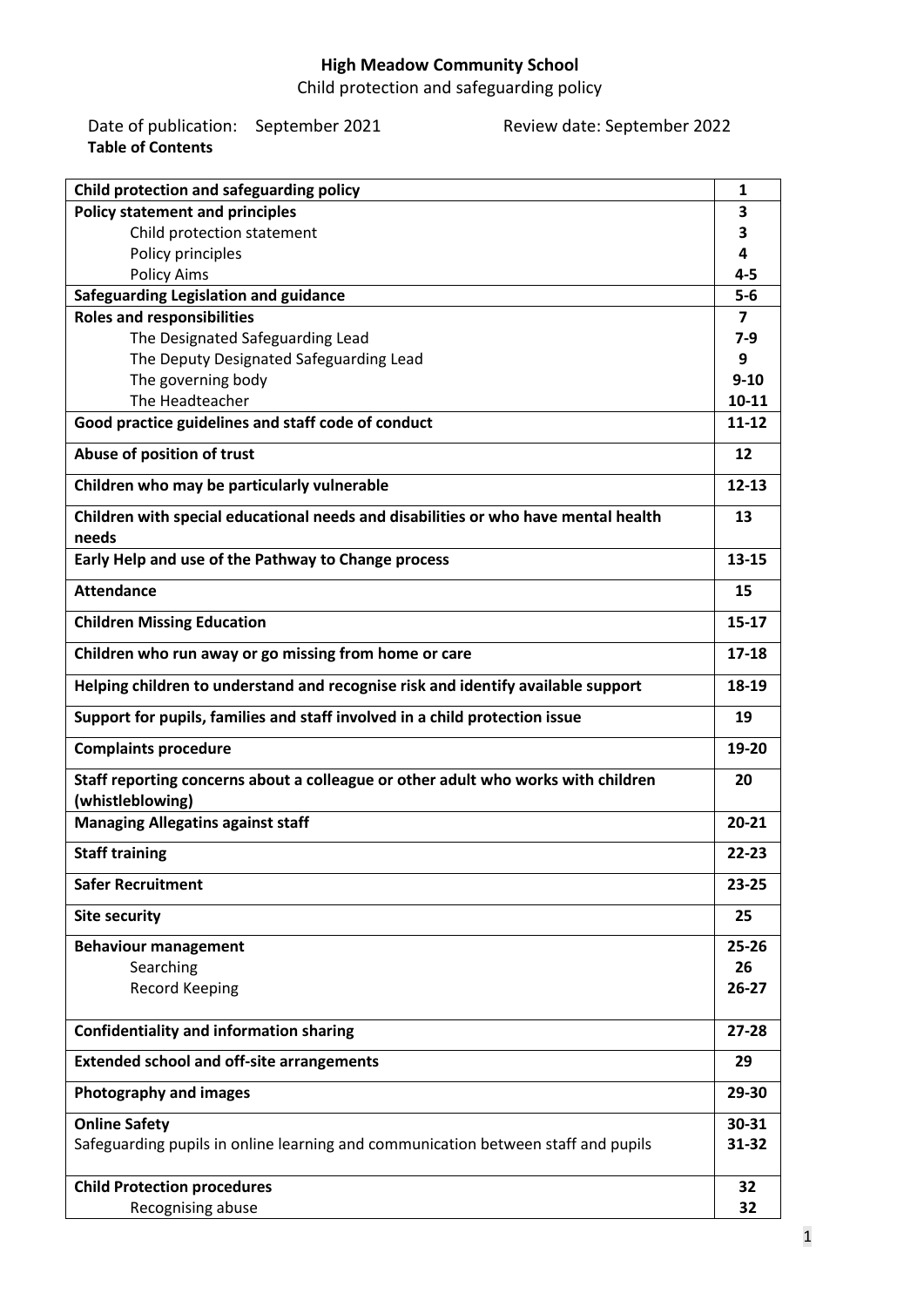| Physical abuse                                                                          | 33        |  |                                                        |
|-----------------------------------------------------------------------------------------|-----------|--|--------------------------------------------------------|
| <b>Emotional abuse</b>                                                                  | 33        |  |                                                        |
| Sexual abuse                                                                            |           |  |                                                        |
| Neglect                                                                                 |           |  |                                                        |
| Indicators of abuse                                                                     |           |  |                                                        |
| Impact of abuse                                                                         |           |  |                                                        |
| Taking action<br>If a member of staff or volunteer is concerned about a pupil's welfare |           |  |                                                        |
|                                                                                         |           |  | If a pupil discloses to a member of staff or volunteer |
| Notifying parents                                                                       | 36-37     |  |                                                        |
|                                                                                         |           |  |                                                        |
| Making a Referral to Children's Social Care                                             | 37        |  |                                                        |
| Statutory assessments                                                                   | 37        |  |                                                        |
|                                                                                         |           |  |                                                        |
| Submitting child protection referrals                                                   | 37-38     |  |                                                        |
| Staff reporting directly to child protection agencies                                   | 38        |  |                                                        |
| What will Children's Social Care do?                                                    | 38-39     |  |                                                        |
| Bullying, peer on peer abuse and harmful sexual behaviour                               | 39-40     |  |                                                        |
| Peer on peer sexual violence and harassment                                             | 40-46     |  |                                                        |
| Youth produced sexual imagery ('sexting')                                               | 47-49     |  |                                                        |
|                                                                                         |           |  |                                                        |
| <b>Serious violence</b>                                                                 | 49        |  |                                                        |
| <b>Contextual Safeguarding</b>                                                          | 49        |  |                                                        |
| Child sexual exploitation CSE and child criminal exploitation CCE                       | 50-52     |  |                                                        |
| <b>County Lines</b>                                                                     | 52        |  |                                                        |
|                                                                                         |           |  |                                                        |
| So-called 'honour based' abuse                                                          | 52        |  |                                                        |
| Female Genital Mutilation (FGM)                                                         | $52 - 53$ |  |                                                        |
| <b>Forced Marriage</b>                                                                  |           |  |                                                        |
|                                                                                         | 54-55     |  |                                                        |
| Protecting children from radicalisation and extremism                                   |           |  |                                                        |
| Children who are looked after, were previously looked after or who have a social worker | 55        |  |                                                        |
| Children with a social worker                                                           | 56        |  |                                                        |
| Care leavers                                                                            | 56        |  |                                                        |
|                                                                                         |           |  |                                                        |
| <b>Private Fostering arrangements</b>                                                   | 56        |  |                                                        |
| Related safeguarding portfolio policies                                                 | 57        |  |                                                        |
| <b>Domestic Abuse</b>                                                                   | 57-58     |  |                                                        |
| <b>Homelessness</b>                                                                     | 58        |  |                                                        |
| <b>Special Circumstances</b>                                                            | 58-59     |  |                                                        |
| Alternative provision                                                                   | 58        |  |                                                        |
| Work experience                                                                         | 58        |  |                                                        |
| Children staying with host families                                                     | 59        |  |                                                        |
| Boarding schools and Children's homes                                                   | 59        |  |                                                        |
| Children and the court system                                                           | 59        |  |                                                        |
| Children with family members in prison                                                  | 59        |  |                                                        |
| Local issues                                                                            | 59        |  |                                                        |
| <b>Appendices</b>                                                                       | 60-63     |  |                                                        |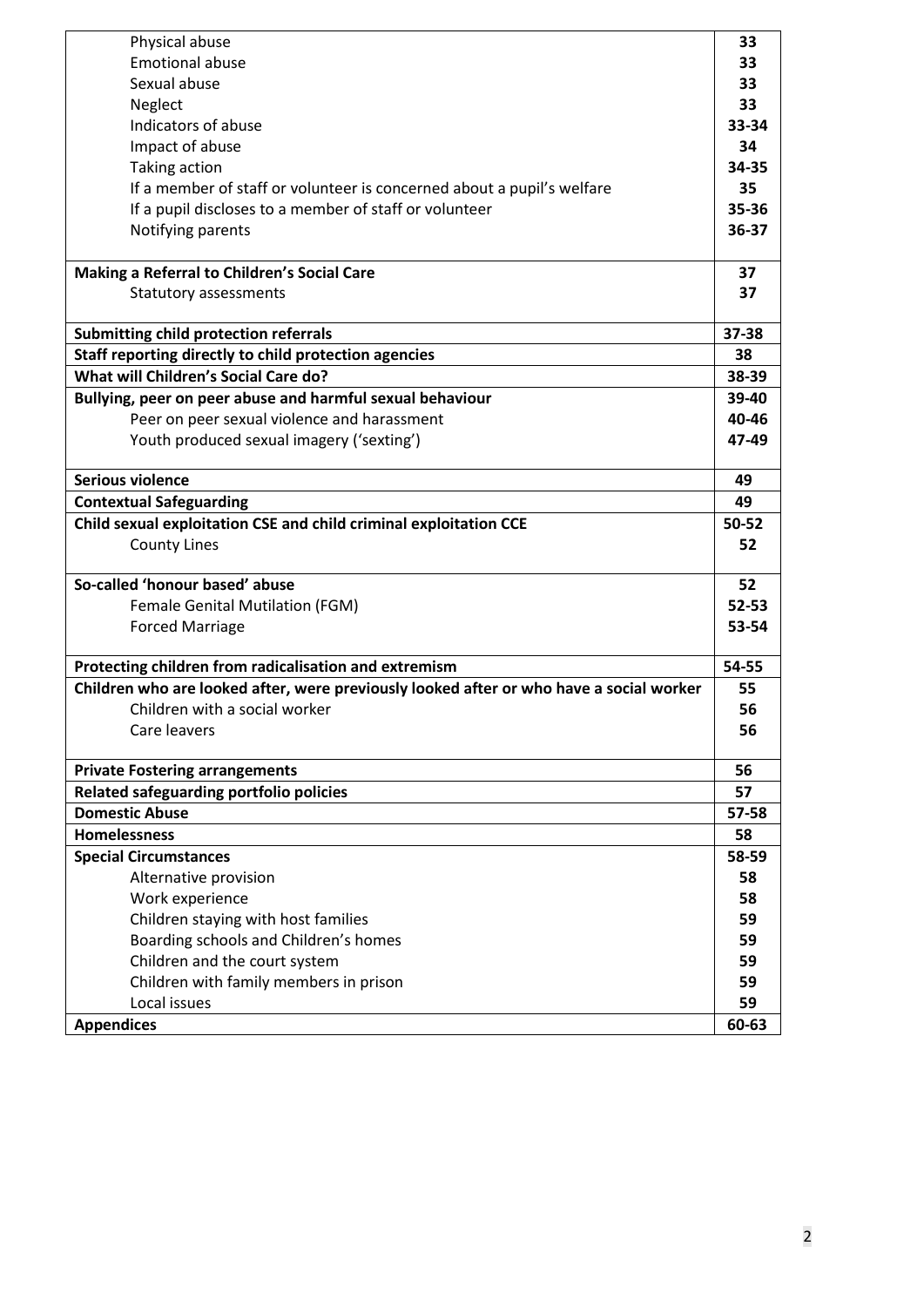| <b>Reviewed by:</b>                                                                                                     |
|-------------------------------------------------------------------------------------------------------------------------|
|                                                                                                                         |
| Designated Safeguarding Lead  Mrs Debby Hughes                                                                          |
| Date: September 2021                                                                                                    |
| Deputy Designated Safeguarding Lead/s  Mrs Lyndsey Garbett, Mrs Michelle Windridge, Mrs<br>Nikki Harris, Miss Emma Vine |
| Date: September 2021                                                                                                    |
| Headteacher  Mrs Debby Hughes                                                                                           |
| Date: September 2021                                                                                                    |
| Nominated Governor: Mr Chris Leach                                                                                      |
| Date: September 2021                                                                                                    |
|                                                                                                                         |

### **1. Policy statement and principles**

Safeguarding is EVERYONE's responsibility and here at High Meadow Community School we work together to ensure everyone feels safe and cared for. This policy is one of a series in the school's integrated safeguarding portfolio and should be read alongside our staff behaviour policy (code of conduct), safer recruitment policy, allegations against staff, complaints, pupil behaviour and online safety.

The school/college's safeguarding arrangements are inspected by Ofsted under the judgements for leadership & management and also impact the judgement on the personal development, behaviour and welfare of children and learners.

This policy is available on the school website and all staff and volunteers are required to read it and confirm they have done so in writing before commencing work in school.

#### **Child protection statement**

We recognise our moral and statutory responsibility to safeguard and promote the welfare of all pupils. We endeavour to provide a safe and welcoming environment where children are respected and valued. We are alert to the signs of abuse and neglect and follow our procedures to ensure that children receive effective support, protection, and justice.

The procedures contained in this policy apply to all staff, volunteers and governors and are consistent with statutory guidance and those of the locally agreed multi-agency safeguarding arrangements put in place by Warwickshire Safeguarding Partnership (WS).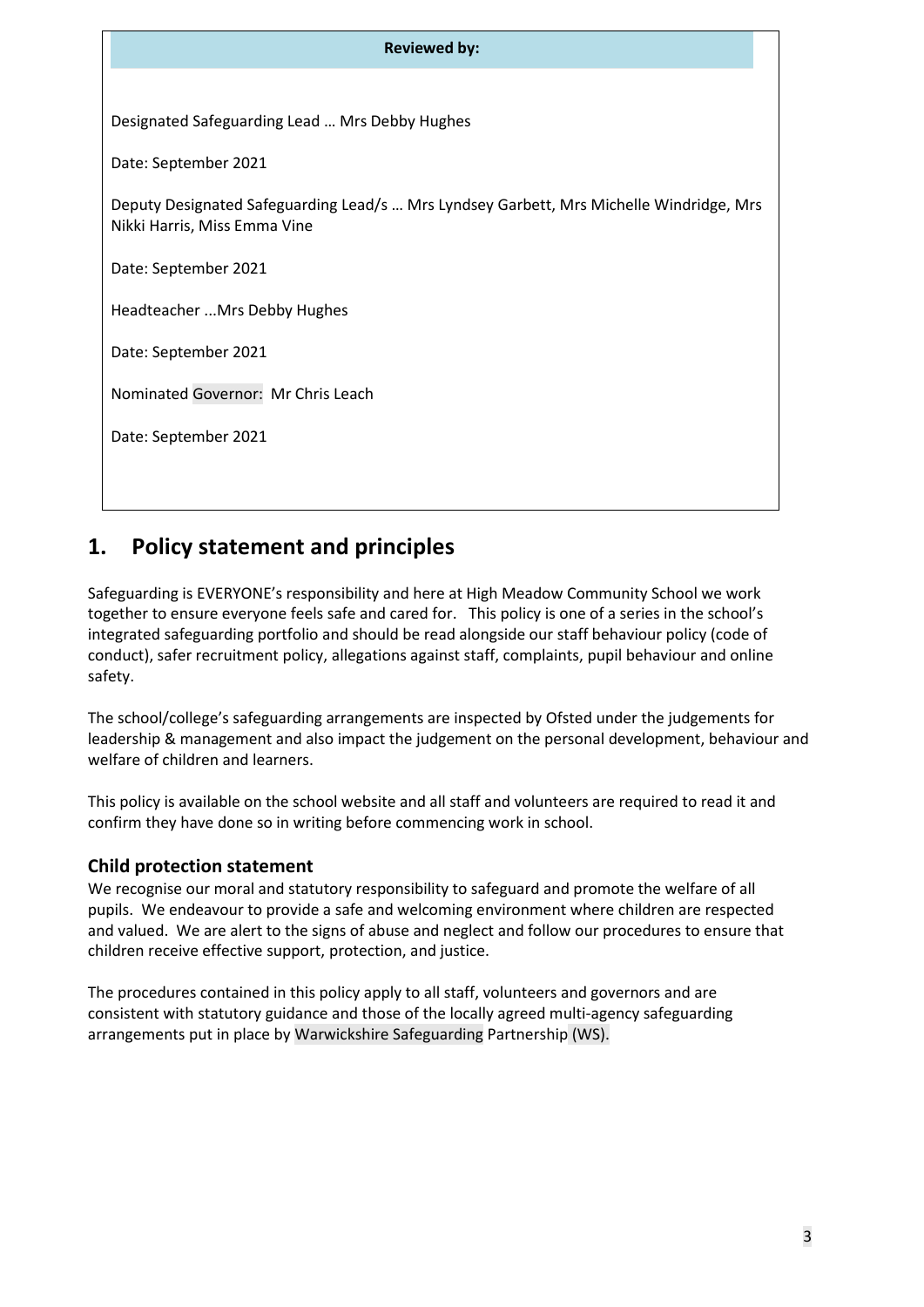#### **Policy principles:**

- Safeguarding is everyone's responsibility. All practitioners regardless of their role are, professionally accountable for their actions and decision making in relation to keeping children safe. (Early help to Safeguarding)
- All DSLs should access Warwickshire's Early Help Pathway to Change training.
- The school/college's responsibility to safeguard and promote the welfare of children is of paramount importance.
- All children, regardless of age, gender, ability, culture, race, language, religion, or sexual identity, have equal rights to protection.
- Children who are safe and feel safe are better equipped to learn.
- This school/college is committed to safeguarding and promoting the welfare of children and young people and expects all staff and volunteers to share this commitment. All adults at the school/college are required to take all welfare concerns seriously and to encourage children and young people to talk to them about anything that worries them. Staff will always act in the best interests of children.
- Due to their day-to-day contact with pupils, staff in school/college are uniquely placed to observe changes in children's behaviour and the outward signs of abuse, neglect, exploitation, and radicalisation. Children may also turn to a trusted adult in school/college when they are in distress or at risk. It is vital that all school/college staff are alert to the signs of abuse, are approachable and trusted by pupils/students, listen actively to children, and understand the procedures for reporting their concerns. The school/college will act on identified concerns and will provide early help to prevent concerns from escalating.
- All staff have an equal responsibility to act on any suspicion or disclosure that may suggest a child is at risk of harm at home, in the community or in school/college.
- All staff members will maintain an attitude of 'It could happen here' where safeguarding is concerned. When concerned about the welfare of a child, staff members should always act in the interests of the child.
- If, at any point, there is a risk of immediate serious harm to a child a referral will be made to Children's Social Care and/or the Police immediately. **Anybody can make a referral**. If the child's situation does not appear to be improving, any staff member with concerns should press the Designated Safeguarding Lead (DSL) for re-consideration.
- If a member of staff remains concerned about a child, they can discuss their concerns with the the headteacher, another DSL or contact the Integrated Front Door (Previously known as Education Lead) for additional advice as necessary (contact details in section 28 below).
- Pupils and staff involved in child protection issues will receive appropriate support.
- This policy will reference online abuse and abuse that will take place in person, please be aware that they are not mutually exclusive, and children can experience these types of abuse simultaneously.
- This policy will refer to harassment. Harassment is determined legally as behaviour from one person towards at least one other which is intended to cause alarm or distress. Sexual harassment is meant, in the context of this policy, as unwanted conduct of a sexual nature, whether occurring online or offline
- This policy will be reviewed at least annually unless an incident, new legislation or guidance suggests the need for an interim review. Representatives of the whole school/college community of pupils, parents, staff, volunteers, and governors will be involved in reviewing, shaping, and developing the school/college's safeguarding arrangements and child protection policy.

#### **Policy aims:**

- To provide all staff with the necessary information to enable them to meet their safeguarding and child protection responsibilities;
- To ensure consistent good practice;
- To demonstrate the school/college's commitment with regard to safeguarding and child protection to pupils, parents, and other partners;
- To contribute to the school/college's safeguarding portfolio.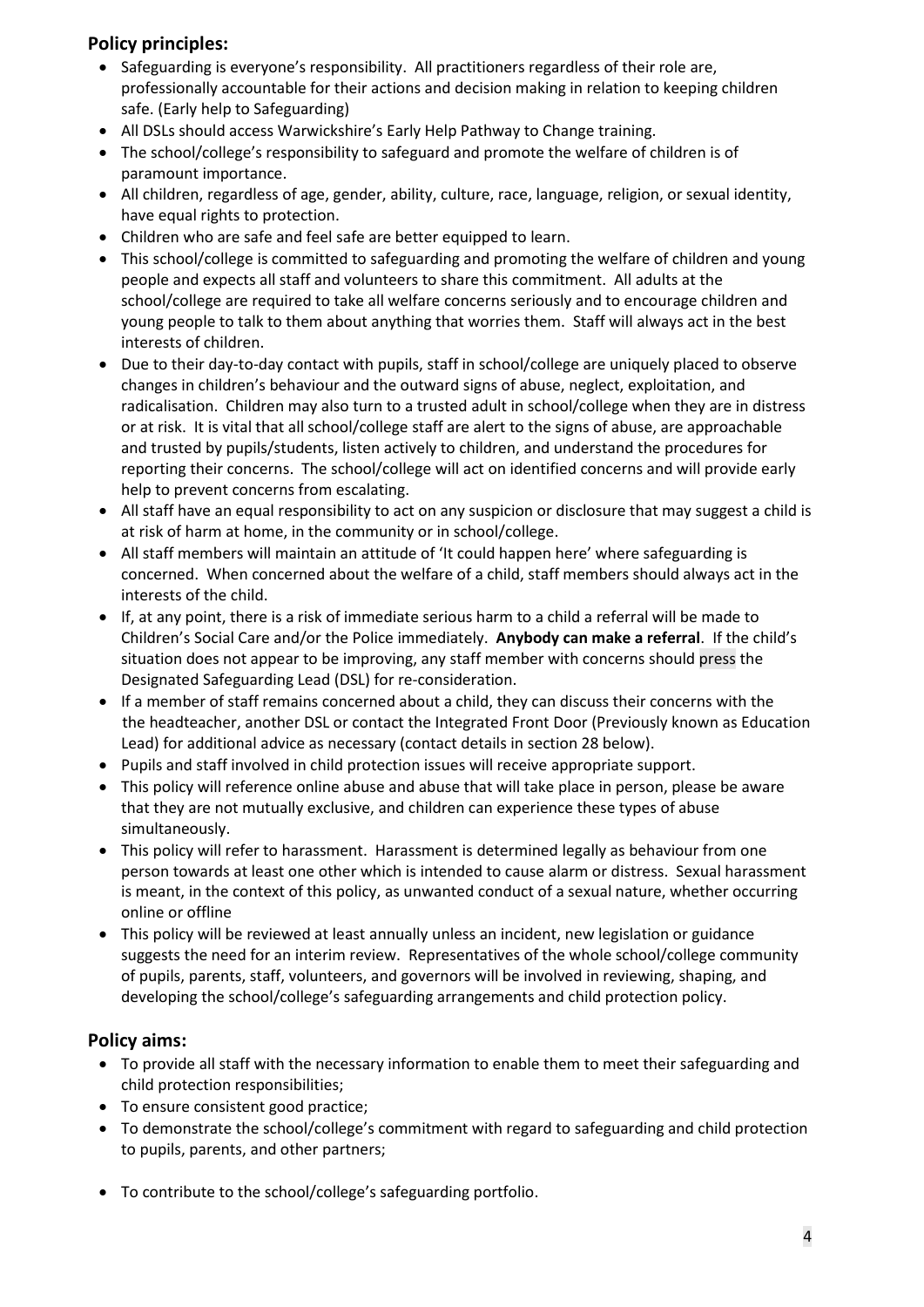#### **Terminology**

**Safeguarding** and promoting the welfare of children refers to the process of protecting children from maltreatment; preventing the impairment of children's mental and physical health or development; ensuring that children grow up in circumstances consistent with the provision of safe and effective care; and taking action to enable all children to have the best outcomes.

**Child protection** refers to the processes undertaken to protect children who have been identified as suffering or at risk of suffering significant harm.

**Staff** refers to all those working for or on behalf of the school, full-time or part-time, temporary or permanent, in either a paid or voluntary capacity.

**Child** includes everyone under the age of 18.

**Parent** refers to birth parents and other adults who are in a parenting role, for example step-parents, foster carers and adoptive parents.

### **2. Safeguarding legislation and guidance**

*Maintained schools - Section 175 of the Education Act 2002 requires local education authorities and the governors of maintained schools and further education (FE) colleges to make arrangements to ensure that their functions are carried out with a view to safeguarding and promoting the welfare of children.* 

- The **Teachers' Standards** state that teachers, including headteachers, must have regard for the need to safeguard pupils' well-being, in accordance with statutory provisions; and uphold public trust in the teaching profession as part of their professional duties.
- The statutory guidance **Working Together to Safeguard Children (DfE 2018)** covers the legislative requirements and expectations of individual services (including schools and colleges) to safeguard and promote the welfare of children. It also provides the framework for the three local safeguarding partners (the local authority; a clinical commissioning group for an area, any part of which falls within the local authority; and the chief officer of Police for a Police area, any part of which falls within the local authority area) to make arrangements to work together to safeguard and promote the welfare of local children including identifying and responding to their needs. The guidance confirms that it applies, in its entirety, to all schools.
- The statutory guidance **Keeping Children Safe in Education (DfE 2021)** is issued under Section 175 of the Education Act 2002, the Education (Independent School Standards) Regulations 2014 and the Non-Maintained Special Schools (England) Regulations 2015. Schools and colleges must have regard to this guidance when carrying out their duties to safeguard and promote the welfare of children.
- Otherwise stated, 'school' in this guidance means all schools, whether maintained, non-maintained or independent, including academies and free schools, alternative provision academies, maintained nursery schools unless and pupil referral units.
- 'College' means further education colleges and sixth-form colleges as established under the Further and Higher Education Act 1992, institutions designated as being within the further education sector and providers of post 16 Education as set out in the Education and Training (Welfare of Children) Act 2021: 16-19 Academies, Special Post-16 institutions and Independent Training Providers. For colleges, the guidance relates to their responsibilities towards children who are receiving education or training at these institutions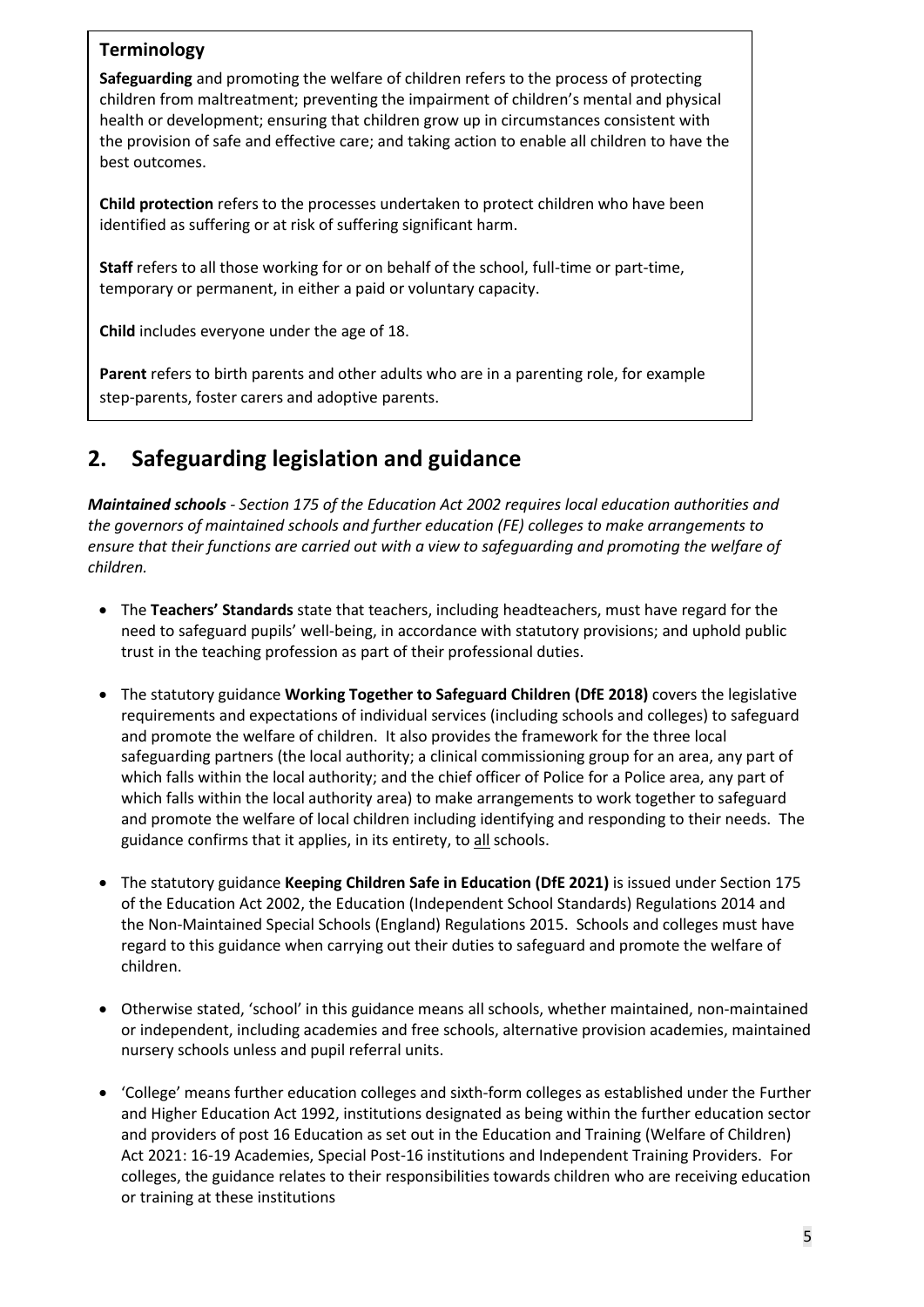- All staff must read Part One of **Keeping Children Safe in Education 2021.** Staff can find a copy in school in the staffroom. In addition, all staff who work directly with children must read Part Five and Annex A
- Staff who do not work directly with children must read Part 1 Annex A KCSiE if the governing body or proprietor think it will provide a better basis for those staff to promote the welfare and Safeguard children.
- **What to do if you're worried a child is being abused 2015 - Advice for practitioners** is nonstatutory advice which helps practitioners (everyone who works with children) to identify abuse and neglect and take appropriate action. This can be found in the staffroom.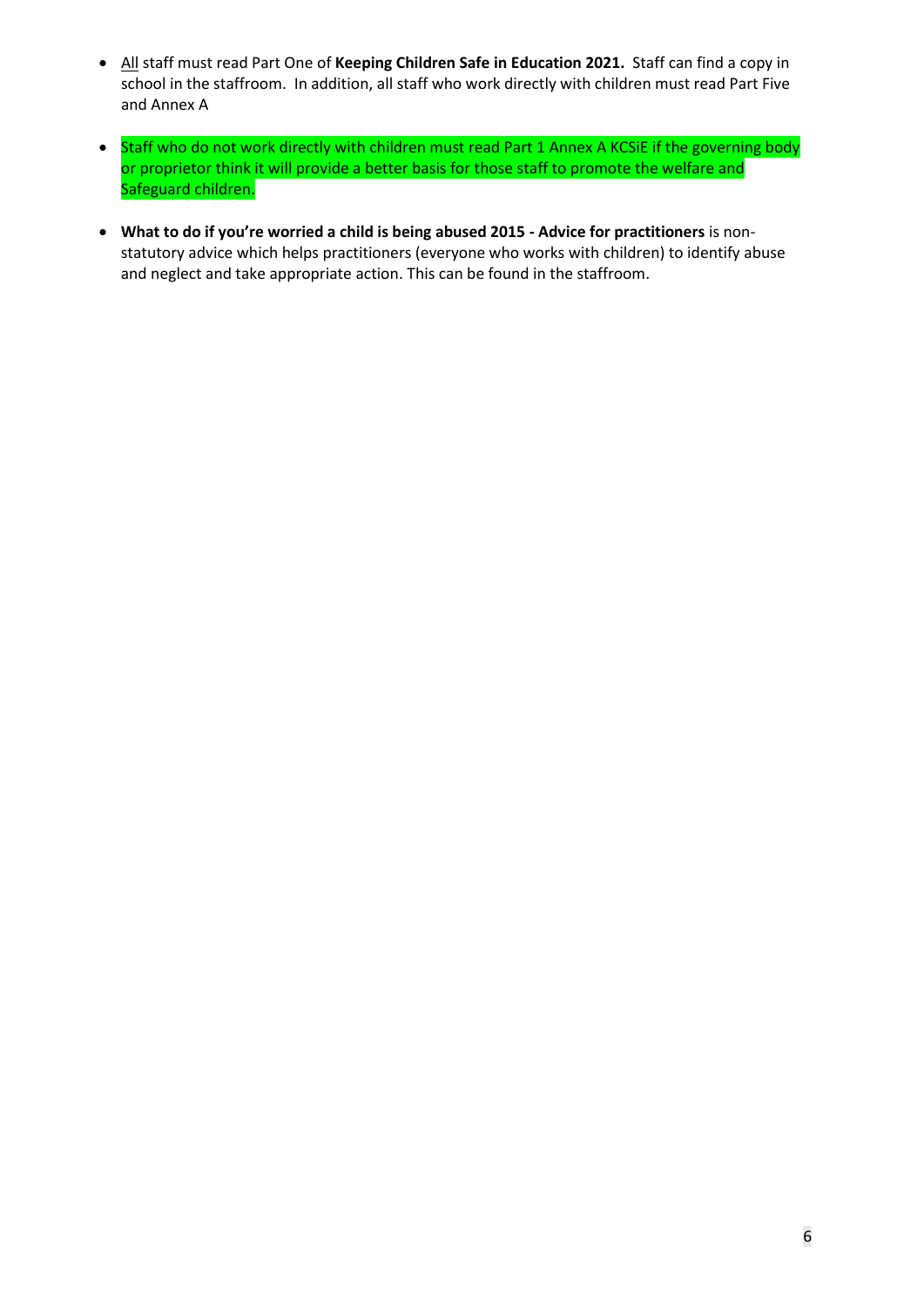### **3. Roles and responsibilities**



schools are required to appoint a member of the senior leadership team to co-ordinate child protection arrangements and to ensure that there are appropriate cover arrangements.

#### **The Designated Safeguarding Lead (DSL)**:

- is a senior member of staff from the school/college's leadership team and therefore has the status and authority within the school/college to carry out the duties of the post, including committing resources and supporting and directing other staff
- takes lead responsibility for safeguarding and child protection (including online safety) in the school/college, which will not be delegated although the activities of the DSL may be delegated to appropriately trained deputies. The role and responsibility are explicit in the role holder's job description
- is appropriately trained (including Prevent training), receives refresher training at two-yearly intervals and regularly (at least annually) updates their knowledge and skills to keep up with any developments relevant to their role
- acts as a source of advice, support, and expertise to the school/college community
- encourages a culture of listening to children and taking account of their wishes and feelings
- is alert to the specific needs of children in need; those with special educational needs; children who are looked after or were previously looked after; children who have a social worker; and young carers; and oversees the provision of effective pastoral support to all of those children, promoting their educational outcomes by sharing information about their welfare, circumstances and needs with teachers and other staff as appropriate
- works closely with pastoral support staff; the SENCo; the designated teacher for children who are looked after or were previously looked after; staff with designated responsibility for promoting children's mental health and emotional wellbeing; the ICT lead and any ICT support staff; and school nurses in relation to safeguarding matters (including online and digital safety) and whether to make referrals to relevant partner agencies
- has a working knowledge of locally agreed multi-agency safeguarding arrangements and

All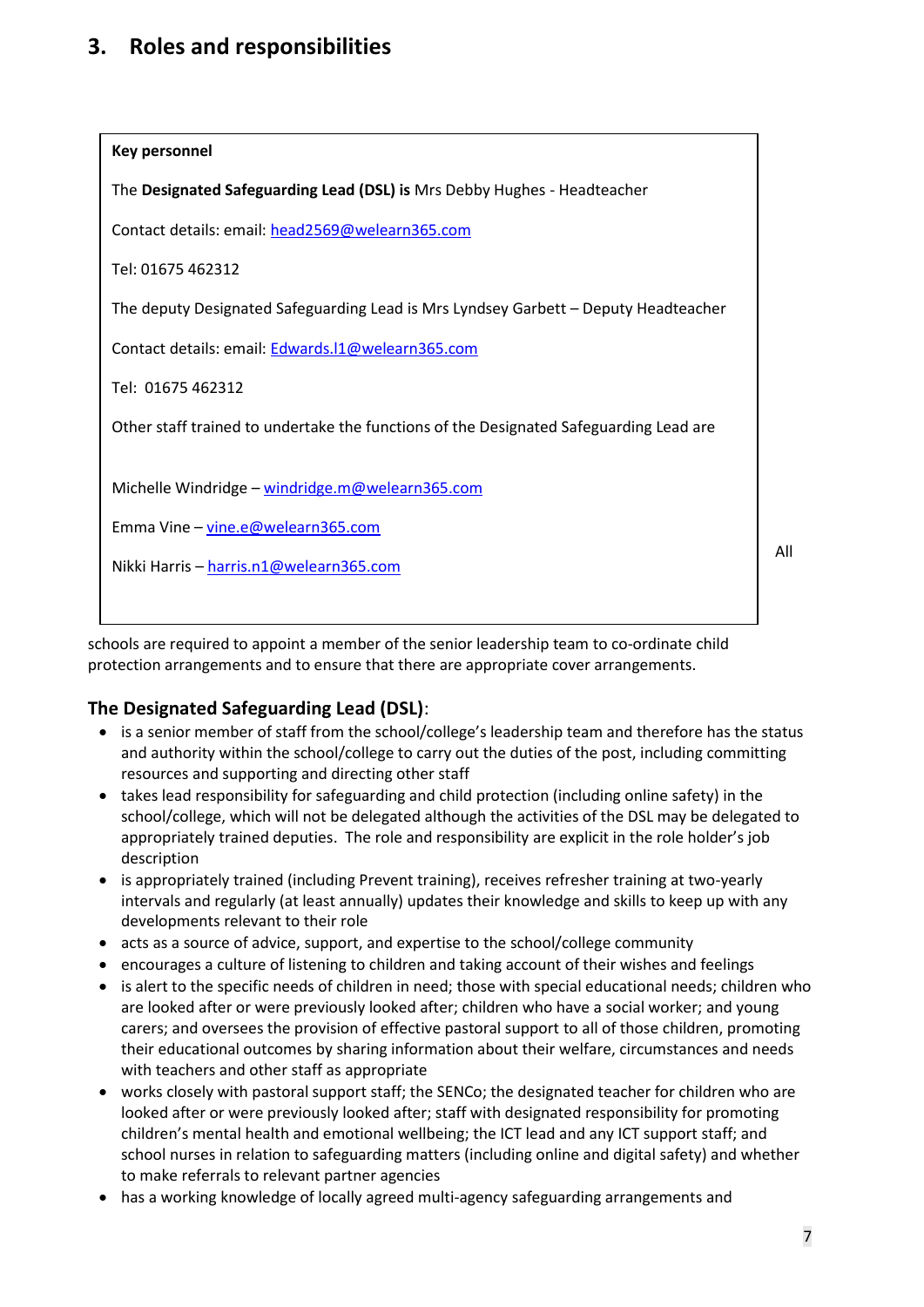procedures put in place by WS

- has an understanding of the early help process by attending WCC's early help training to ensure effective support, assessment and understanding of children's additional needs to inform appropriate provision of early help and intervention
- keeps detailed and accurate written records of all concerns, ensuring that such records are stored securely and flagged, but kept separate from, the pupil's general file
- refers cases of suspected abuse to Children's Social Care or the Police as appropriate; and, where a crime may have been committed, refers cases to the Police
- refers cases using the prescribed pro forma to Children's Social Care and the Prevent policing team for a joint assessment where there is a concern that a child is at risk of radicalisation; and to the Channel panel if subsequently advised to do so
- ensures that staff do everything they can to support social workers and contribute to assessments of children when Children's Social Care become involved
- notifies Children's Social Care if a child with a child protection plan is absent without explanation at intervals as defined in the plan
- ensures that, when a pupil under the age of 18 years leaves the school/college, all child protection records are passed to the new school/college (separately from the main pupil file and ensuring secure transit) and confirmation of receipt is obtained. If the child is the subject of an open case to Children's Social Care, the pupil's social worker is also informed
- considers whether to share any information about a child leaving the school with the receiving school/college/education provider in advance so that the receiving setting is appropriately informed in order to support the child as effectively as possible and plan for her/his arrival
- attends and/or contributes to child protection conferences, strategy meetings and multi-agency exploitation meetings
- co-ordinates the school/college's contribution to child protection plans as part of core groups, attending and actively participating in core group meetings
- develops effective links with relevant statutory and voluntary agencies including Warwickshire Safeguarding
- ensures that all staff sign to indicate that they have read and understand the child protection and safeguarding policy; the staff behaviour policy (code of conduct); the behaviour policy; the school/college's safeguarding response to children who go missing from education; the role of the DSL (including the identity of the DSL and any deputies); and Part 1 of *Keeping Children Safe in Education 2021 (*and also Part 5 and Annex B of *Keeping Children Safe in Education 2021* in relation to staff who work directly with children)
- ensures that all staff understand that if they have **any concerns** about a child's welfare, they should act on them immediately, either by speaking to the DSL (or a deputy) or, in exceptional circumstances, taking responsibility to make a referral to Children's Social Care
- ensures that all staff know how to make a referral as in sections 27-29 of this policy
- has a working knowledge of relevant national guidance in respect of all specific safeguarding issues highlighted in sections 31-54 (pages 11-16) and Annex B (page 125) of *Keeping Children Safe in Education 2021*, ensuring that all staff receive necessary training, information and guidance
- understands the unique risks associated with online safety and ensures that staff are trained to have the requisite knowledge and up to date capability to keep children safe whilst they are online
- understands the relevance of data protection legislation and regulations, especially the Data Protection Act 2018 and General Data Protection Regulation (GDPR) in respect of safeguarding children
- ensures that the child protection and safeguarding policy and procedures are reviewed and updated at least annually, working with the whole school/college community of pupils, parents, staff, volunteers, and governors and/or proprietors regarding this
- liaises with the nominated governor and headteacher (where the DSL role is not carried out by the headteacher) as appropriate
- informs the headteacher of any serious safeguarding enquiries, especially under section 47 of the Children Act 1989 and any Police investigations (where the DSL role is not carried out by the headteacher)
- keeps a record of staff attendance at child protection training
- makes the child protection and safeguarding policy available publicly, i.e. on the school/college's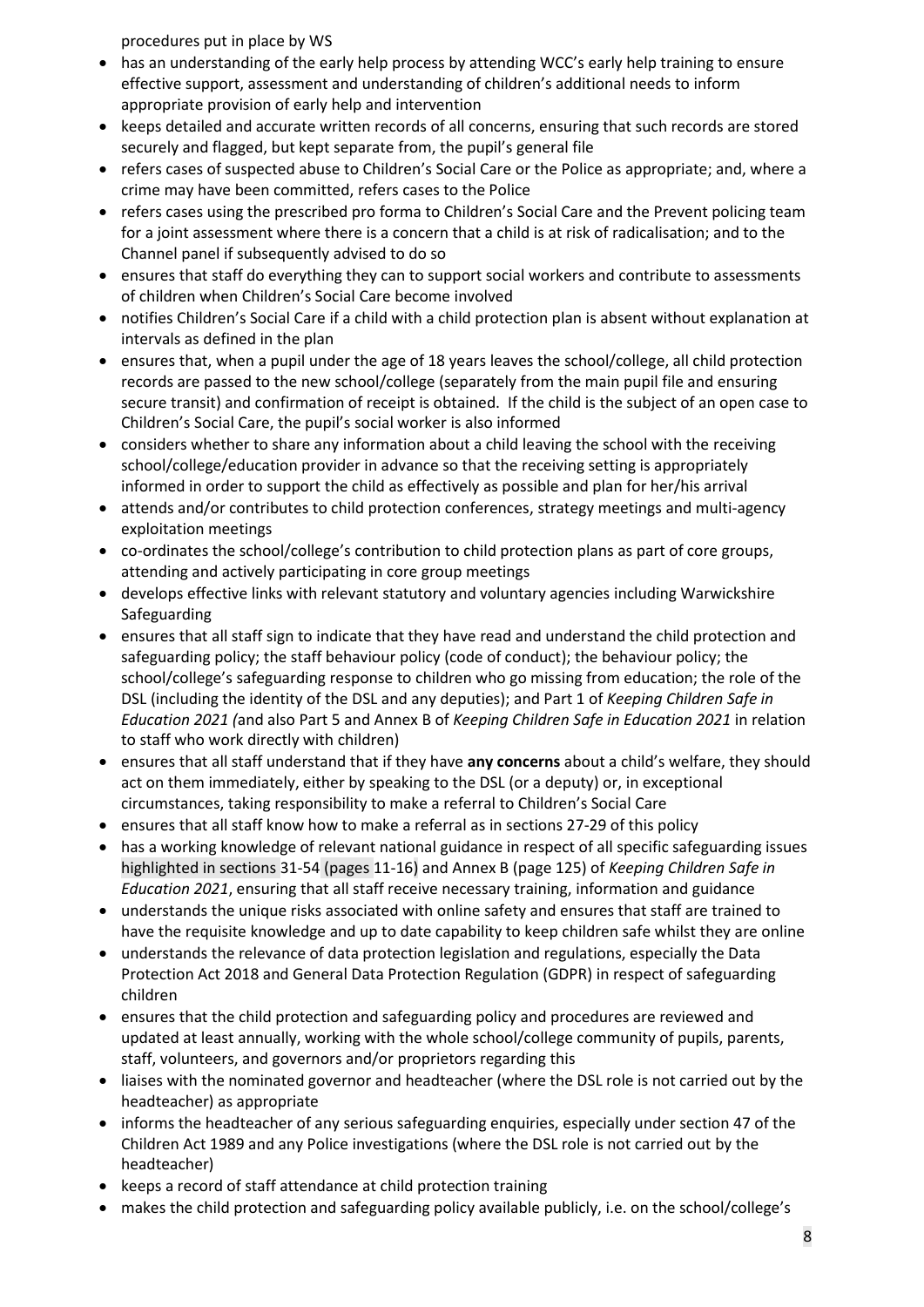website or by other means

- ensures parents are aware of the school/college's role in safeguarding and that referrals about suspected abuse and neglect may be made
- ensures that the school/college holds more than one emergency contact number for every pupil/student
- ensures that the headteacher is aware of the responsibility under *Working Together 2018* to refer all allegations that a child has been harmed by or that children may be at risk of harm from a member of staff or volunteer to the Designated Officer (DO) in the Local Authority within one working day prior to any internal investigation; and to the Disclosure and Barring Service (DBS) as appropriate

### **The Deputy Designated Safeguarding Lead(s)**

Is/are appropriately trained to the same standard as the DSL and supports the DSL with safeguarding matters as appropriate. In the absence of the DSL, carries out those functions necessary to ensure the ongoing safety and protection of pupils. The role and responsibility are explicit in the role holder's job description. In the event of the long-term absence of the DSL, the deputy will assume all the functions of the DSL as above.

### **The governing body**

- appoints a Designated Safeguarding Lead who is a member of the senior leadership team and who has undertaken training in inter-agency working, in addition to basic child protection training
- ensures that the DSL role is explicit in the role holder's job description (and also the job description of any Deputy Designated Safeguarding Leads) and that safeguarding responsibilities are identified explicitly in the job/role descriptions of every member of staff and volunteer
- ensures that the DSL or a Deputy DSL is always available during school or college hours for staff to discuss any safeguarding concerns. The DSL or a Deputy DSL will generally be expected to be available in person but in exceptional circumstances availability will be via telephone and/or Skype or other such media
- ensures that the DSL or a Deputy DSL is always available at least via telephone or other media as above during any out of hours/out of term school activities
- ensures that the school/college has a child protection policy and procedures, including a staff code of conduct, that are consistent with local safeguarding partnership and statutory requirements, reviewed annually and made available publicly on the school's website or by other means
- ensures that the school/college has procedures for dealing with allegations of abuse made against members of staff and volunteers including allegations made against the headteacher and allegations against other children
- follows safer recruitment procedures that include statutory checks on the suitability of staff to work with children and disqualification from providing childcare regulations
- develops an induction strategy that ensures all staff, including the headteacher, and volunteers receive information about the school's safeguarding arrangements, Staff Behaviour Policy (Code of Conduct) and the role of the DSL on induction
- develops a training strategy that ensures all staff, including the headteacher, and volunteers receive appropriate and regularly updated safeguarding and child protection training (including online safety) and updates as required (at least annually) to provide them with the relevant skills and knowledge to safeguard children effectively in line with any requirements of WS. The training strategy will also ensure that the DSL receives refresher training and regular updates as defined under the DSL's duties above
- ensures that all staff, including temporary staff and volunteers, are provided with copies of or access to the school's child protection and safeguarding policy and Staff Behaviour Policy (code of conduct) before they start work at the school
- appoints a designated teacher to promote the educational achievement of children who are looked after by the Local Authority and who have left care through adoption, special guardianship or child arrangement orders or who were adopted from state care outside England and Wales; and ensures that the designated teacher has appropriate training
- ensures that the school/college contributes to inter-agency working and plans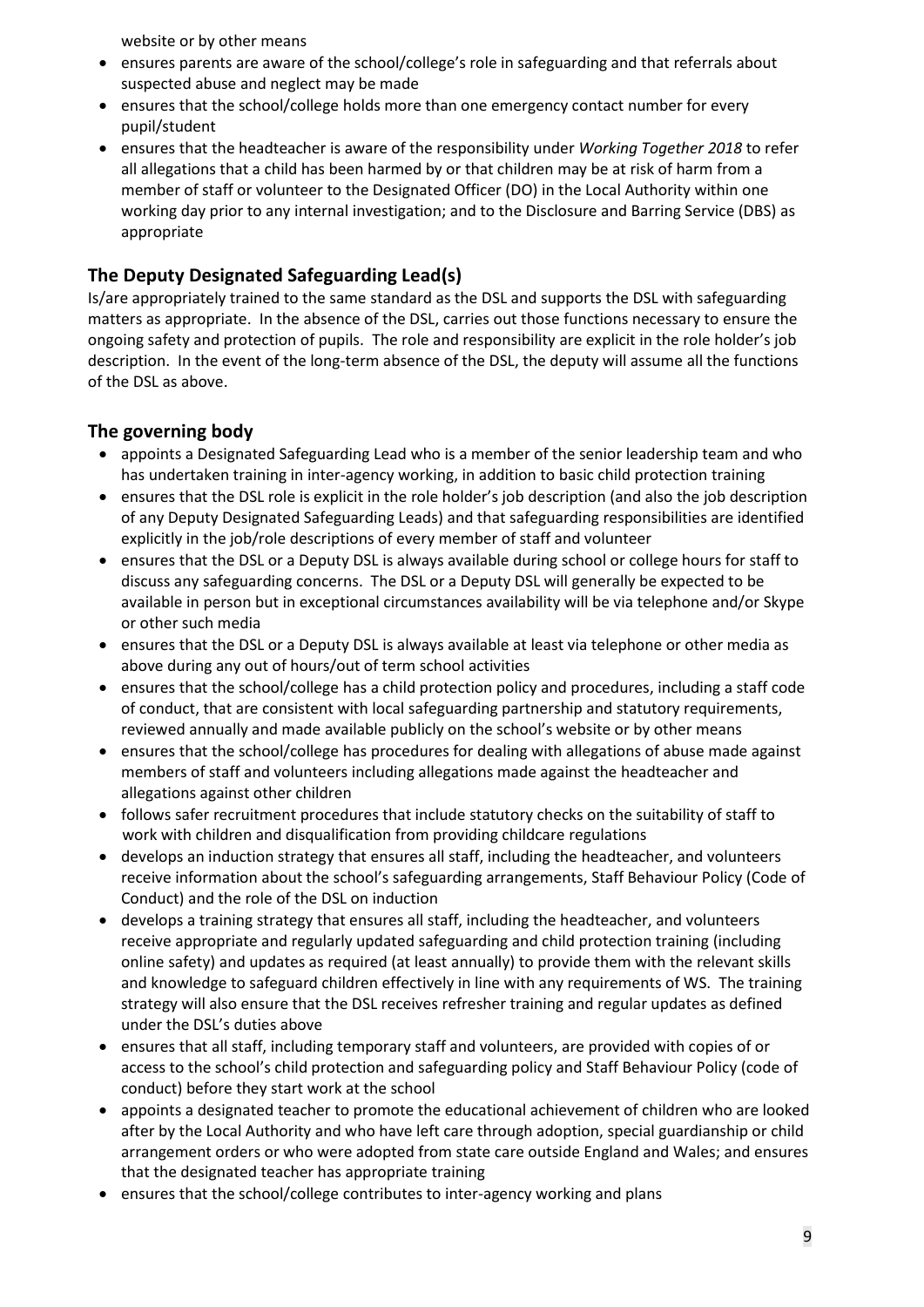- ensures that the school/college provides effective pastoral care and participates in the early help Pathway to Change process for pupils/students with additional needs in order to provide a coordinated offer of early help
- teaches pupils about safeguarding and how to keep themselves safe at all times, including when online, as part of a broad and balanced curriculum

The governing body nominates a member (normally the chair) to be responsible for liaising with the Local Authority and other agencies in the event of an allegation being made against the headteacher.

The governing body also identifies a named governor to take leadership responsibility for the school/college's safeguarding arrangements. That governor will maintain regular contact with the DSL and will ensure that the governing body receives regular reports about safeguarding activity at the school/college.

It is the responsibility of the governing body to ensure that the school's safeguarding, recruitment and managing allegations procedures take into account the procedures and practice of the Local Authority, local safeguarding partnership and national guidance.

*NB Sole proprietors of schools that do not have a governing body should note and act in accordance with Footnote 143 in Annex C (page 145) of Keeping Children Safe in Education 2021 in order to ensure that the appointed Designated Safeguarding Lead (DSL) is able to discharge that role with sufficient independence, particularly in relation to any allegations involving the proprietor or members of the proprietor's family.* 

The school will submit a response to WS's annual schools' safeguarding audit. This will highlight how the governing body's duties have been carried out. An action plan will be drawn up and any weaknesses will be rectified in accordance with that plan.

#### **The headteacher:**

- ensures that the child protection policy and procedures are understood and implemented by all staff
- allocates sufficient time, training, support, and resources, including cover arrangements when necessary, to enable the DSL and deputy/s to carry out their roles effectively, including the assessment of pupils and attendance at strategy discussions and other necessary meetings
- supports the designated teacher for looked after children to promote the educational achievement of any pupils who are looked after by the Local Authority and who have left care through adoption, special guardianship or child arrangement orders or who were adopted from state care outside England and Wales
- ensures that all staff have the skills, knowledge and understanding necessary to keep looked after and previously looked after children safe
- ensures that all staff feel able to raise concerns about poor or unsafe practice and that such concerns are handled sensitively and in accordance with the whistleblowing procedure
- ensures that the culture of the school/college supports the provision of effective pastoral care and early help
- ensures that staff do everything they can to support social workers when Children's Social Care become involved
- ensures that pupils are provided with opportunities throughout the curriculum to learn about safeguarding and how to keep themselves safe at all times, including when online, as part of a broad and balanced curriculum
- refers all allegations that a child has been harmed by or that children may be at risk of harm from a member of staff or volunteer to the Designated Officer in the Local Authority within one working day prior to any internal investigation
- ensures that anyone who has harmed or may pose a risk of harm to a child is referred to the Disclosure and Barring Service, as advised by the Designated Officer
- appoints a case officer who will be a member of the senior leadership team to investigate allegations concerning members of staff and volunteers and/or act as a point of contact for the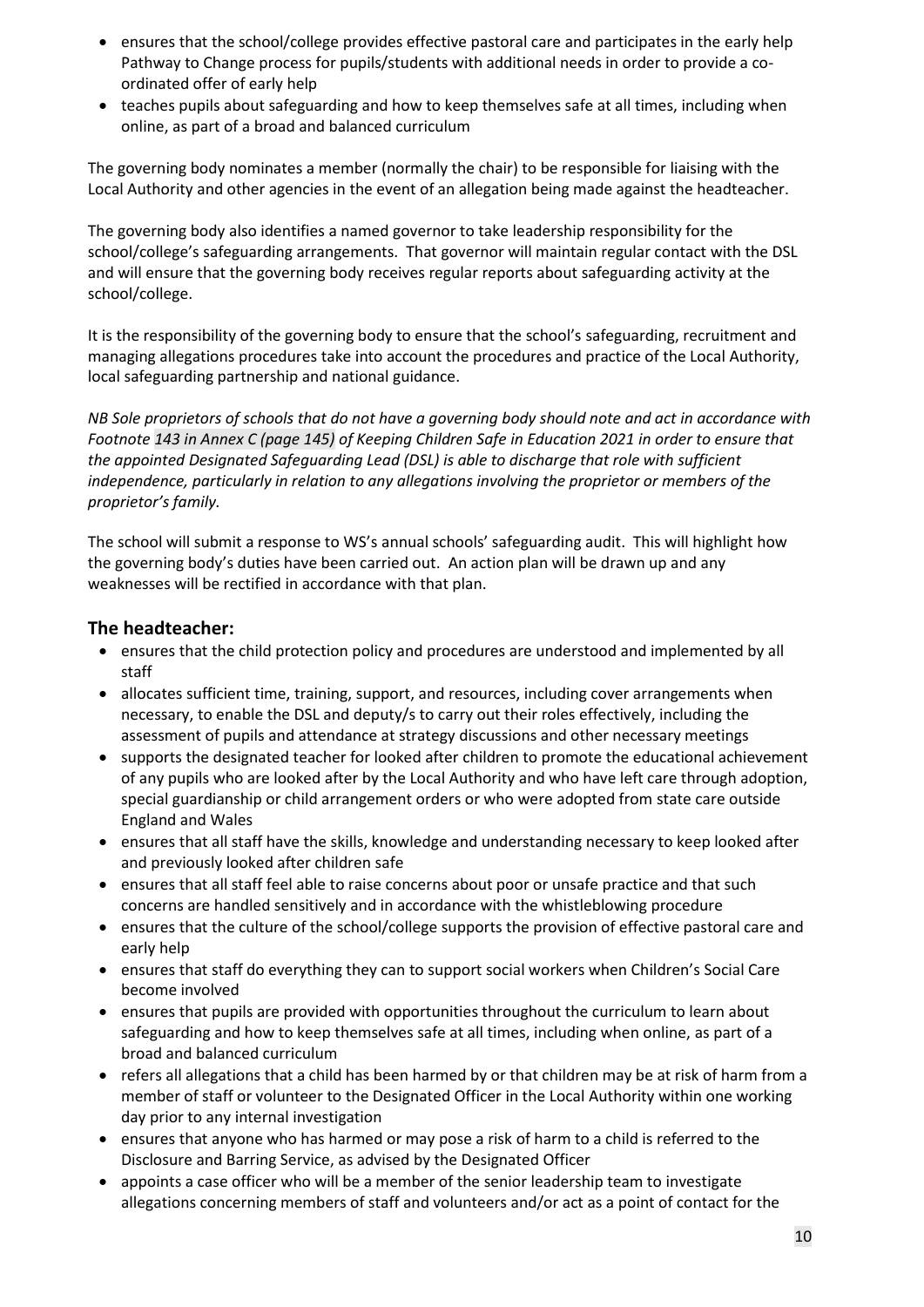## **4. Good practice guidelines and staff code of conduct**

To meet and maintain our responsibilities towards pupils, we identify standards of good practice and set out our expectations of staff in the staff behaviour policy, which all members of staff and volunteers are required to read and sign before starting work in the school. In summary, our expectations of staff include:

- treating all pupils with respect
- setting a good example by conducting ourselves appropriately
- involving pupils in decisions that affect them
- encouraging positive, respectful, and safe behaviour among pupils
- being a good listener
- being alert to changes in pupils' behaviour and to signs of abuse and neglect and exploitation
- recognising that challenging behaviour and mental health difficulties may be an indicator of abuse
- reading and understanding the school's child protection policy, staff behaviour policy (code of conduct) and guidance documents on wider safeguarding issues, for example bullying, behaviour, physical contact, criminal and sexual exploitation, extremism, online safety, and informationsharing
- asking the pupil's permission before initiating physical contact, such as assisting with dressing, physical support during PE or administering first aid
- maintaining appropriate standards of conversation and interaction with and between pupils and avoiding the use of sexualised or derogatory language
- *not participating in, tolerating or dismissing sexual violence or sexual harassment as "banter", "part of growing up", "just having a laugh" or "boys being boys".*
- *making clear that sexual violence and sexual harassment is not acceptable, will never be tolerated and is not an inevitable part of growing up; and*
- *challenging behaviours (potentially criminal in nature) which constitute sexual harassment, such as grabbing bottoms, breasts, and genitalia, flicking bras, and lifting skirts*
- being aware that the personal and family circumstances and lifestyles of some pupils lead to an increased risk of abuse
- applying the use of reasonable force and physical intervention only as a last resort and in compliance with school procedures and WS guidance
- referring all concerns about a pupil's safety and welfare to the DSL or, if necessary, directly to the Police or Children's Social Care
- following the school's rules regarding communication and relationships with pupils, including via social media
- referring all allegations against members of staff, volunteers or other adults that work with children and any concerns about breaches of the Staff Behaviour policy directly to the headteacher; and any similar allegations against or concerns about the headteacher directly to the chair of governors.

### **5. Abuse of position of trust**

All school staff are aware that inappropriate behaviour towards pupils is unacceptable and that their conduct towards pupils must be beyond reproach.

In addition, staff should understand that, under the Sexual Offences Act 2003, it is an offence for a person over the age of 18 to have a sexual relationship with a person under the age of 18, where that person is in a position of trust, even if the relationship is consensual. This means that any sexual activity between a member of the school staff and a pupil under 18 may be a criminal offence, even if that pupil is over the age of consent.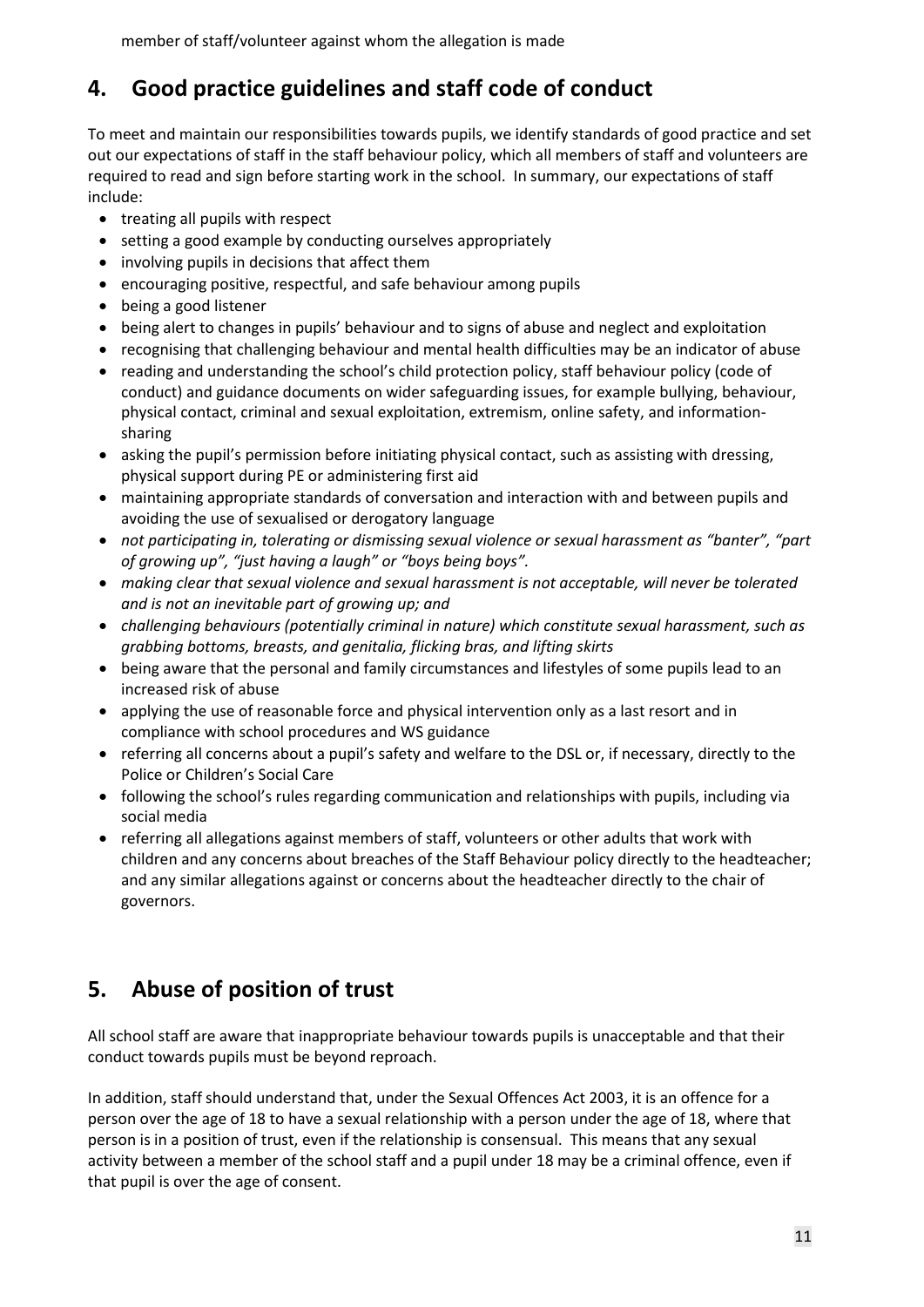## **6. Children who may be particularly vulnerable**

Some children are more vulnerable to abuse and neglect than others. Several factors may contribute to that increased vulnerability, including prejudice and discrimination; isolation; social exclusion; communication issues; a reluctance on the part of some adults to accept that abuse can occur; as well as an individual child's personality, behaviour, disability, mental and physical health needs and family circumstances.

To ensure that all our pupils receive equal protection, we will give special consideration to children who are:

- disabled, have special educational needs or have mental health needs
- young carers
- affected by parental substance misuse, domestic abuse and violence or parental mental health needs
- asylum seekers
- looked after by the Local Authority, otherwise living away from home or were previously looked after
- in receipt of support and services from a social worker
- vulnerable to being bullied, or engaging in bullying behaviours
- living away from home or in temporary accommodation
- living transient lifestyles
- living in chaotic and unsupportive home situations
- vulnerable to discrimination and maltreatment on the grounds of race, ethnicity, religion, disability, or sexuality
- at risk of child sexual exploitation (CSE) and/or child criminal exploitation
- at risk from or are involved with serious violent crime
- do not have English as a first language
- at risk of female genital mutilation (FGM)
- at risk of forced marriage
- at risk of being drawn into extremism

This list provides examples of additionally vulnerable groups and is not exhaustive. Special consideration includes the provision of safeguarding information and resources in community languages and accessible formats for children and parents/carers with communication needs.

### **7. Children with special educational needs and disabilities or have mental health needs**

Children with special educational needs (SEN), disabilities or who have mental health needs can face additional safeguarding challenges. Additional barriers can exist when recognising abuse and neglect in this group of children, which can include:

- assumptions that indicators of possible abuse such as behaviour, mood and injury relate to the child's disability or mental health issues without further exploration;
- the potential for children with SEN and disabilities being disproportionately impacted by behaviours such as bullying, without outwardly showing any signs; and
- communication barriers and difficulties in overcoming those barriers.

Staff are trained to manage these additional barriers to ensure this group of children are appropriately safeguarded; and are aware that mental health difficulties can, in some cases, be an indicator that a child has suffered or is at risk of suffering abuse, neglect or exploitation.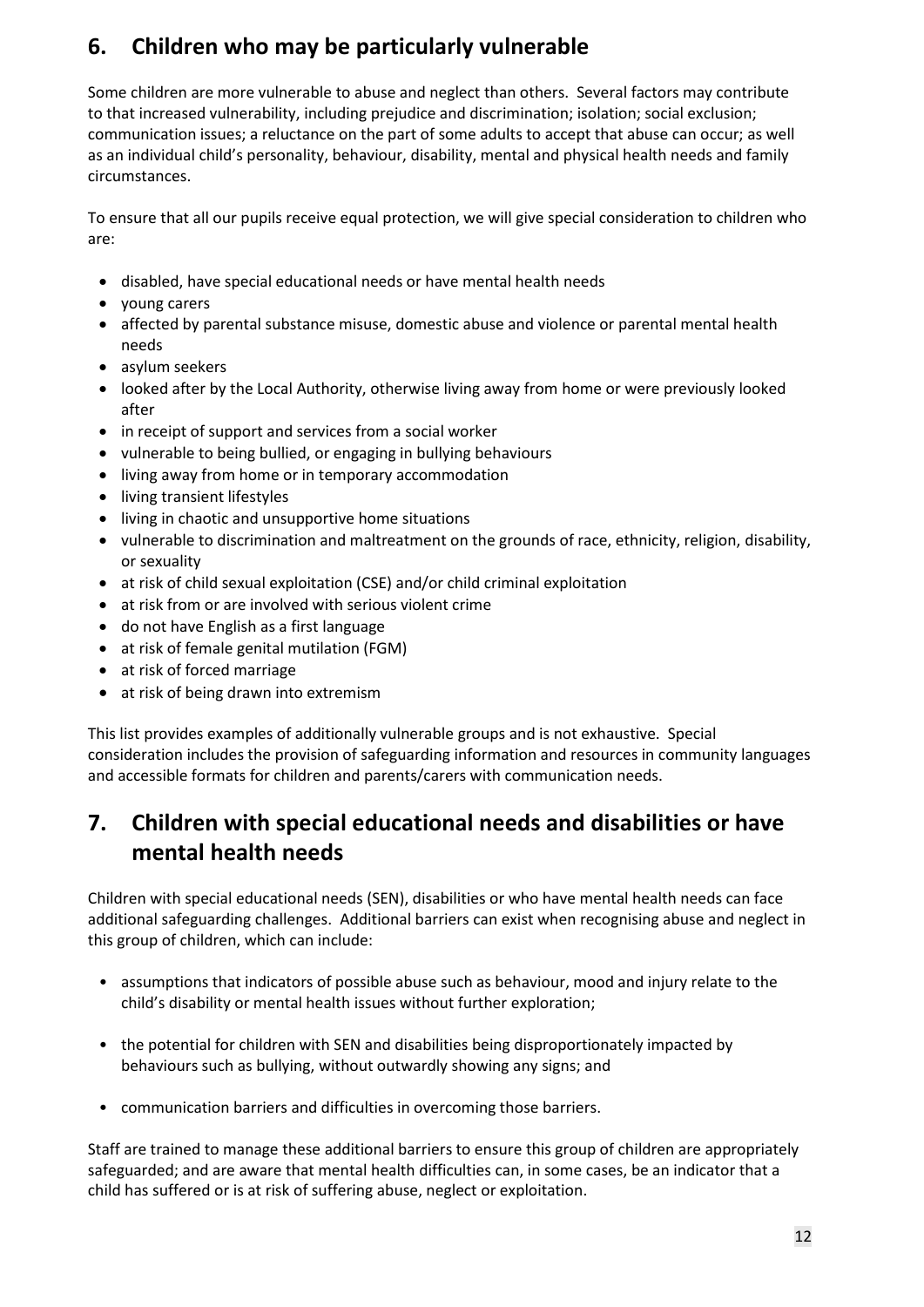Staff are not expected or trained to diagnose mental health conditions or issues but they will record and report any concerns about a child's mental health to the Designated Safeguarding Lead as with any other safeguarding concern, recognising that mental health concerns may be an outcome and/or indicator of wider safeguarding issues and concerns.

### **8. Early Help and use of the Pathway to Change process**

School and college staff are particularly important as they are in a position to identify concerns early, provide help for children, promote children's welfare, and prevent concerns from escalating.

The school recognises that providing timely early help is more effective in promoting the welfare of children than reacting later. DSLs are accountable and responsible for ensuring the identified needs of children are acted upon early; without delay and as soon as the problem emerges which may be at any point in a child's life.

*Keeping Children Safe in Education 2021* emphasises that **all** staff should be aware of the early help process and understand their role in it. All DSLs should be trained in the Warwickshire Early Help Processes. All school/college staff are therefore trained and required to notice any concerns about children which may help to identify those that would benefit from early help.

Schools should record concerns using their designated safeguarding recording systems (see section 21 below); and to share their concerns with the Designated Safeguarding Lead (or a Deputy DSL), who is most likely to have a complete picture and be the most appropriate person to decide how best to respond to any concerns. The DSL may delegate the initiation of the Early Help Pathway to Change process to an appropriate trained member of the school staff. The DSL is responsible and accountable for overseeing and managing Early Help but the process including acting as lead professional can be undertaken by for example your TA's, SENDCo, teaching staff, pastoral staff, seen to be appropriate for your setting.

Early help might be simple pastoral support and something the school/college is able to address with parents so that the child's needs are met quickly and easily. The school/college will keep a record of any such help to record clear targets, actions for all parties including parents/carers and progress, using WCC Pathway to Change documentation as appropriate. Early Help paperwork is available for schools/ settings to use in order to support families prior to the requirement of formalised Early Help being initiated. The Spectrum of Support document 2021 will enable practitioners to understand the level of needs presented by families and what support may be required. The document can be found [here.](https://www.safeguardingwarwickshire.co.uk/images/downloads/ESS-PB/PoliciesandProcedures/Spectrum_Of_Support_2021.pdf)

It will be necessary to take time to understand a child and family's needs and to fully appreciate their circumstances in a more structured way. Children and families may also need support from a range of local agencies beyond school/college, where it has been identified that a multi-agency coordinated response would best meet their needs and support their family, with parental consent.

The Early Help Pathway to Change is a restorative approach which helps to identify what support the family require by working WITH them, through the use of a coordinated assessment. The Early Help Pathway to Change aims to prevent the child's needs escalating to a point where intervention would be required via a statutory assessment under the Children Act 1989. Practitioners should seek to reassure Children and Families that this approach is designed to prevent needs from escalating and should be looked on as a positive and proactive way of addressing needs early in partnership with the family.

The school/college is committed to working in partnership with children, parents and other agencies to:

- identify situations in which children and/or their families would benefit from early help;
- act without delay by signposting to the Family Support Line or Family Information Service for earlier identified needs;
- undertake an assessment of the need for early help when that is appropriate, using the Early Help Pathway to Change process; and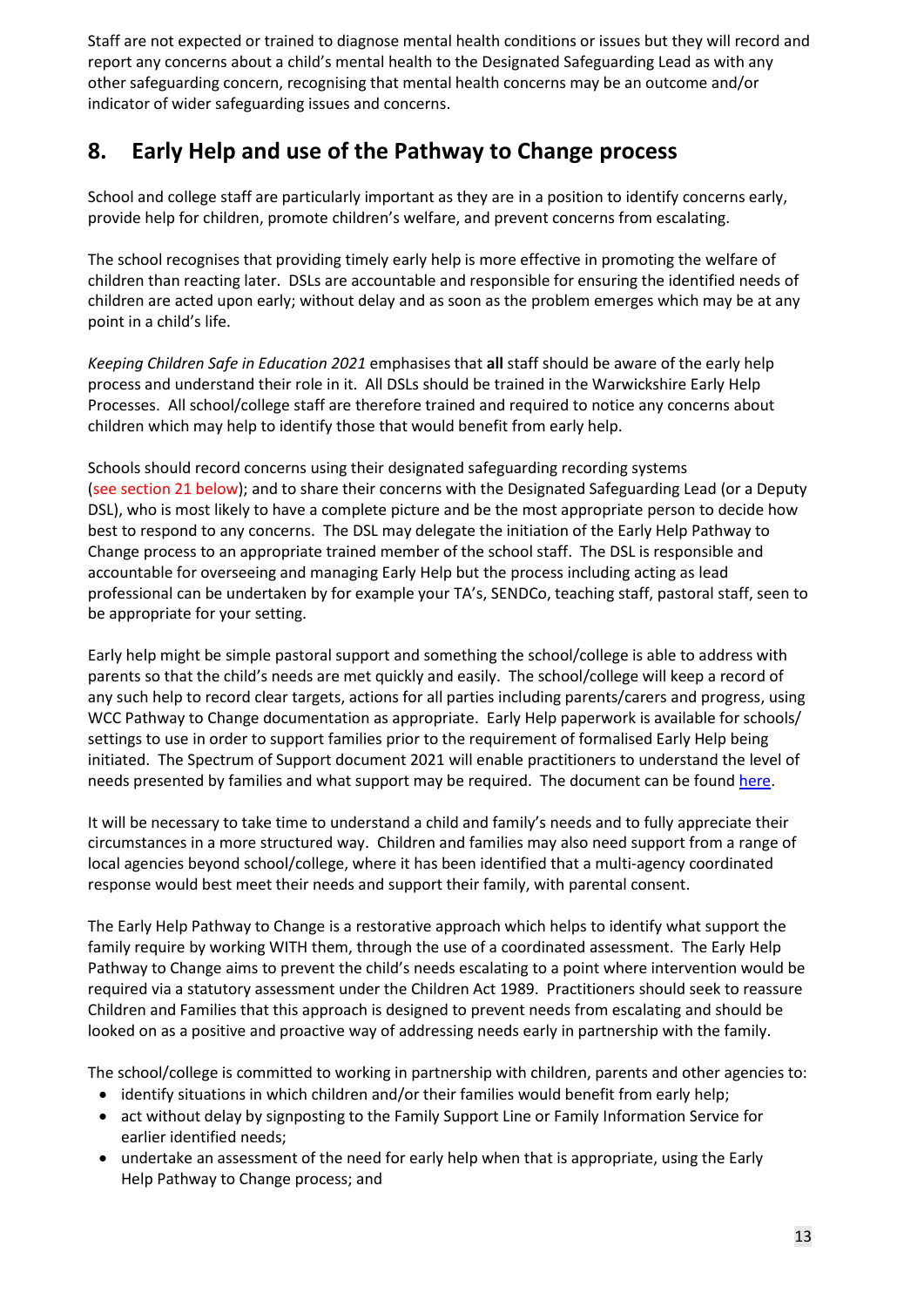• provide targeted early help services to address the assessed needs of a child and their family, developing an action plan that will focus on activity to improve the child's outcomes.

The school/college will be particularly alert to the potential need for early help for any child who:

- is disabled and has specific additional needs;
- has special educational needs (whether or not they have a statutory education, health and care plan);
- is a young carer;
- is showing signs of being drawn into anti-social or criminal behaviour including gang involvement and association with organised crime groups;
- is frequently missing/goes missing from care or from home;
- is missing from education;
- is misusing drugs or alcohol themselves;
- is at risk of modern slavery, trafficking or exploitation;
- is in a family whose circumstances present challenges for the child, such as substance abuse, adult mental health issues or domestic abuse;
- has returned home to their family from care;
- is at risk of being radicalised or exploited;
- is a privately fostered child;
- is showing early signs of abuse and/or neglect; and/or
- is particularly vulnerable in any of the ways identified in section 6 above.

The Early Help process can only be effective if it is undertaken with the agreement of the child's parents/carers. Young people in secondary schools or FE colleges may consent to early help, possibly including an Early Help Pathway to Change process in their own right, subject to *Information sharing - Advice for practitioners providing safeguarding services to children, young people, parents and carers (HMG 2018).* The school/college should seek advice from a Targeted Support Officer or the Integrated

Front Door Education Lead in those circumstances. The Early Help Pathway to Change process must involve the child and family as well as all the practitioners who are working with them.

The school/college will keep the needs and circumstances of children receiving early help under constant review. If the child's situation does not improve and/or the child's parents and/or the child do not consent to early help, the school/college will make a judgement about whether, without help, the needs of the child will escalate. If so, the school/college may wish to consult with;

- Targeted Support Officers
- Early Help Social Worker
- MASH Education Lead
- Early Help Team Leaders
- Integrated Front Door (MASH)

Consultations are available in the Integrated Front Door (MASH) for practitioners seeking advice about children they are concerned about. If you have a concern that a child or young person may be in need of protection or significant harm the DSL/lead professional should contact the MASH and submit a referral.

### **9. Attendance**

We recognise that full attendance at school is important to the well-being of all our pupils and enables them to access the opportunities made available to them at school. Attendance is monitored closely, and we address poor or irregular attendance without delay, working in partnership with the Warwickshire Attendance Service when patterns of absence give rise to concern. Early Help is recommended to support families with attendance concerns at the emergence of an issue to prevent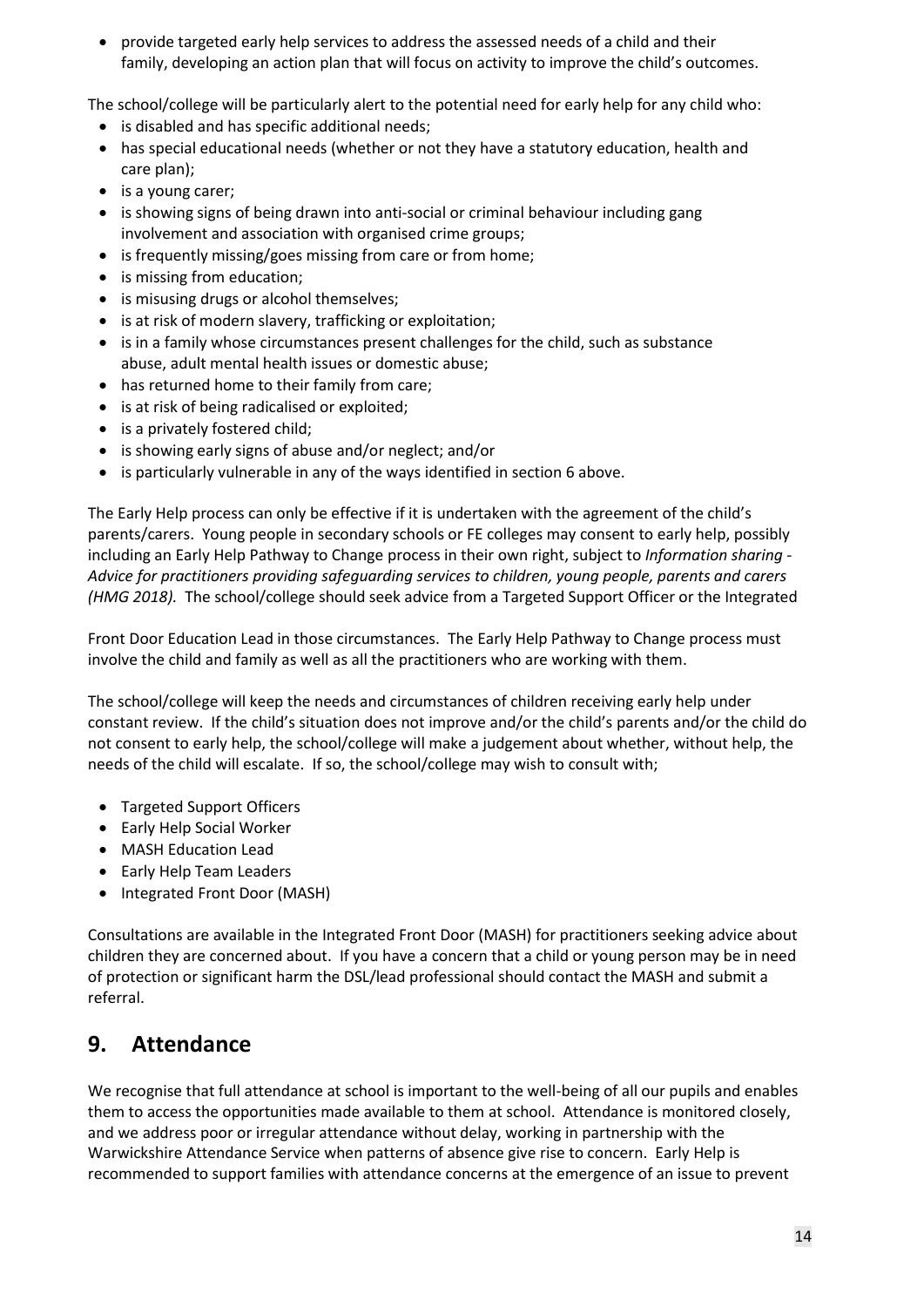escalation. Our attendance policy is set out in a separate document and is reviewed regularly by the governing body.

### **10. Children Missing from Education**

| Child is missing education and their<br>whereabouts is Known | It is the school's responsibility to follow their<br>attendance procedures. They can seek<br>support from the Warwickshire Attendance<br>Service |
|--------------------------------------------------------------|--------------------------------------------------------------------------------------------------------------------------------------------------|
| Child is missing education and their                         | A referral must be made the Children Missing                                                                                                     |
| whereabouts is Unknown                                       | <b>Education Team</b>                                                                                                                            |

All children, regardless of their circumstances, are legally entitled to an efficient, full-time education which is suitable to their age, ability, aptitude and any special educational needs they may have.

For most children, including those that are vulnerable, attendance in school is a protective factor and is essential aspect of keeping them safe. Children who are missing education (CME) have increased vulnerability and can be at more risk of neglect, abuse, exploitation radicalisation and mental health problems. Staff will also be alert to signs of children at risk of travelling to conflict zones, female genital mutilation and forced marriage.

Schools and colleges must have an attendance policy that outlines how they monitor:

- Attendance
- unauthorised absences
- Children who go missing during the school day

Schools and colleges should follow the DfE legal requirements in respect of recording and reporting those children who leave their school with an unknown future destination. Where a pupil has 10 consecutive school days of unexplained absence, without permission and their whereabouts is unknown, schools and colleges should take all reasonable steps\* to establish their whereabouts. If unsuccessful, the school will make an immediate referral to Warwickshire County Council's Children Missing Education Team on 01926 736323 or via email [cme@warwickshire.gov.uk.](mailto:cme@warwickshire.gov.uk)

\*Reasonable steps include:

- Telephone calls to all known contacts. Parents and carers are asked to provide at least three emergency contacts in the event of children not arriving at school without prior notification and also for other emergencies;
- Letters home (preferably by recorded delivery);
- Contact with other schools where siblings may be registered;
- Home visits where safe to do so;
- Enquiries to friends, neighbours etc. through school contacts;
- Enquiries with any other service known to be involved with the pupil/family;
- Consideration of information about the child in social media;
- All contacts and outcomes will be recorded on the pupil's file.

If the Local Authority is able to contact the pupil with the child/children and their parents and carers, arrangements will be made with the school and family for a return to education. This may include a reintegration programme where necessary. If the pupil has registered at a new school, the previous school will delete the child's name from their roll and transfer the child's educational records to the new school in the normal way. Any child protection records will be transferred separately and securely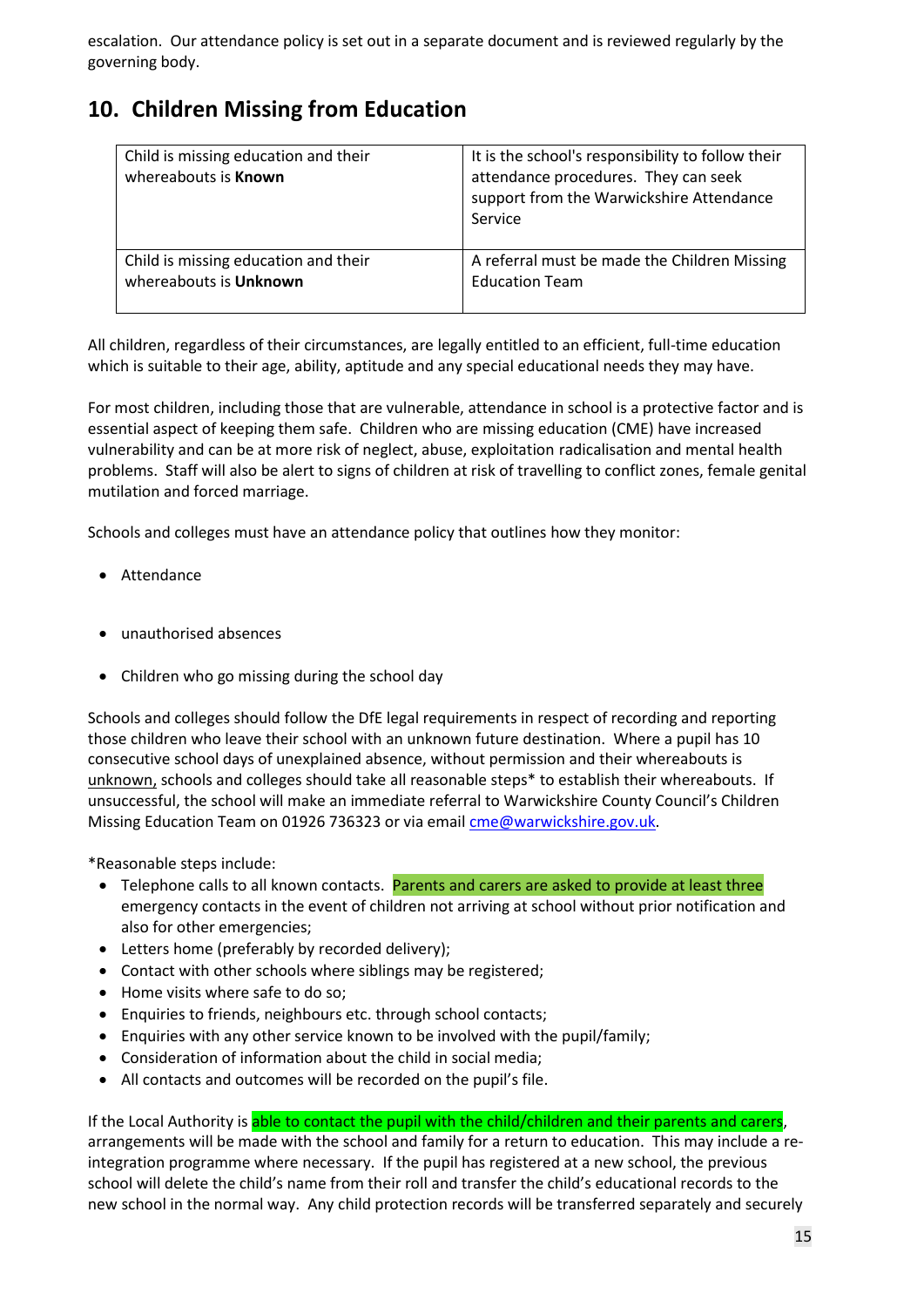for the attention of the DSL in the new school and a receipt secured.

Visit [www.warwickshire.gov.uk/childrenmissingeducation](http://www.warwickshire.gov.uk/childrenmissingeducation) for more information or to access the referral form.

The school operates in accordance with statutory guidance *Children Missing Education (DfE 2016)* – [https://www.gov.uk/government/uploads/system/uploads/attachment\\_data/file/550416/Children\\_Mis](https://www.gov.uk/government/uploads/system/uploads/attachment_data/file/550416/Children_Missing_Education_-_statutory_guidance.pdf) sing Education - statutory guidance.pdf

The school is required by law to have an admission register and, with the exception of schools where all pupils are boarders, an attendance register. All pupils must be placed on both registers.

The school (including academies and independent schools) is required to inform the Local Authority when they are about to remove a pupil's name from the school admission register at non-standard transition points irrespective of the reason. The Local Authority may also require the school to provide information about pupils who are going to be removed from the register at standard transition points.

#### **Non-standard transition point**

We will inform the local authority that we plan to take a child off roll when they leave school to be home educated; move away from the school's location; remain medically unfit beyond compulsory school age; are in custody for four months or more (and will not return to school afterwards); or are permanently excluded.

If a parent has informed you of their intention to remove their child in order to elective home educate their child, the school should notify the Elective Home Education Team imminently by email [\(ehe@warwickshire.gov.uk](mailto:ehe@warwickshire.gov.uk) / tel. 01926 736323). School and colleges are advised to allow the parent or carer a 2-week period of reflection prior to removing their child from the school roll as this is best practice.

The school will also notify the local authority within five days of adding a pupil's name to the admission register at a non-standard transition point. The Local Authority may also require the school to provide information about pupils added to the register at a standard transition point.

It is essential for the school to comply with this duty so that the Local Authority can, as part of its duty to identify children of compulsory school age who are missing education, follow up with any child who might be in danger of not receiving an education and who might be at risk of abuse or neglect.

If no confirmation is received the above Children Missing Education procedures will apply.

We will ensure that pupils who are expected to attend the school but fail to take up the place are referred to the Local Authority.

When a pupil leaves the school, we will record the name of the pupil's new school and their expected start date.

Deletions from school roll in liaison with the Local Authority will normally be backdated to the first day of absence.

For more information<https://www.gov.uk/government/publications/children-missing-education>

### **11. Children who run away or go missing from home or care**

The school/college recognises that children who run away or go missing (particularly repeatedly) and are thus absent from their normal residence are potentially vulnerable to abuse and neglect, which may include sexual abuse or exploitation and child criminal exploitation. It could also indicate mental health problems, risk of substance abuse, risk of travelling to conflict zones, risk of female genital mutilation or risk of forced marriage.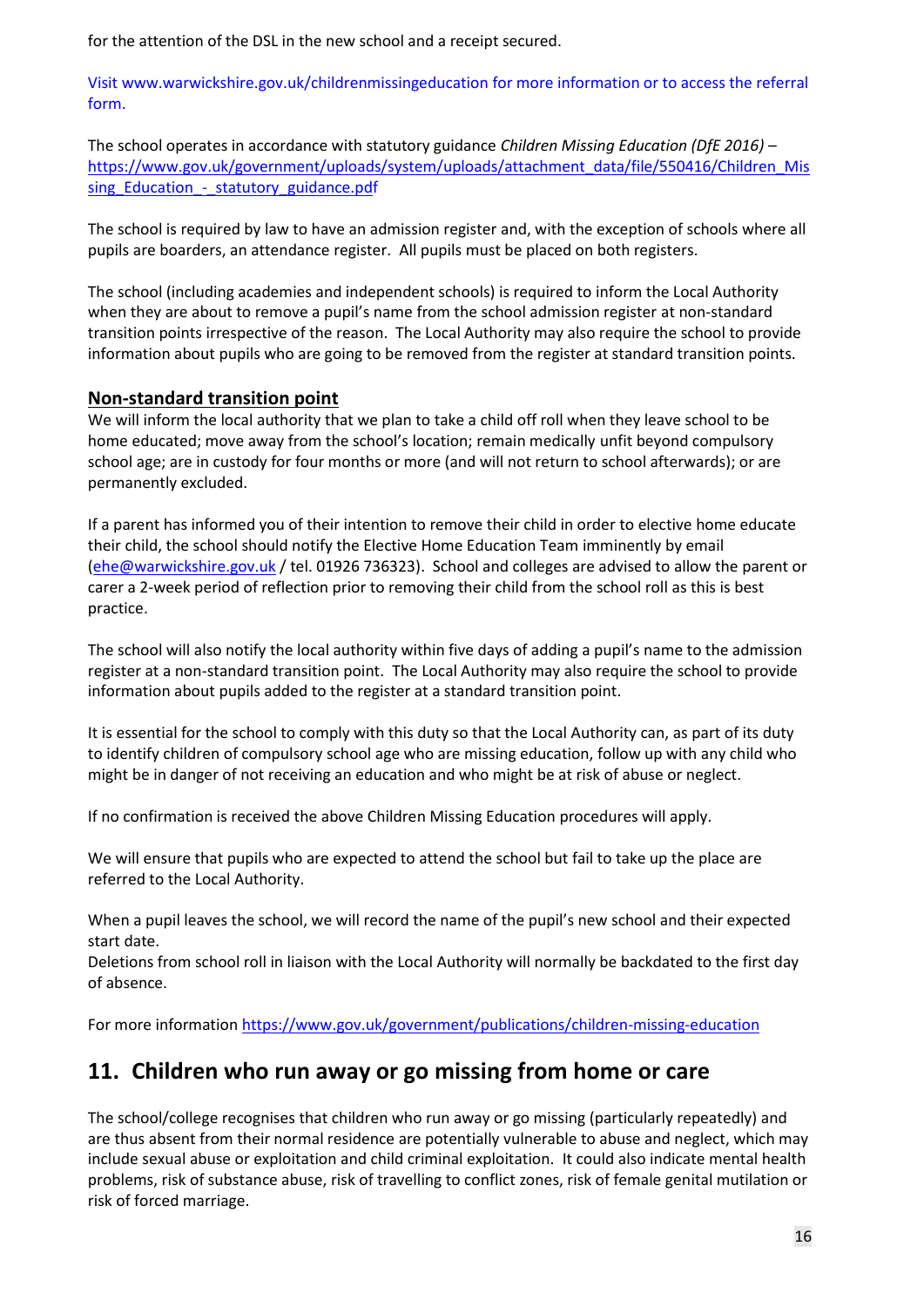*Keeping Children Safe in Education 2021* highlights that '*Statutory Guidance on Children who Run Away or go Missing from Home or Care' (DfE 2014)* [https://www.gov.uk/government/publications/children](https://www.gov.uk/government/publications/children-who-run-away-or-go-missing-from-home-or-care)[who-run-away-or-go-missing-from-home-or-care](https://www.gov.uk/government/publications/children-who-run-away-or-go-missing-from-home-or-care) requires that every child or young person who runs away or goes missing must be offered a Return Home Interview (RHI). RHI's are intended to ascertain the factors that triggered the young person's absence. Those factors may include difficulties at home, in school and in the community. The short timescale is 72 hours which is imposed in order to ensure that the RHI remains relevant to the young person and enables any required action to be initiated at the earliest opportunity. When necessary and in conjunction with the Local Authority, the school/college will facilitate Return Home Interviews, both in terms of releasing the young person from their normal timetable to participate in an interview and in providing an appropriate and safe space on the school/college site for the interview to take place.

RHI's are undertaken by practitioners who are independent in order to facilitate a discussion with the young person that is as open as possible. As soon as the Local Authority receives notification that a young person has gone missing from home or care, a letter will be sent to parents/carers seeking their consent. If the Local Authority has been unable to secure consent from parents/carers, the school and college will contact the parent/carer and seek to secure their consent for the RHI. Direct contact will then be made to make arrangements for the interview.

Young people aged 16 and 17 years old are generally considered to be able to consent and withhold consent to their own information being shared and therefore they can choose to participate or not in an RHI. With reference to the Fraser Guidelines, younger children may also be deemed able to give consent. However, if the child/young person is assessed as not being capable of giving their own consent (Fraser Guidelines) or they are withholding informed consent, the school/college should seek consent from parents and carers for the RHI to go ahead. Schools and Colleges are advised to seek expert advice if they are unsure as to whether a child or young person has the necessary capacity to make such decisions for themselves.

Parents/carers may also choose to accompany their child/young person in interviews and the school/college will facilitate that as appropriate.

### **12. Helping children to understand and recognise risk and identify available support**

*Keeping Children Safe in Education 2021* requires governing bodies and proprietors to ensure that children are taught about safeguarding, including online safety, and recognise that a one size fits all approach may not be appropriate for all children, and a more personalised or contextualise approach for more vulnerable children, victims of abuse and some SEND children might be needed as part of providing a 'broad and balanced curriculum.'

Children are taught to understand and manage risk through our personal, social, health and economic (PSHE) programme; sex and relationships lessons; and through all aspects of school life. Our approach is designed to help children to think about risks they may encounter, recognise when they are at risk and with the support of staff work out how to get help when they need it and how risks might be reduced or managed. Discussions about risk are empowering and enabling for all children and promote sensible behaviour rather than fear or anxiety. Children are taught how to conduct themselves and how to behave in a responsible manner. Children are also reminded regularly about online safety, the risks of sharing content and images online and tackling bullying, including cyber bullying procedures. The school continually promotes an ethos of respect for children and pupils are encouraged to speak to a member of staff of their choosing about any worries they may have.

Discussions about risk will include talking to children about the risks and issues associated with young people sending, receiving and/or disseminating indecent images of themselves and other young people, which is widely referred to as 'sexting' (please refer to *Youth produced sexual imagery ['sexting*'] in section 30 below).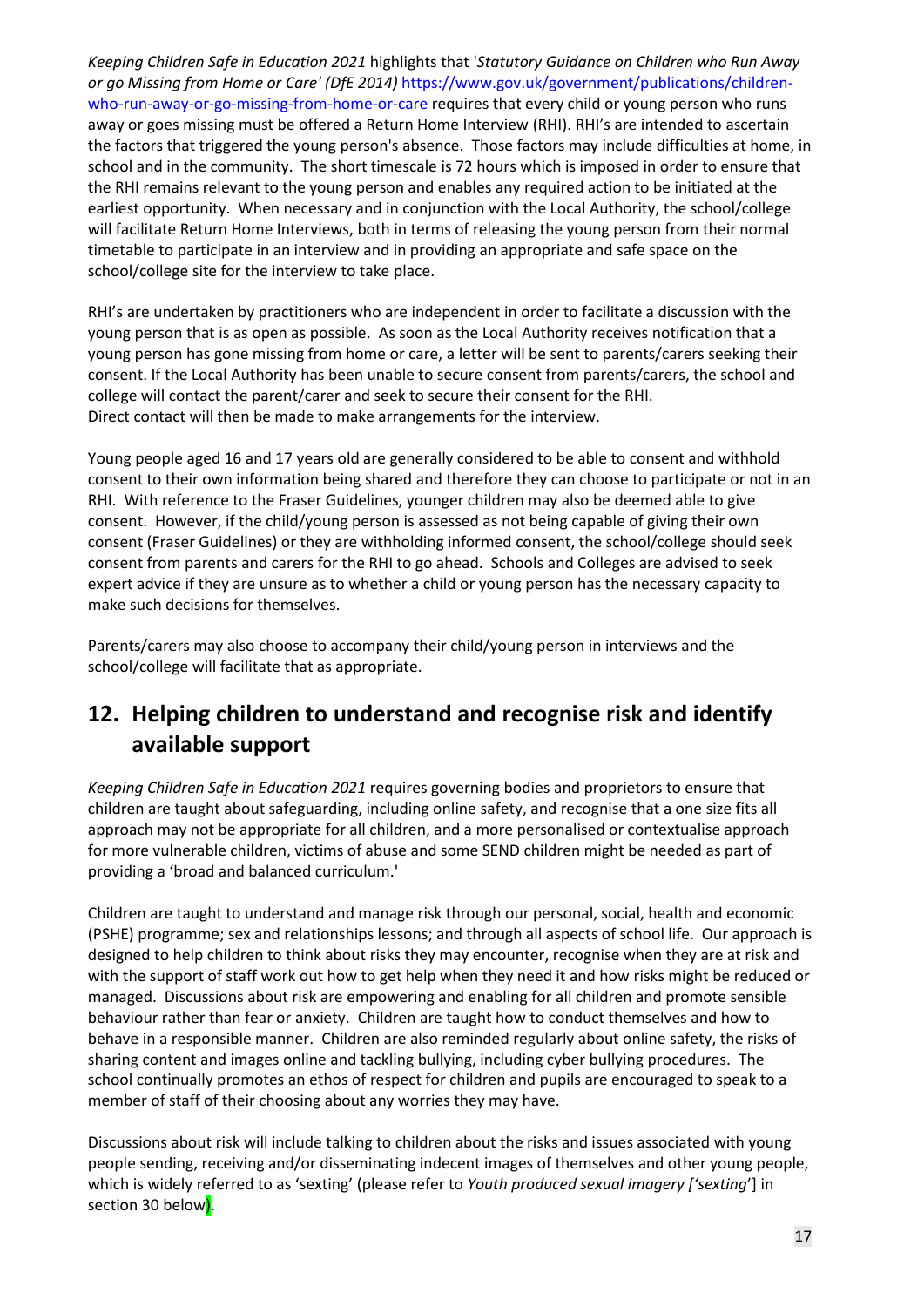It is recognised that a young person may choose to share indecent images with another young person in the context of a romantic relationship and that she or he may do so without any intention to cause harm or distress to anybody. Although technically an offence, 'sexting' of that nature is referred to as 'experimental sexting' and it is usually not necessary or appropriate to criminalise young people in those circumstances.

However, there are clear risks associated with such behaviour. Staff are trained to be vigilant and to notice and record any concerns about young people sending and receiving indecent images, which includes listening to what young people say to each other and to staff, as they do with any other safeguarding concern.

When concerns are identified, staff will always speak to children and will inform parents about their concerns unless there is good reason to believe that doing so would place the child at increased risk of significant harm. The DSL will also need to consider the Fraser guidelines in making a judgement about whether or not to respect a young person's request not to inform his/her parents/carers.

N.B. Children under the age of 13 are unable to consent to sexual activity. Any imagery containing sexual activity involving under 13-year-olds will therefore be referred to the Police.

We have adopted the personal safety programme Taking Care (based on the Protective Behaviours Process) for Foundation/Key Stage 1 and Key Stage 2, which is designed to fit in with the requirements of the PSHE Curriculum. This programme reinforces essential skills for every child. Self-esteem and confidence building, thinking independently and making assessments of risk based on their own judgements are encouraged throughout the course.

We have adopted JIGSAW to teach children about health and relationships. Jigsaw is a comprehensive and completely original PSHE Education programme for the whole primary school from Years F1 and 2 through to Year 6 (ages 3-11).

- Jigsaw has two aims for all children:
- To build their capacity for learning
- To equip them for life

Jigsaw brings together PSHE Education, emotional literacy, mindfulness, social skills and spiritual development delivered using a variety of teaching strategies. Jigsaw is designed as a whole school approach, with all year groups working on the same theme (Puzzle) at the same time. This enables each Puzzle to start with an introductory assembly, generating a whole school focus for adults and children alike.

Children are also taught about online safety, issues of consent and healthy relationships, fundamental British values, grooming, how children can keep themselves safe from all forms of bullying including online bullying, child criminal and sexual exploitation including issues of informed consent, sexting, drugs and alcohol, risks associated with gang activity and risks associated with county lines.

## **13. Support for pupils, families and staff involved in a child protection issue**

Child abuse is devastating for the child and can also result in distress and anxiety for staff who become involved.

We will support pupils, their families, and staff by:

- taking all suspicions and disclosures seriously;
- nominating a link person *(usually the DSL)* who will keep all parties informed and be the central point of contact;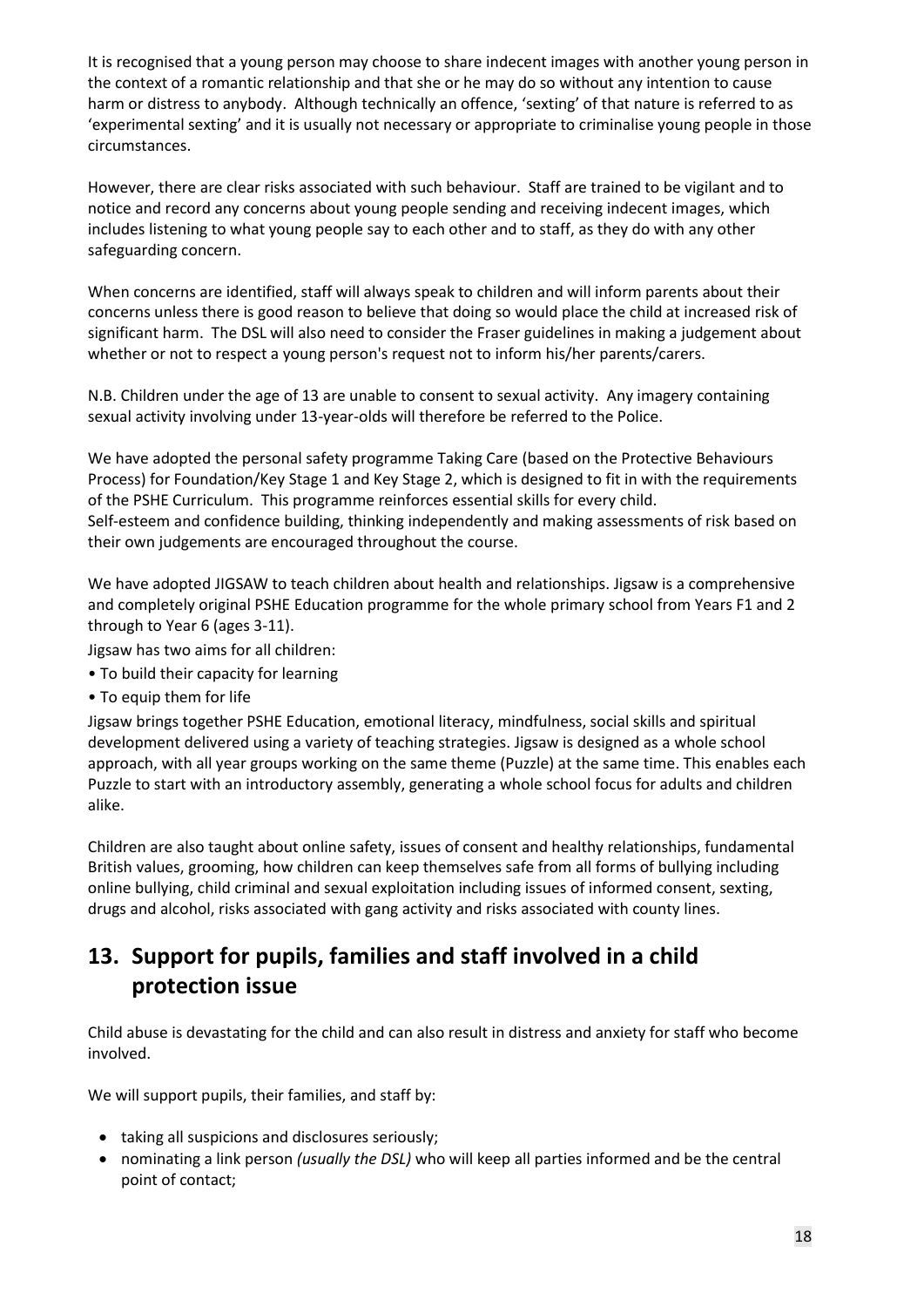- Where a member of staff is the subject of an allegation made by a pupil, separate link people will be nominated to avoid any conflict of interest;
- responding sympathetically to any request from pupils or staff for time out to deal with distress or anxiety;
- maintaining confidentiality and sharing information on a need-to-know basis only with relevant individuals and agencies;
- storing records securely;
- offering details of helplines, counselling or other avenues of external support;
- following the procedures laid down in our child protection, whistleblowing, complaints and disciplinary procedures;
- co-operating fully with relevant statutory agencies.

### **14. Complaints procedure**

Our complaints procedure will be followed where a pupil or parent raises a concern about poor practice towards a pupil that initially does not reach the threshold for child protection action. Poor practice examples include unfairly singling out a pupil or attempting to humiliate them, bullying or belittling a pupil or discriminating against them in some way. Complaints are managed by the headteacher, other members of the senior leadership team and governors. An explanation of the complaints procedure is included in the safeguarding information for parents and pupils.

Complaints from staff are dealt with under the school's complaints and disciplinary and grievance procedures.

Complaints which escalate into a child protection concern will automatically be managed under the school's child protection procedures.

### **15. Staff reporting concerns about a colleague or other adult who works with children (Whistleblowing)**

Staff who are concerned about the conduct of a colleague – including visiting practitioners and volunteers – towards a pupil are undoubtedly placed in a very difficult situation. They may worry that they have misunderstood a situation and they will wonder whether a report could jeopardise a colleague's career. All staff must remember that the welfare of the child is paramount.

The school's **whistleblowing** policy enables staff to raise concerns or allegations, initially in confidence, and for a sensitive enquiry to take place.

Staff are expected to report all concerns about poor practice or possible child abuse by colleagues including what may seem minor contraventions of the school's staff behaviour policy (code of conduct) – to the headteacher; to facilitate proactive and early intervention in order to maintain appropriate boundaries and a safe culture that protect children and reduce the risk of serious abuse in school.

The recommended format for all staff in schools to record any such poor practice or possible child abuse by colleagues or other adults who work with children is the pro forma *'Logging A Concern about the behaviour of an adult who works with children',* also known as the '*Yellow form*'.

All such forms should be **passed directly to the headteacher.** Alternatively, staff are free to approach the headteacher directly to discuss their concerns.

**Concerns or complaints about the headteacher should be reported to the chair of governors**, whose contact details are displayed in the staff room for any member of staff to use in such an instance. *The 'Yellow form' should also be used for that purpose as above.*

Staff may also report concerns about suspected abuse or neglect directly to Children's Social Care or the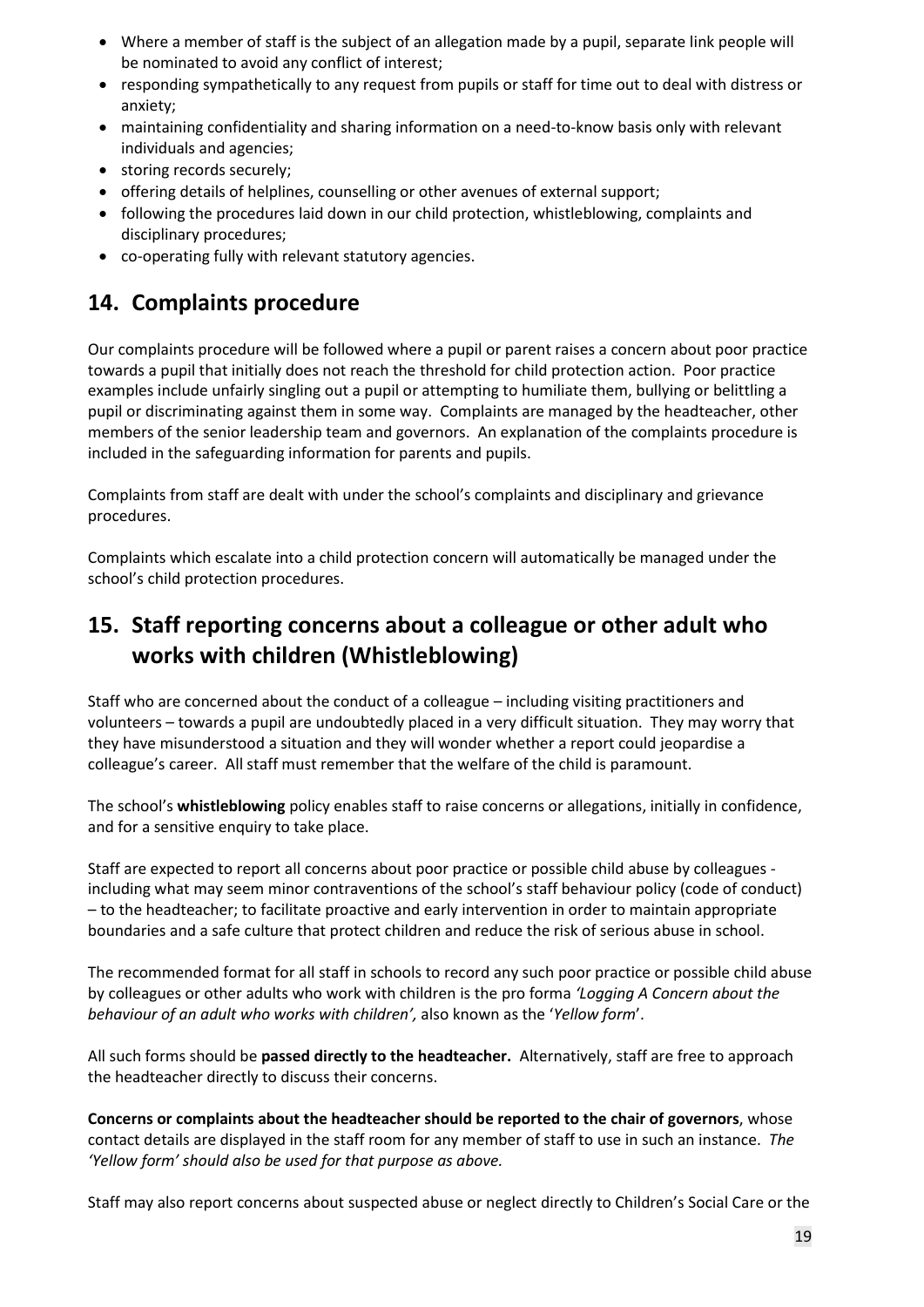Police if they believe direct reporting is necessary to secure action to safeguard children.

**Staff can also contact the Designated Officer in the Local Authority**, who is responsible for the coordination of responses to allegations against people who work with children (see contact and referral details in section 16 below). The Designated Officer's contact details are displayed on the safeguarding noticeboard in the staff room.

The NSPCC whistleblowing helpline is also available for staff who do not feel able to raise concerns regarding child protection failures internally. Staff can call 0800 028 0285 between 8.00a.m. and 8.00p.m., Monday to Friday or e mai[l help@nspcc.org.uk.](mailto:help@nspcc.org.uk) Information is also available on the NSPCC website at [https://www.nspcc.org.uk/what-you-can-do/report-abuse/dedicated](https://www.nspcc.org.uk/what-you-can-do/report-abuse/dedicated-helplines/whistleblowing-advice-line/)[helplines/whistleblowing-advice-line/.](https://www.nspcc.org.uk/what-you-can-do/report-abuse/dedicated-helplines/whistleblowing-advice-line/)

The NSPCC whistleblowing helpline and contact numbers for Children's Social Care, the Police and the Designated Officer are all displayed in the staff room.

### **16. Managing allegations against staff**

When an allegation is made against a member of staff, set procedures must be followed. The full procedures for dealing with allegations against staff can be found in Part 4 of *Keeping Children Safe in Education 2021* and para 1.14 of WS inter-agency safeguarding procedures *Allegations against staff or volunteers* –

[https://www.safeguardingwarwickshire.co.uk/safeguarding-children/i-work-with-children-and-young](https://www.safeguardingwarwickshire.co.uk/safeguarding-children/i-work-with-children-and-young-people/interagency-safeguarding-procedures)[people/interagency-safeguarding-procedures.](https://www.safeguardingwarwickshire.co.uk/safeguarding-children/i-work-with-children-and-young-people/interagency-safeguarding-procedures)

Staff who are the subject of an allegation have the right to have their case dealt with fairly, quickly and consistently and to be kept informed of its progress.

Suspension is not the default option and alternatives to suspension will always be considered. However, in some cases staff may be suspended where this is deemed to be the best way to ensure that allegations are investigated fairly, quickly and consistently and that all parties are protected. In the event of suspension, the school will provide support and a named contact for the member of staff.

Staff, parents and governors are reminded that publication of material that may lead to the identification of a teacher who is the subject of an allegation is prohibited by law. Publication includes verbal conversations or writing, including content placed on social media sites.

Allegations concerning staff who no longer work at the school or historical allegations will be reported to the Police.

In accordance with *Keeping Children Safe in Education 2021,* the school will make every effort to maintain confidentiality and guard against unwanted publicity while an allegation is being investigated or considered.

As required by *Keeping Children Safe in Education 2021* all allegations in respect of an individual who works at the school, including supply teachers, volunteers and contractors that fulfil any of the following criteria will be reported to the Designated Officer in the Local Authority (LADO) within one working day:

- behaved in a way that has harmed a child, or may have harmed a child;
- possibly committed a criminal offence against or related to a child;
- behaved towards a child or children in a way that indicates they may pose a risk of harm to children;
- behaved or may have behaved in a way that indicates they may not be suitable to work with children. (Includes behaviour that may have happened outside of school that might make an individual unsuitable to work with children, this is known as transferable risk)
- behaved in a way that has harmed a child, or may have harmed a child and/or;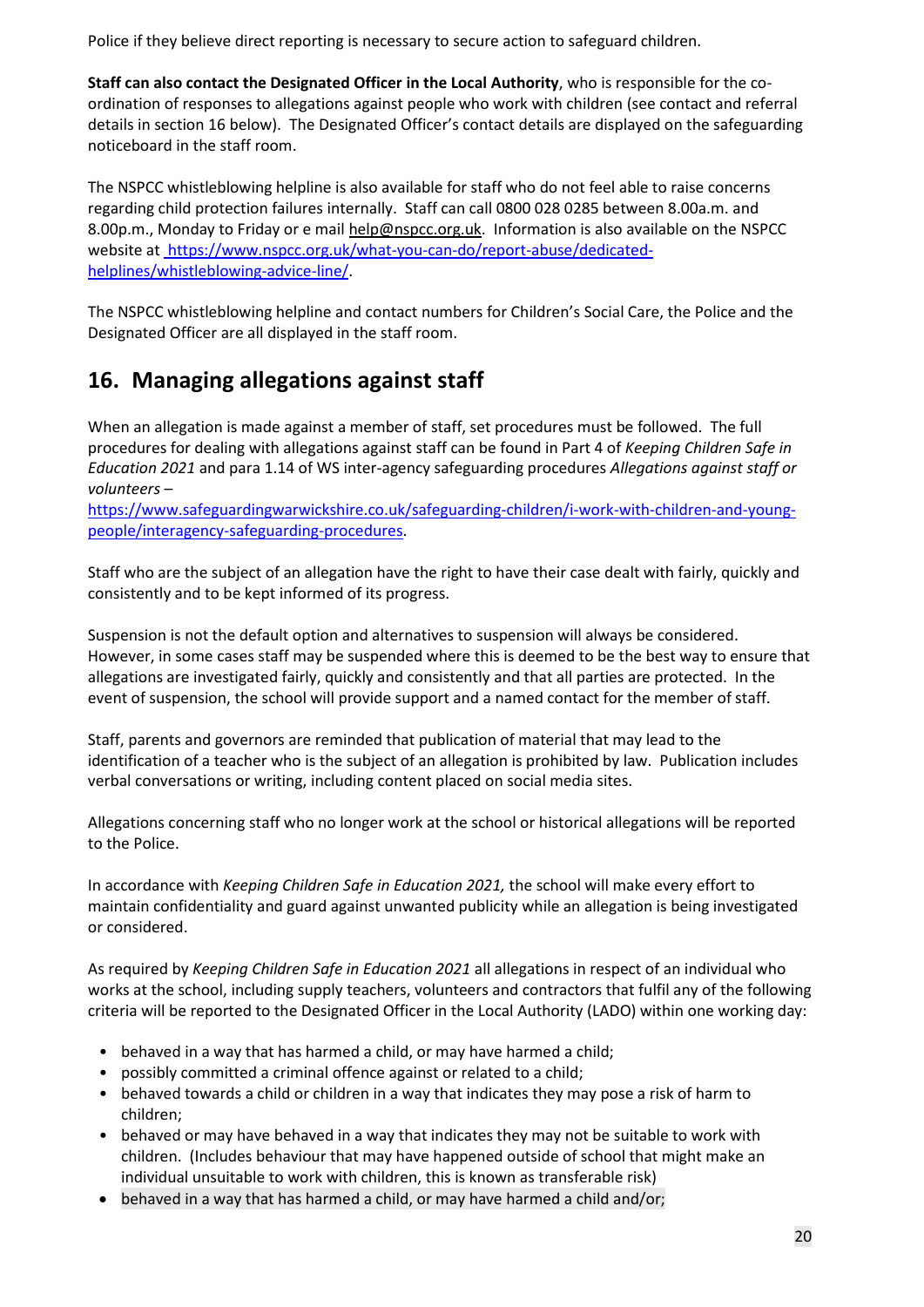- possibly committed a criminal offence against or related to a child and/or;
- behaved towards a child or children in a way that indicates he or she may pose a risk of harm to children and/or;
- behaved or may have behaved in a way that indicates they may not be suitable to work with children. (includes behaviour that may have happened outside of school or college, that might make an individual unsuitable to work with children, this is known as transferable risk)/

The Designated Officer's contact number is **01926 745376**. Referrals to the Local Authority Designated Officer should be submitted on a Position of Trust (POT) MARF form and sent to [lado@warwickshire.gov.uk.](mailto:lado@warwickshire.gov.uk)

NB it is the headteacher/principal's responsibility to contact and refer to the Designated Officer when necessary. The only exception is when the allegation is against the headteacher/principal, in which instance the nominated governor will undertake that responsibility.

## **17. Staff training**

#### **Training, knowledge and skill**

The designated safeguarding lead (and any deputies) should undergo training to provide them with the knowledge and skills required to carry out the role.

This training should be updated at least every two years. The designated safeguarding lead should undertake Prevent awareness training. Training should provide designated safeguarding leads with a good understanding of their own role, and the processes, procedures and responsibilities of other agencies, particularly children's social care, so they:

- understand the assessment process for providing early help and statutory intervention, including local criteria for action and local authority children's social care referral arrangements;
- have a working knowledge of how local authorities conduct a child protection case conference and a child protection review conference and be able to attend and contribute to these effectively when required to do so;
- ensure each member of staff has access to, and understands, the school's or college's child protection policy and procedures, especially new and part time staff;
- are alert to the specific needs of children in need, those with special educational needs and disabilities (SEND), those with relevant health conditions and young carers;
- understand relevant data protection legislation and regulations, especially the Data Protection Act 2018 and the General Data Protection Regulation;
- understand the importance of information sharing, both within the school and college, and with the three safeguarding partners, other agencies, organisations and practitioners;
- are able to keep detailed, accurate, secure written records of concerns and referrals;
- understand and support the school or college with regards to the requirements of the Prevent duty and are able to provide advice and support to staff on protecting children from the risk of radicalisation;
- are able to understand the unique risks associated with online safety and be confident that they have the relevant knowledge and up to date capability required to keep children safe whilst they are online at school or college;
- can recognise the additional risks that children with special educational needs and disabilities (SEND) face online, for example, from online bullying, grooming and radicalisation and are confident they have the capability to support children with SEND to stay safe online;

It is important that all staff have training to enable them to recognise the possible signs of abuse, neglect, exploitation and radicalisation and to know what to do if they have a concern.

New staff, governors who will have direct contact with children and volunteers will receive an explanation during their induction which will include:

- the school's child protection and safeguarding policy including Early Help support
- signs and symptoms of abuse and neglect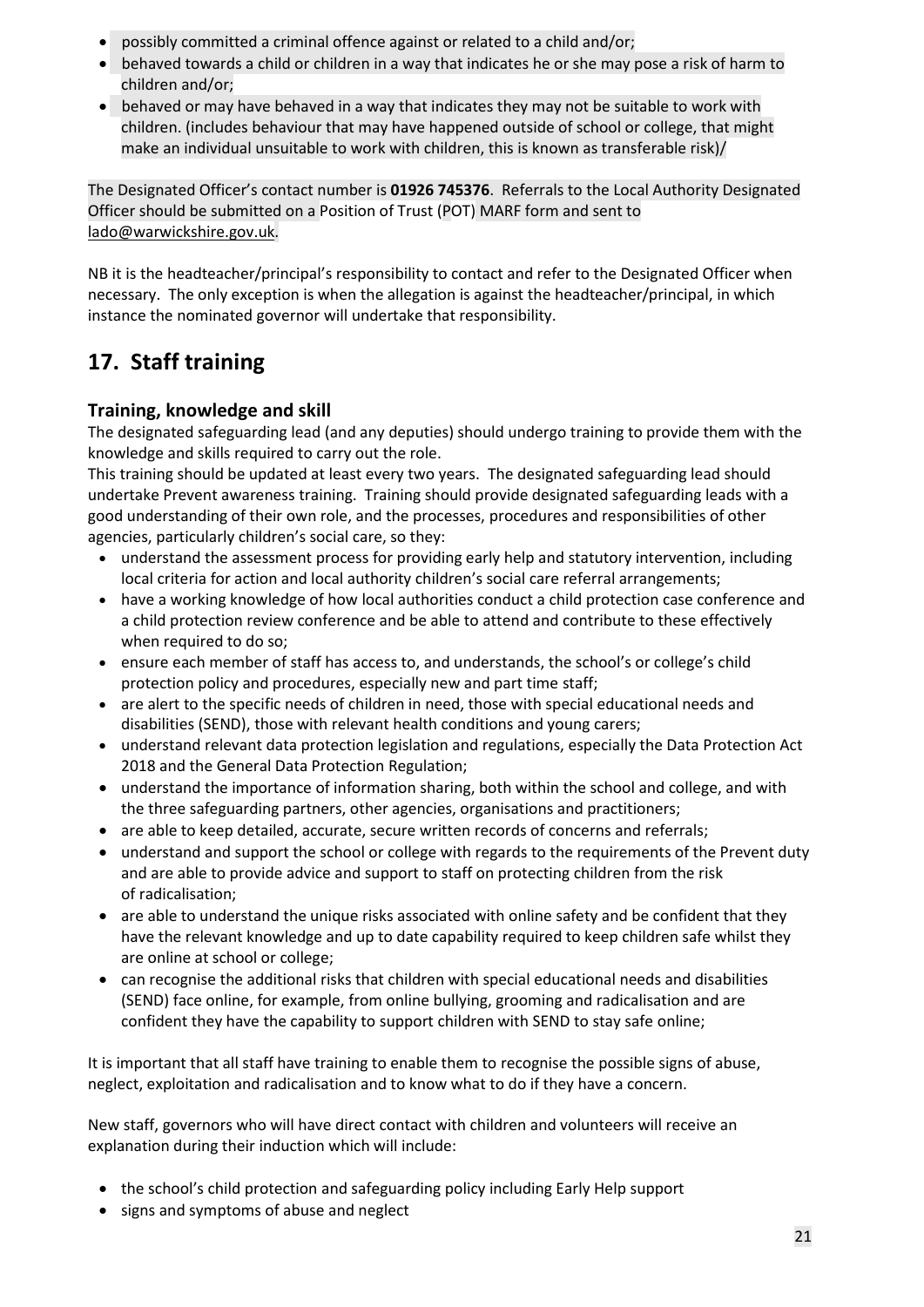- responding to disclosure of abuse or neglect by a child
- reporting and recording arrangements
- the staff behaviour policy (code of conduct)
- the identity and role of the DSL and all Deputy DSLs
- the school's behaviour policy
- the school's safeguarding response to children who go missing from education.

NB all of the above will be explained **before** a new member of staff, governor or volunteer has direct contact with children in school. The school's child protection policy and staff behaviour policy (code of conduct) will be sent with the letter confirming an appointment with a written requirement that the individual reads the two policies in advance of starting work at the school. The individual will be given an opportunity to clarify any issues on their first day at work and then asked to sign to confirm that they have read and understood both policies and undertake to comply with them.

All staff, including the headteacher (unless the headteacher is the DSL), volunteers and governors will receive appropriate, regularly updated safeguarding and early help and child protection training and thematic updates to include online safety as required (at least annually) during inset days and regular discussions at staff meetings, to provide them with the requisite skills and knowledge to safeguard children effectively in line with statutory guidance and any requirements of the local safeguarding partnership.

The DSL should attend training for newly appointed DSLs and refresher training every two years. Every DSL should also attend the new Warwickshire's Early Help Pathway to Change training. It is recommended that DSLs access Warwickshire's DSL training as it will include up to date information relevant to Warwickshire procedures and processes. It is recommended that DSLs update their knowledge and skills by accessing training and development relevant to their role and their setting. The Integrated Training Programme has a number of free courses that will support DSLs with their CPD and can be accessed [here.](https://www.safeguardingwarwickshire.co.uk/safeguarding-children/education-safeguarding-service-training)

All staff will be made aware of the increased risk of abuse to certain groups, including children with special educational needs and disabilities, looked after children, previously looked after children and young carers, as well as risks associated with specific safeguarding issues including child sexual exploitation, child criminal exploitation, county lines activity, peer on peer abuse, sexual harassment and sexual violence in school, extremism, so-called honour based abuse including female genital mutilation and forced marriage; and will receive training in relation to keeping children safe online.

In addition, the headteacher (and/or other school leaders as appropriate) and at least one governor (usually the chair) will attend safer recruitment training and the school will ensure that there are at least two school leaders and/or governors that have attended safer recruitment training within the past three years.

Supply staff and other visiting staff will be given the school's **Visiting Staff Leaflet** which outlines their safeguarding responsibilities.

### **18. Safer recruitment**

Our school endeavours to ensure that we do our utmost to employ only 'suitable' staff and allow only 'suitable' volunteers to work with children by complying with the requirements of *Keeping Children Safe in Education 2021* together with the school's and the WS *Safer Recruitment* policies.

Safer recruitment means that all applicants will:

- complete an application form which includes their employment history and explains any gaps in that history;
- provide two referees, including at least one who can comment on the applicant's suitability to work with children;
- provide evidence of identity and qualifications;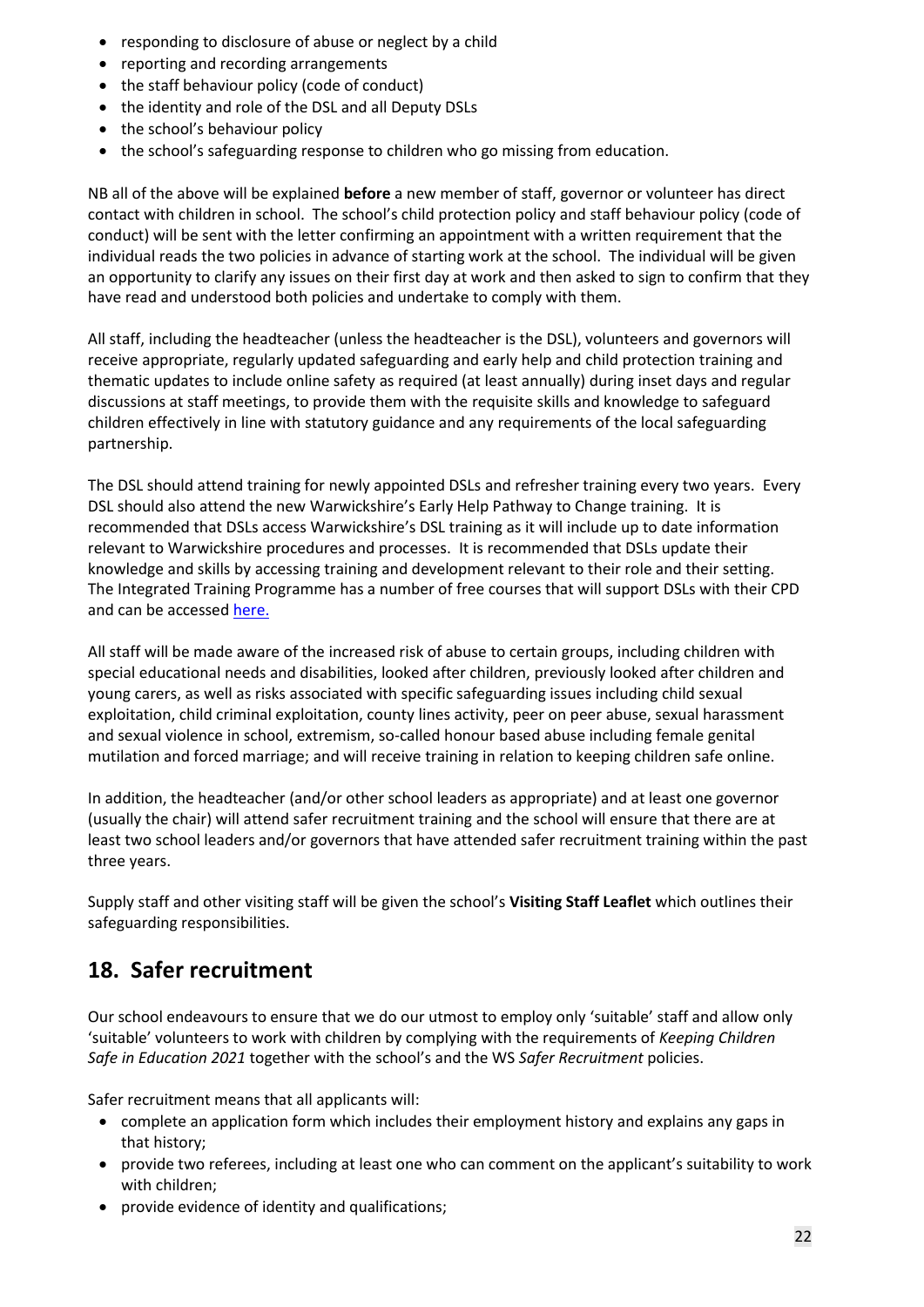- if offered employment, be checked in accordance with the Disclosure and Barring Service (DBS) regulations as appropriate to their role. This will include:
	- $\circ$  an enhanced DBS check and a barred list check for those including unsupervised volunteers engaged in Regulated Activity;
	- o an enhanced DBS check without a barred list check for all volunteers not involved in Regulated Activity but who have the opportunity of regular contact with children;
	- $\circ$  an enhanced DBS check for all governors (not including associate members), which will only include a barred list check for governors involved in Regulated Activity.
- if offered employment, provide evidence of their right to work in the UK;
- be interviewed by a panel of at least two school leaders/governors, if shortlisted. Schools are 'specified places' which means that the majority of staff and volunteers will be engaged in Regulated Activity. A fuller explanation of Regulated Activity can be found in Part 3 of *Keeping Children Safe in Education 2021* and in Annex F

The school will also

- $\triangleright$  ensure that every job description and person specification for roles in school includes a description of the role holder's responsibility for safeguarding;
- $\triangleright$  ask at least one value-based question at interview for every role in school about the candidate's attitude to safeguarding and motivation for working with children;
- $\triangleright$  verify the preferred candidate's mental and physical fitness to carry out their work responsibilities;
- $\triangleright$  obtain references for all shortlisted candidates, including internal candidates;
- $\triangleright$  carry out additional or alternative checks for applicants who have lived or worked outside the UK;
- $\triangleright$  ensure that applicants for teaching posts are not subject to a prohibition order issued by the Secretary of State;
- ➢ *maintained schools –* check that governors are not the subject of a section 128 direction made by the Secretary of State prohibiting or restricting her/him from taking part in the management of an independent school, academy or free school because a person subject to any such prohibition or restriction is disqualified from being a governor.

At least one member of each recruitment panel will have attended safer recruitment training.

All new members of staff and volunteers will undergo an induction that includes familiarisation with the school's child protection and safeguarding policy, staff behaviour policy (code of conduct), other issues as in section 17 of this policy and identification of their child protection training needs.

All staff are required to sign to confirm they have received a copy of the child protection and safeguarding policy and Staff Behaviour Policy (code of conduct).

All relevant staff (teachers, teaching assistants, other classroom-based staff, lunchtime supervisors and members of the senior leadership team, and all those who work in before or after school care for children under eight) are made aware of the disqualification from providing childcare legislation.

The school obtains written confirmation from supply agencies and third-party organisations that they have satisfactorily undertaken all appropriate checks in respect of individuals they provide to work in the school that the school would have undertaken if they were employing the individual directly; and that those individuals are suitable to work with children.

Trainee teachers will be checked either by the school or by the training provider, from whom written confirmation will be obtained confirming their suitability to work with children.

The school maintains a single central record of recruitment checks undertaken and ensures that the record is maintained in accordance with Part 3 of *Keeping Children Safe in Education 2021* and guidance issued by Warwickshire County Council.

#### **Volunteers**

Volunteers will undergo checks commensurate with their work in the school and contact with pupils.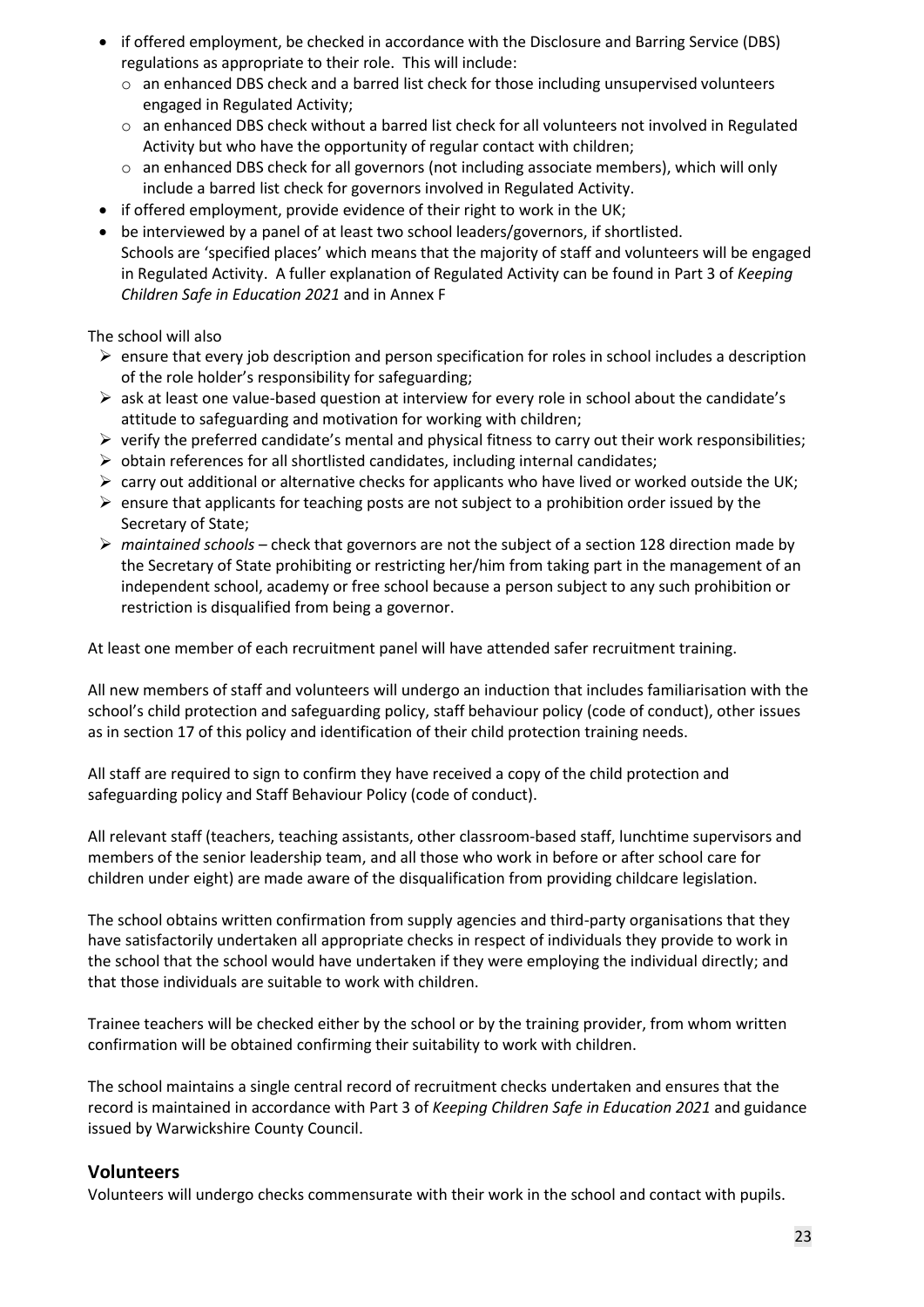Under no circumstances will a volunteer who has not been appropriately checked be left unsupervised or be allowed to engage in Regulated Activity.

#### **Supervised volunteers**

Volunteers who work only in a supervised capacity and are not in Regulated Activity will undergo the safer recruitment checks appropriate to their role, in accordance with the school's risk assessment process and statutory guidance.

#### **Contractors**

The school/college checks the identity of all contractors and their staff on arrival at the school/college and requests DBS checks where appropriate. As required by statutory guidance, where contractors and/or their staff are engaged in Regulated Activity, barred list checks are also requested. Contractors and any of their staff who have not undergone checks will not be allowed to work unsupervised or in Regulated Activity.

### **19. Site security**

Visitors to the school/college, including contractors, are asked to sign in and are given an identity badge, which confirms they have permission to be on site. Parents who are simply delivering or collecting their children do not need to sign in. All visitors are expected to observe the school/ college's safeguarding and health and safety regulations to ensure children in school/college are kept safe. The headteacher will exercise professional judgement in determining whether any visitor should be escorted or supervised while on site.

### **20. Behaviour Management**

Our behaviour policy is set out in a separate document and is reviewed regularly by the governing body. It is shared with all staff before they start working with children as part of their induction. The policy is transparent to staff, parents and pupils.

*Keeping Children Safe in Education 2021* highlights that there are circumstances when it is appropriate for staff in schools and colleges to use reasonable force to safeguard children and young people. This can range from guiding a child to safety by the arm, to more extreme circumstances such as breaking up a fight or where a young person needs to be restrained to prevent violence or injury. 'Reasonable' in these circumstances means 'using no more force than is needed'. The use of force may involve either passive physical contact, such as standing between pupils or blocking a pupil's path, or active physical contact such as leading a pupil by the arm out of the classroom.

The school operates in accordance with Warwickshire County Council's *Guidance on the Use of Force and Physical Intervention*, which highlights that staff should deploy every possible strategy to prevent the need for physical intervention. Those strategies would include de-escalation whenever there is a threat of violence or aggression towards an individual or property; communicating calmly with children; using non-threatening verbal and body language; helping children to recognise their own 'triggers' and 'early warning signs', and distracting or helping children to see a positive way out of a difficult situation.

However, the school supports staff to intervene physically and to use reasonable force when all of those strategies are unsuccessful in calming a situation; and a risk of physical harm to other children, adults or the child her/himself, serious damage to property or serious disruption to the school remains. Staff should always be able to demonstrate that any such intervention is reasonable, proportionate and necessary in the circumstances, is used for the shortest possible period of time, deploys the minimum force that is necessary and is never used as a sanction.

#### **Searching**

In accordance with DfE guidance *Searching, screening and confiscation - Advice for headteachers, school staff and governing bodies* –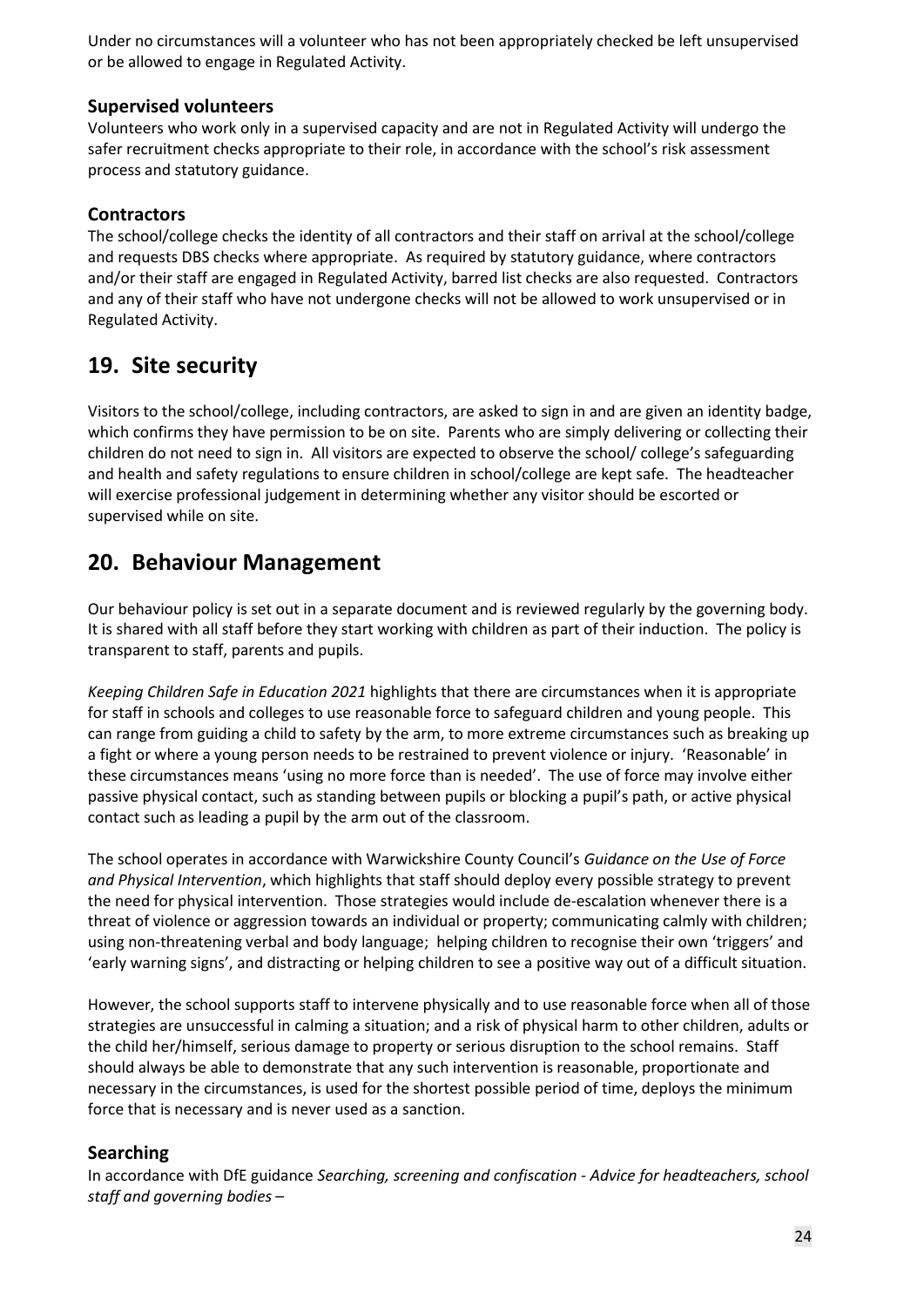[https://assets.publishing.service.gov.uk/government/uploads/system/uploads/attachment\\_data/file/67](https://assets.publishing.service.gov.uk/government/uploads/system/uploads/attachment_data/file/674416/Searching_screening_and_confiscation.pdf) 4416/Searching screening and confiscation.pdf school staff can search a pupil for any item if the pupil agrees. The headteacher and any member of staff authorised by the headteacher also has a statutory power to search pupils or their possessions, without consent, where they have reasonable grounds for suspecting that the pupil may have one or more of the following prohibited items in their possession: knives or weapons; alcohol; illegal drugs; stolen items; tobacco and cigarette papers; fireworks; pornographic images; indecent images of children; any article that a member of staff reasonably suspects has been, or is likely to be, used to commit an offence or to cause personal injury to or damage to the property of any person (including the pupil).

The headteacher and authorised staff can also search for any item banned by the school rules which has been identified in the rules as an item which may be searched for.

School staff can confiscate any prohibited item found as a result of a search. They can also confiscate any item they consider harmful or detrimental to school discipline.

In the event that a member of staff suspects that a confiscated device contains indecent images of children, they will pass the device to the DSL and will not examine the device themselves. The DSL will take advice from the Police and/or the Integrated Front Door (MASH) before examining the device – see 'Viewing the Imagery' on page 50 below.

### **21. Record Keeping**

The school will maintain safeguarding (including early help) and child protection records in accordance with the guidance document *Child Protection Record Keeping Guidance*.

The school will:

- keep clear detailed written records of concerns about children (noting the date, event and action taken), even where there is no need to refer the matter to Children's Social Care immediately;
- keep records in a meticulous chronological order, either on paper or electronically;
- ensure all records are kept secure and in locked locations;
- ensure all safeguarding records are transferred separately from the child's main pupil file to the receiving school, college or other education establishment when a pupil moves. The DSL will do this as soon as possible, ensuring secure transit, and will ensure that confirmation of receipt of the records is obtained;
- the DSL will also consider whether it is appropriate to share any information with a child's receiving school/setting in advance of the child leaving so that the receiving school/setting is able to support the child as effectively as possible and plan for her/his arrival;
- ensure that incoming safeguarding records are brought to the attention of the DSL, Deputy DSLs and other key staff such as the SENCO when a child transfers in from another school/setting.

Safeguarding and child protection records will be maintained independently from the pupil's school file and the school file will be 'tagged' to indicate that separate information is held. Such records will only be accessible to the Designated Safeguarding Lead and school leaders who need to be aware.

The recommended format for all staff in schools to record any safeguarding or child protection observations or concerns about a child is the pro forma *Logging A Concern About A Child's Safety and Welfare* (Form C) also known as the '*Green form*'in nursery and vis MyConcern for all other classes. The same format will be used by staff to record and report any observations or concerns that suggest a child might benefit from early help.

Such records will include, in addition to the name, address and age of the child, timed and dated observations describing the child's behaviour, appearance, statements/remarks made to staff or other children and observations of interactions between the child, other children, members of staff and/or parents/carers that give rise to concern. Where possible and without interpretation, the exact words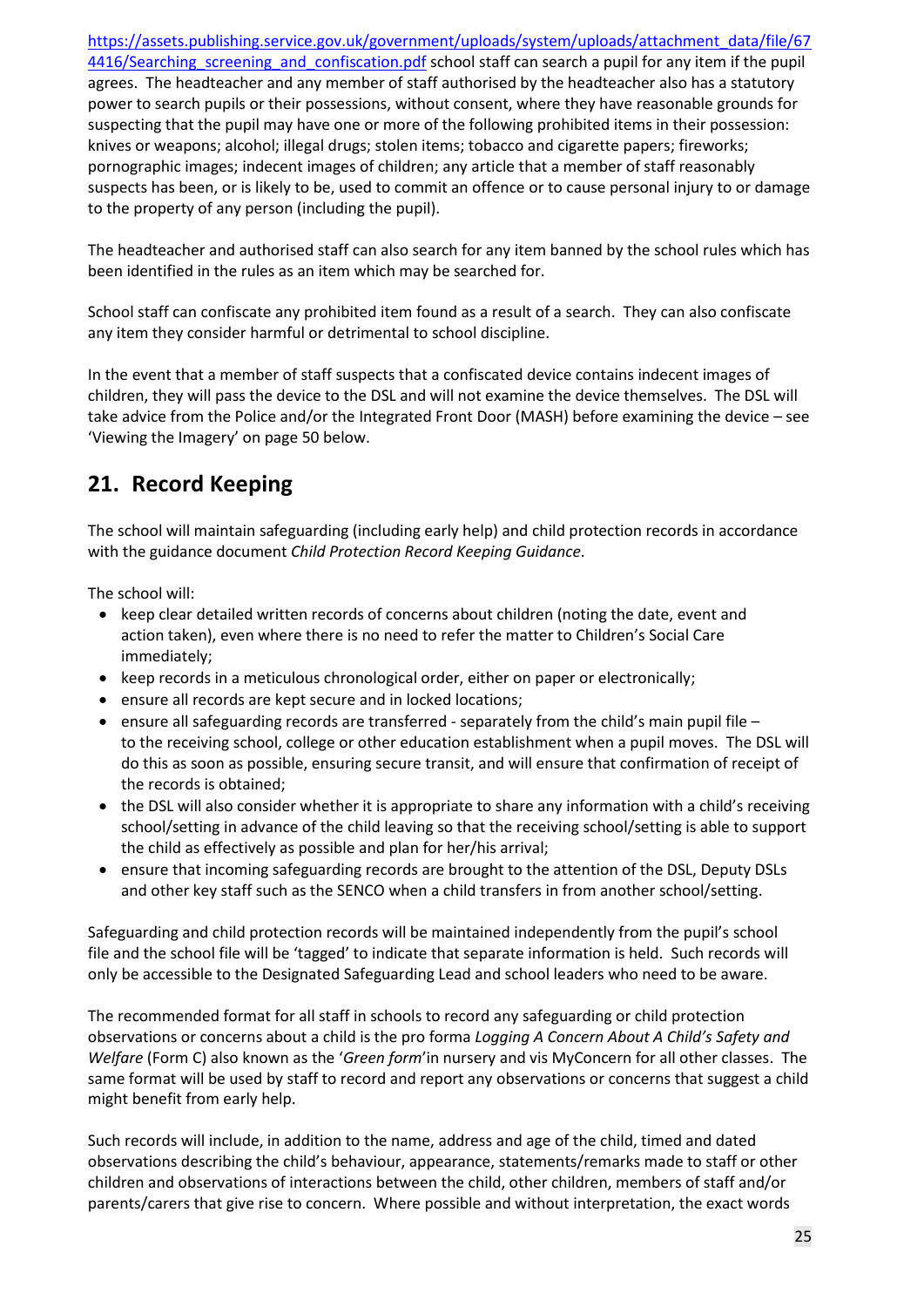spoken by the child or parent/carer will be recorded. Records will be signed, dated and timed by the member of staff making the record.

Records of safeguarding/child protection observations or concerns can be completed electronically or as a paper version but it is most important that **one consistent system for the recording of concerns is readily accessible to every member of staff irrespective of role and that all records are passed to the Designated Safeguarding Lead**, who should complete the form to confirm what action has been taken.

Child protection records form a part of a child's pupil record, which parents ordinarily have a right to see. Any pupil or parent wishing to access the pupil's child protection records will need to submit a request to the school for consideration. Access to the record will then be arranged but records may be redacted in line with the requirements of the General Data Protection Regulation (GDPR) if releasing information would place the child, or any other person, at risk of significant harm.

The Data Protection Act 2018 and GDPR do not prevent school staff from sharing information with relevant agencies without the consent of parents, where that information may help to protect a child.

### **22. Confidentiality and Information Sharing**

The school will manage and share confidential information about children in line with *Information sharing* – *Advice for practitioners providing safeguarding services to children, young people, parents and carers (HMG 2018) -*

[https://assets.publishing.service.gov.uk/government/uploads/system/uploads/attachment\\_data/file/72](https://assets.publishing.service.gov.uk/government/uploads/system/uploads/attachment_data/file/721581/Information_sharing_advice_practitioners_safeguarding_services.pdf) [1581/Information\\_sharing\\_advice\\_practitioners\\_safeguarding\\_services.pdf](https://assets.publishing.service.gov.uk/government/uploads/system/uploads/attachment_data/file/721581/Information_sharing_advice_practitioners_safeguarding_services.pdf)

All staff will understand that child protection issues warrant a high level of confidentiality, not only out of respect for the pupil, family and staff involved but also to ensure that information being released into the public domain does not compromise evidence.

The Data Protection Act 2018 (DPA) and the GDPR places duties on the school and individual staff to process personal information fairly and lawfully and to keep the information they hold safe and secure.

However, neither the DPA nor the GDPR prevent or limit the sharing of information for the purposes of keeping children safe.*Keeping Children Safe in Education* (DfE 2021) states clearly that "*Fears about sharing information must not be allowed to stand in the way of the need to safeguard and promote the welfare of children"*".

Staff will ensure confidentiality protocols are adhered to and information is shared appropriately. If in any doubt about confidentiality, staff will seek advice from the DSL, another SLT member or outside agency as required (e.g. Integrated Front Door (MASH) Education Lead).

It is reasonable for staff to discuss day-to-day concerns about pupils with colleagues in order to ensure that children's general needs are met in school. However, staff should report all child protection and safeguarding concerns to the DSL or headteacher or – in the case of concerns about the headteacher – to the chair of governors. The person receiving the referral will then decide who else needs to have the information and they will disseminate it on a 'need-to-know' basis.

*Keeping Children Safe in Education 2021* **emphasises that the DSL or a deputy DSL should always be available to discuss safeguarding concerns but in exceptional circumstances where neither the DSL nor any appointed deputy DSL are available, that should not delay appropriate action being taken and staff should speak to a member of SLT or take advice from Children's Social Care if they are concerned about a child.**

The GDPR and the Data Protection Act 2018 do not prevent school staff from sharing information with relevant agencies, where that information may help to protect a child. All staff must be aware that they have a professional responsibility to share information with other agencies in order to safeguard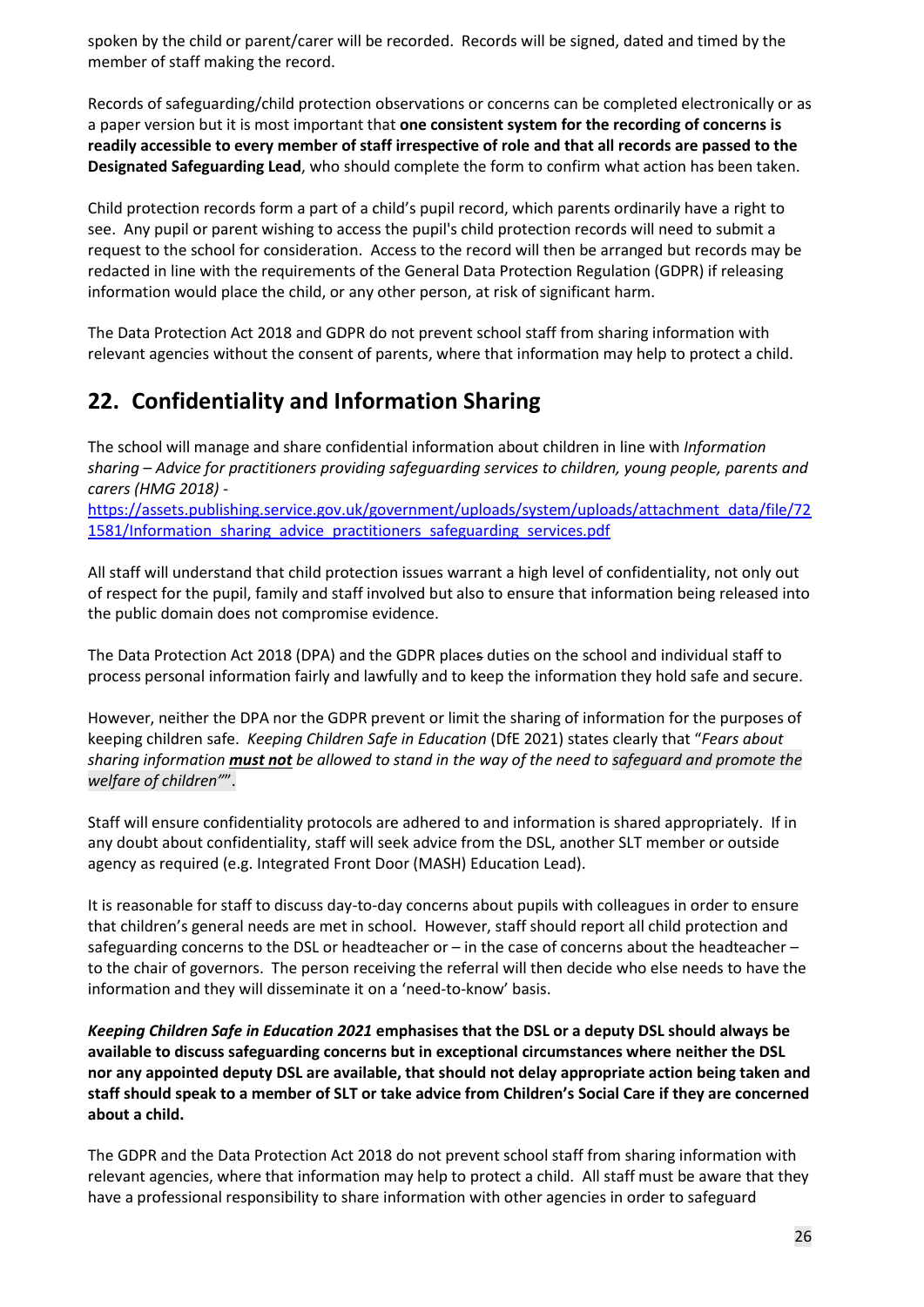children.

The DSL will normally obtain consent from the pupil and/or parents to share sensitive information within the school or with outside agencies. Where there is good reason to do so, the DSL may share information *without* consent, and will record the reason for not obtaining consent.

If any member of staff receives a request from a pupil or parent to see child protection records, they will refer the request to the DSL and data protection officer.

Information sharing will take place in a timely and secure manner and where:

- it is necessary and proportionate to do so; and
- the information to be shared is relevant, adequate and accurate.

Information sharing decisions will be recorded, whether or not the decision is taken to share.

All staff must be aware that they cannot promise a child/parent to keep secrets.

All safeguarding and child protection information will be handled in line with the principles of the Data Protection Act 2018, which require that sensitive information is:

- processed for limited purposes
- adequate, relevant and not excessive
- accurate
- kept no longer than necessary
- processed in accordance with the data subject's rights
- secure.

Record of concern forms (Form C – Green forms) and other written information will be stored in a locked facility and any electronic information will be password protected and only made available to relevant individuals.

Every effort will be made to prevent unauthorised access to sensitive information. Any sensitive information that needs to be stored on portable devices such as laptop computers or tablets or on portable media such as a CD or flash drive will be password protected or encrypted and kept in locked storage.

The school's policy on confidentiality and information-sharing is available to parents and pupils on request.

### **23. Extended school and off-site arrangements**

All extended and offsite activities are subject to a risk assessment to satisfy health and safety and safeguarding requirements. When our pupils attend off-site activities, including day and residential visits and work-related activities, we will check that effective child protection and whistleblowing arrangements are in place.

Where extended school activities are provided by and managed by the school, the school's child protection policy and procedures apply. If other organisations provide services or activities on the school site, the school will check that those organisations have appropriate procedures in place, including safer recruitment procedures.

The DSL will maintain an overview of all pupils accessing the children's club/breakfast club/wraparound provision and will ensure that robust arrangements are in place for timely and effective two-way sharing of safeguarding information - including records of all safeguarding concerns - between the school and the safeguarding lead for the children's club/breakfast club/wraparound provision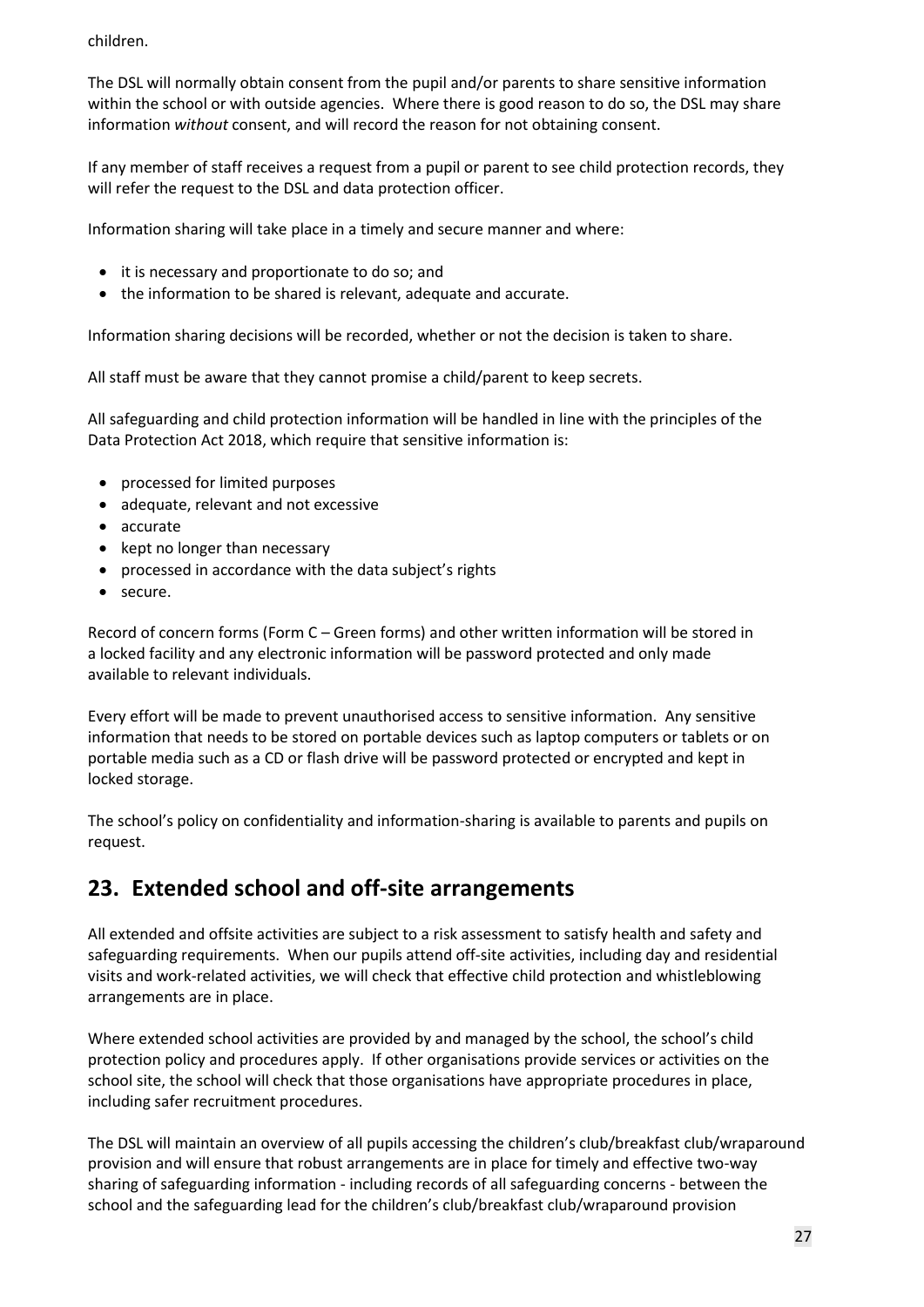The DSL will also take responsibility for ensuring that robust procedures are in place to confirm attendance and swift reporting of non-attendance and children going missing from the children's club/breakfast club/wraparound provision at any time when they should be there. The DSL will also ensure that effective quality assurance arrangements are in place in order to monitor the ongoing effectiveness of all safeguarding arrangements that the children's club/breakfast club/wraparound provision has in place.

### **24. Photography and images**

The vast majority of people who take or view photographs or videos of children do so for entirely innocent, understandable and acceptable reasons. Sadly, some people abuse children through taking or using images, so we must ensure that we have some safeguards in place.

To protect pupils we will:

- seek their consent for photographs or video images to be taken;
- seek parental consent;
- ensure pupils are appropriately dressed; and
- encourage pupils to tell us if they are worried about any photographs/images that are taken of them.

Furthermore, when using images for publicity purposes (e.g. on our website or in newspapers or publications), we will:

- avoid naming children when possible;
- if it is necessary to name children, use first names rather than surnames;
- if children are named, avoid using their image;
- establish whether the image will be retained for further use, where and for how long;
- ensure that images are stored securely and used only by those authorised to do so.

For the protection of pupils and staff, only school owned equipment will be used to record and store images taken by staff or volunteers on the school site or during offsite school activities including residential visits.

Parents are welcome to take still photographs of their **own children only** during school activities, subject to other restrictions notified to parents in advance in writing or verbally (e.g. parents may be asked not to take photographs during concerts/performances in order not to distract children who are performing or other audience members). Parents must not publish (including on social media) photographs of other children inadvertently captured during school events without the express permission of the parents of those children.

Parents are welcome to video record their **own children only** during school activities, subject to the same terms and conditions as for photographs above.

Visiting practitioners who work directly with children are subject to the same restrictions as school staff and volunteers in respect of recording and storing images of children. However, some visiting professionals are permitted to record images of the premises only specifically for professional purposes and in order to support the school, e.g. professionals providing advice or preparing quotations for work such as maintenance, health and safety and building.

## **25. Online Safety**

Children and young people commonly use electronic equipment including mobile phones, tablets and computers on a daily basis to access the internet and share content and images via social networking sites such as Facebook, Twitter, MSN, Tumblr, Snapchat and Instagram. Refer to KCSIE P 127-19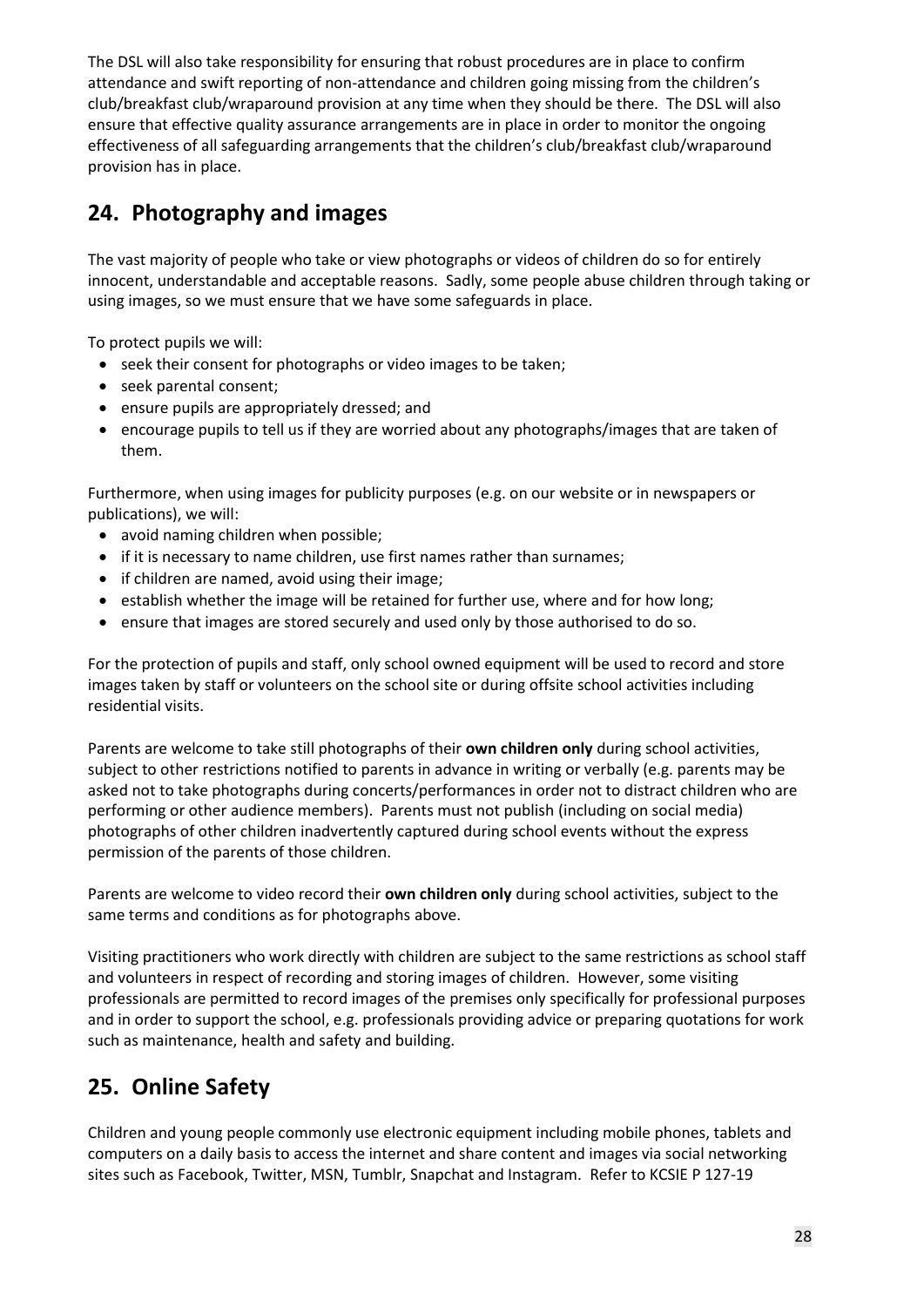Those technologies and the internet are a source of fun, entertainment, communication and education. Unfortunately, however, some adults and young people will use those technologies to harm children and the use of technology has become a significant component of many safeguarding issues. Technology often provides the platform that facilitates harm through child criminal and sexual exploitation; county lines activity; radicalisation; sexual predation and cyber bullying.

The breadth of issues within online safety is considerable, but can be categorised into four areas of risk:

- *content: being exposed to illegal, inappropriate or harmful content, for example: pornography, fake news, racism, misogyny, self-harm, suicide, anti-Semitism, radicalisation and extremism.*
- *contact: being subjected to harmful online interaction with other users; for example: peer to peer pressure, commercial advertising and adults posing as children or young adults with the intention to groom or exploit them for sexual, criminal, financial or other purposes.*
- *conduct: personal online behaviour that increases the likelihood of, or causes, harm; for example, making, sending and receiving explicit images (e.g. consensual and non-consensual sharing of nudes and semi-nudes and/or pornography, sharing other explicit images and online bullying; and*
- *commerce - risks such as online gambling, inappropriate advertising, phishing and or financial scams. If you feel your pupils, students or staff are at risk, please report it to the Anti-Phishing Working Group (*<https://apwg.org/>*).*

#### *KCSIE 2021*

Chatrooms and social networking sites are the more obvious sources of inappropriate and harmful behaviour and pupils are not allowed to access those sites in school. Many pupils own or have access to hand held devices and parents are encouraged to consider measures to keep their children safe when using the internet and social media at home and in the community.

Children are NOT allowed to bring phones or hand held devices into school. The school is unable to filter activity on devices not owned by the school. Parents may find it useful to refer to <https://www.internetmatters.org/blog/parental-controls/broadband-mobile/> for guidance on putting some restrictions in place to keep children safe online.

Nonetheless, all staff receive online safety training and are trained to be vigilant about and to report any concerns about risk to children online in the same way that they notice and report offline concerns. The school's **online safety policy** explains how we try to keep pupils safe in school, learning remotely and protect and educate pupils in the safe use of technology. The school has appropriate filters and monitoring systems in place to protect children from potentially harmful online material. Refer to Annex D in KCSiE 2021.

Online bullying and sexting by pupils will be treated as seriously as any other type of bullying and will be managed through our anti-bullying procedures (see '*Youth produced sexual imagery ('sexting*') in section 31 below). Serious incidents may be managed in line with our sexual exploitation policy or child protection procedures.

The school's online safety co-ordinator is: Mrs Lyndsey Garbett – Deputy Headteacher

#### **Safeguarding pupils in online learning and communication between staff and pupils**

Where school staff are delivering lessons online or virtually (e.g. to children unable to attend school due to COVID-19 or ill health), all such lessons will be delivered in accordance with the school's safeguarding and child protection, staff behaviour (code of conduct) and acceptable use of ICT policies. This will ensure that the school's filtering and monitoring software is enabled.

The school will take account of guidance from DfE in relation to the planning and delivery of online learning when it is issued; as well as nationally recognised guidance including *[guidance](https://swgfl.org.uk/resources/safe-remote-learning/) from the UK*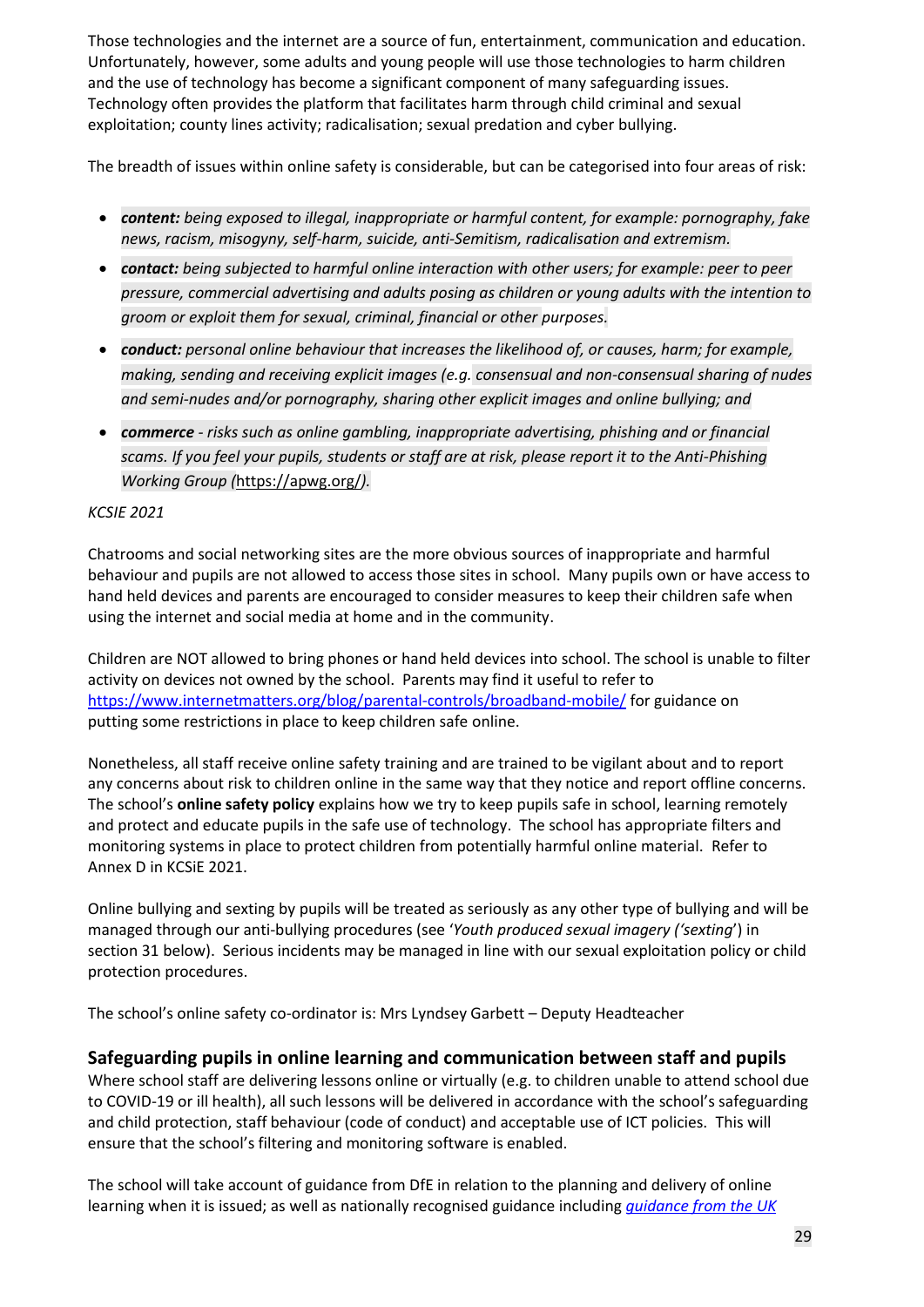#### Safer Internet Centre on safe remote [learning](https://swgfl.org.uk/resources/safe-remote-learning/) and London Grid for [Learning](https://static.lgfl.net/LgflNet/downloads/digisafe/Safe-Lessons-by-Video-and-Livestream.pdf) on the use of videos and *[livestreaming.](https://static.lgfl.net/LgflNet/downloads/digisafe/Safe-Lessons-by-Video-and-Livestream.pdf)*

Staff will always use school/service owned devices and accounts for the delivery of online/virtual lessons/tutorials. Where possible, applications that facilitate the recording of lessons will be used subject to data protection and retention/storage guidelines. School leaders will randomly sample recorded lessons in order to safeguard pupils/students and staff and to ensure that policies are being followed.

When delivering online/virtual lessons on a one-to-one basis or communicating with vulnerable children who are not attending school via video chat, staff will speak to parents/carers before lessons/conversations commence and when they finish before logging off.

The school will request and obtain written consent from parents/carers including consent to record lessons and video conversations before staff communicate with children online.

It is important that all staff who interact with children online continue to look out for signs that a child may be at risk, distressed for some reason or vulnerable in some other way; and report and record any concerns to the DSL in the normal way. The DSL will respond to any such concern as they would any other safeguarding concern.

The school will ensure that online learning tools and systems are used in line with privacy and data protection/GDPR requirements.

Online/virtual lessons should be timetabled and the headteacher or DSL will be able to drop into any virtual lesson at any time – the online version of entering a classroom for pupil/student welfare and safeguarding purposes. Staff delivering online/virtual teaching will be expected to display the same standards of dress and conduct that they would when working face to face in school, modelling appropriate behaviour and presentation to pupils/students and parents.

Below are other issues that staff need to take into account when delivering online/virtual lessons or communicating with children online, particularly where webcams are used:

- Staff and children must be fully dressed and wear suitable clothing, as should anyone else in the household.
- Any computers used should be in appropriate areas, for example not in bedrooms; and the background should be blurred. If it is not possible to blur the background, staff must consider what children can see in the background and whether it would be appropriate in a classroom. This includes photographs, artwork, identifying features, mirrors etc.
- Staff will ensure that resources and videos used are age appropriate the child may not have support immediately to hand at home if they feel distressed or anxious about content.
- Live classes may be recorded so that if any issues were to arise, the video can be reviewed.
- Live classes will be kept to a reasonable length of time so that children do not have too much screen time and in order to minimise disruption for the family.
- Language must be professional and appropriate, including that used by any family members in the background.
- Staff must only use platforms specified by senior managers and approved by the school's ICT manager/co-ordinator for communication with pupils/students.
- Staff should record the length, time, date and attendance of any sessions held.

Staff members delivering lessons or communicating with children online/virtually will raise any issues in respect of inappropriate dress, setting, behaviour etc with the child and/or parent immediately and will end the online interaction if necessary. Any such incident will be recorded and reported to the DSL.

If a staff member believes that a child or parent is recording a lesson or conversation without prior consent, the lesson will be brought to an end or the child will be logged out immediately.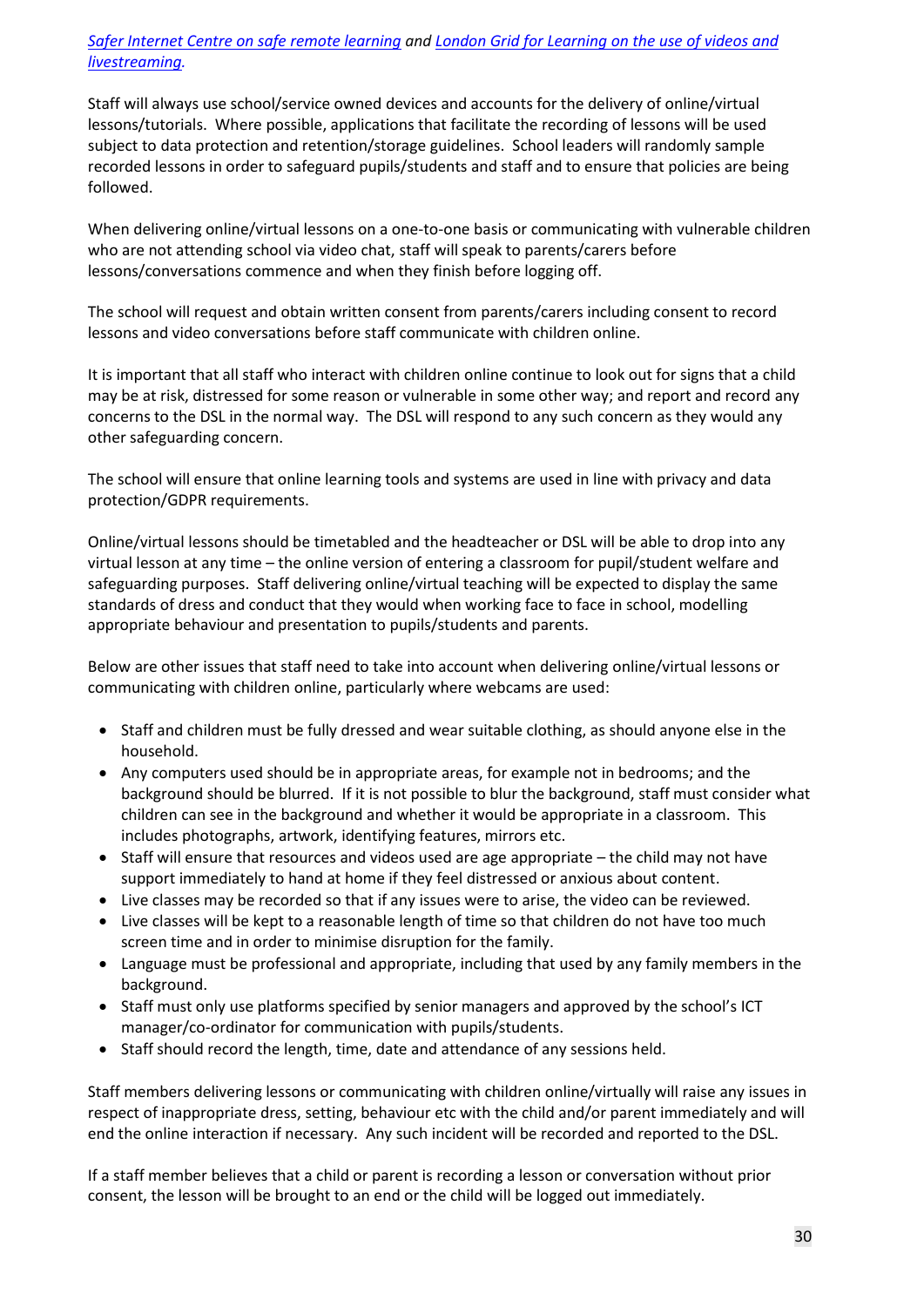In **rare and exceptional circumstances** where staff urgently need to contact a pupil or parent by telephone and do not have access to a school-owned device, they will discuss this with a senior member of staff. If it is agreed there is no alternative to using a personally owned device, staff members will always use 'caller withheld' to ensure the pupil and/or parent is not able to identify the staff member's personal contact details.

Staff also receive advice regarding their personal online activity, use of social networking and electronic communication with pupils, about which there are strict rules *[please refer to WCC guidance 'Policy on Staff/Governor Use of Social Networking and Internet Sites' and WCC model staff behaviour policy]*. Staff found to be in breach of these rules may be the subject of a referral to the Designated Officer in the Local Authority and/or may be subject to disciplinary action.

### **26. Child protection procedures**

#### **Recognising abuse**

To ensure that our pupils are protected from harm, we need to understand what types of behaviour constitute abuse and neglect.

Abuse and neglect are forms of maltreatment of children. Somebody may abuse or neglect a child by inflicting harm, for example by hitting them, or by failing to act to prevent harm, for example by leaving a small child home alone.

Children may be abused in a family or in an institutional or community setting by those known to them or, more rarely, by others. Abuse can take place wholly online, or technology may be used to facilitate offline abuse. Children may be abused by adult men or women or by other children or young people. Staff are trained to understand and recognise indicators of all four categories of abuse as defined below.

#### **There are four categories of abuse: physical abuse, emotional abuse, sexual abuse and neglect**

#### **Physical abuse**

A form of abuse which may involve hitting, shaking, throwing, poisoning, burning or scalding, drowning, suffocating or otherwise causing physical harm to a child. Physical harm may also be caused when a parent or carer fabricates the symptoms of, or deliberately induces, illness in a child (this used to be called Munchausen's Syndrome by Proxy, but is now more usually referred to as fabricated or induced illness).

#### **Emotional abuse**

The persistent emotional maltreatment of a child such as to cause severe and adverse effects on the child's emotional development. It may involve conveying to a child that they are worthless or unloved, inadequate, or valued only insofar as they meet the needs of another person. It may include not giving the child opportunities to express their views, deliberately silencing them or 'making fun' of what they say or how they communicate. It may feature age or developmentally inappropriate expectations being imposed on children. These may include interactions that are beyond a child's developmental capability as well as overprotection and limitation of exploration and learning, or preventing the child participating in normal social interaction. It may involve seeing or hearing the ill-treatment of another. It may involve serious bullying (including cyber bullying), causing children frequently to feel frightened or in danger, or the exploitation or corruption of children. Some level of emotional abuse is involved in all types of maltreatment of a child, although it may occur alone.

#### **Sexual abuse**

Involves forcing or enticing a child or young person to take part in sexual activities, not necessarily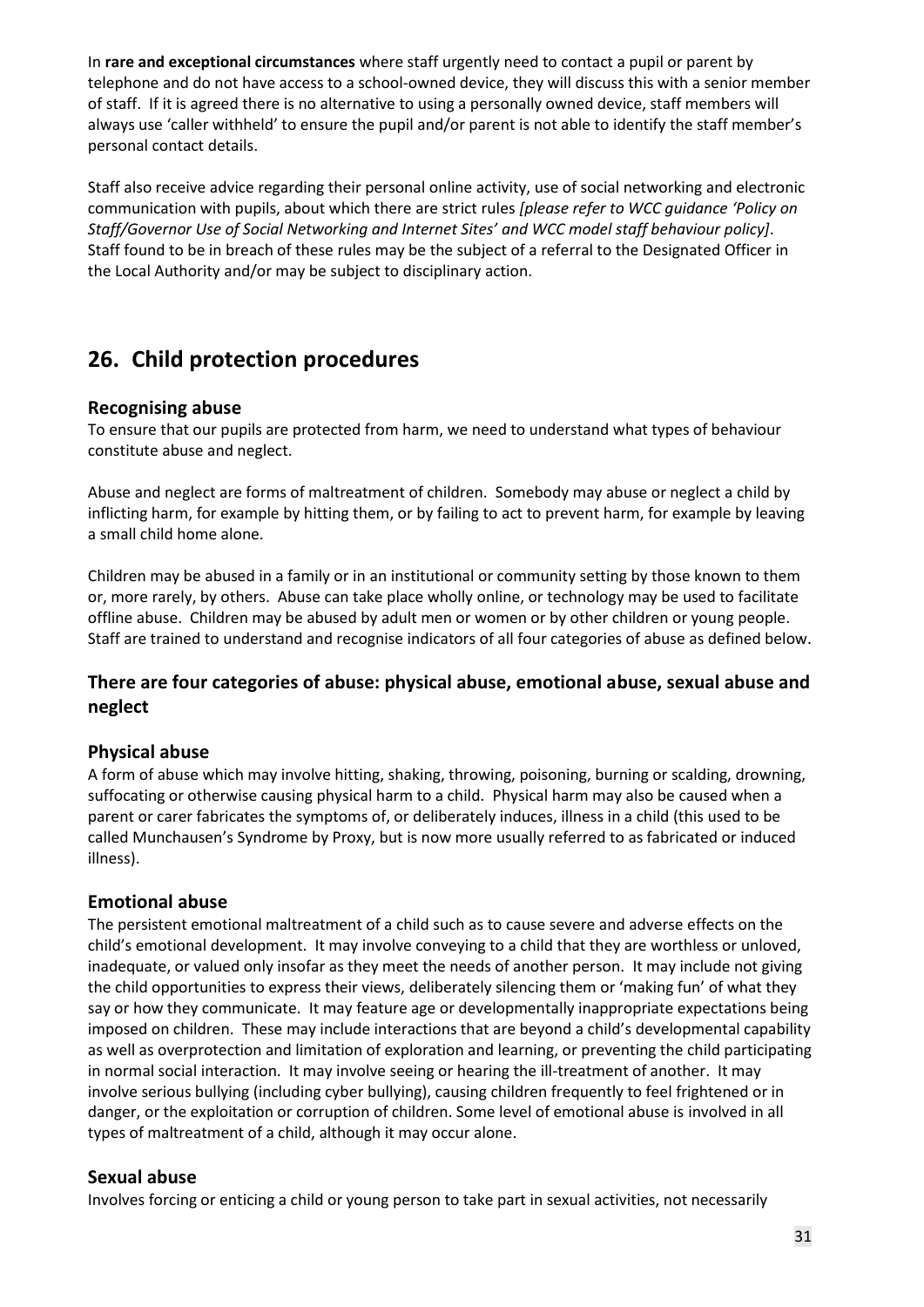involving a high level of violence, whether or not the child is aware of what is happening. The activities may involve physical contact, including assault by penetration (for example rape or oral sex) or nonpenetrative acts such as masturbation, kissing, rubbing and touching outside of clothing. They may also include non-contact activities, such as involving children in looking at, or in the production of, sexual images, watching sexual activities, encouraging children to behave in sexually inappropriate ways, or grooming a child in preparation for abuse. Sexual abuse can take place online, and technology can be used to facilitate offline abuse. Sexual abuse is not solely perpetrated by adult males. Women can also commit acts of sexual abuse, as can other children. The sexual abuse of children by other children is a specific safeguarding issue in education (see section 31).

#### **Neglect**

The persistent failure to meet a child's basic physical and/or psychological needs, likely to result in the serious impairment of the child's health or development. Neglect may occur during pregnancy, for example, as a result of maternal substance abuse. Once a child is born, neglect may involve a parent or carer failing to:

- a. provide adequate food, clothing and shelter (including exclusion from home or abandonment);
- b. protect a child from physical and emotional harm or danger;
- c. ensure adequate supervision (including the use of inadequate caregivers); or
- d. ensure access to appropriate medical care or treatment.

It may also include neglect of, or unresponsiveness to, a child's basic emotional needs.

Definitions taken from *Keeping Children Safe in Education* (DfE 2021).

#### **Indicators of abuse**

Physical signs define some types of abuse, for example bruising, bleeding or broken bones resulting from physical or sexual abuse, or injuries sustained while a child has been inadequately supervised. The identification of physical signs is complicated, as children may go to great lengths to hide injuries, often because they are ashamed or embarrassed, or their abuser has threatened further violence or trauma if they 'tell'. It is also quite difficult for anyone without medical training to categorise injuries into accidental or deliberate with any degree of certainty. For those reasons it is vital that staff are also aware of the range of behavioural indicators of abuse and report any concerns to the Designated Safeguarding Lead.

#### **It is the responsibility of staff to report their concerns. It is not their responsibility to investigate or decide whether a child has been abused.**

A child who is being abused or neglected may:

- have bruises, bleeding, burns, fractures or other injuries;
- show signs of pain or discomfort;
- keep arms and legs covered, even in warm weather;
- be concerned about changing for PE or swimming;
- look unkempt and uncared for;
- change their eating habits;
- have difficulty in making or sustaining friendships;
- appear fearful;
- be reckless with regard to their own or other's safety;
- self-harm;
- frequently miss school or arrive late;
- show signs of not wanting to go home;
- display a change in behaviour from quiet to aggressive, or happy-go-lucky to withdrawn;
- challenge authority;
- become disinterested in their school work;
- be constantly tired or preoccupied;
- be wary of physical contact;
- be involved in, or particularly knowledgeable about drugs or alcohol;
- display sexual knowledge or behaviour beyond that normally expected for their age and/or stage of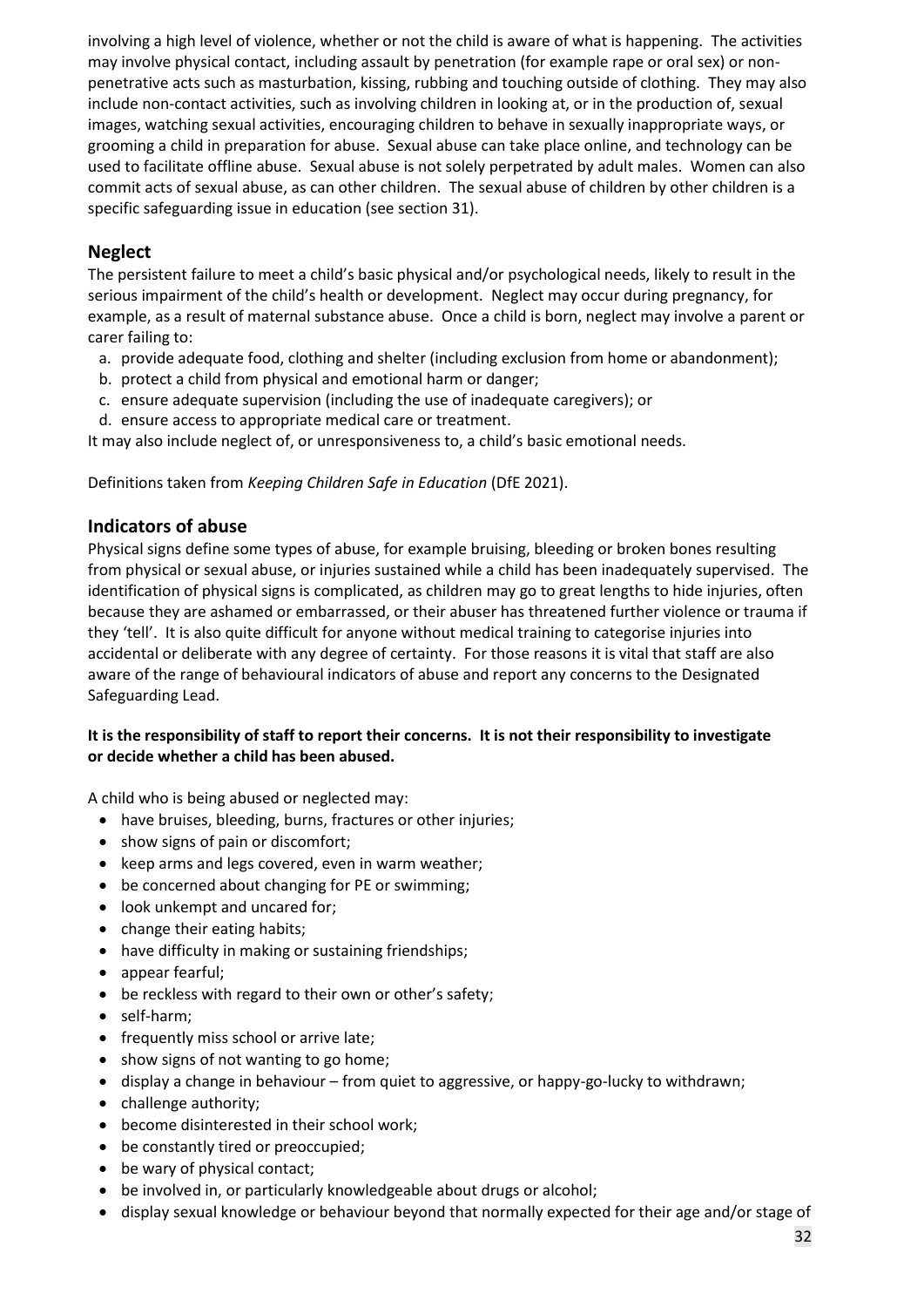development; and/or

• acquire gifts such as money or a mobile phone from new 'friends' or adults recently acquainted with the child's family.

Individual indicators will rarely, in isolation, provide conclusive evidence of abuse. They should be viewed as part of a jigsaw and each small piece of information will help the DSL to decide how to proceed.

#### **It is very important that staff report all of their concerns, however minor or insignificant they may think they are – they do not need 'absolute proof' that the child is at risk**.

#### **Impact of abuse**

The impact of child abuse, neglect and exploitation should not be underestimated. Many children do recover well and go on to lead healthy, happy and productive lives, although most adult survivors agree that the emotional scars remain, however well buried. For some children, full recovery is beyond their reach and the rest of their childhood and their adulthood may be characterised by one or more of the following: anxiety, depression or other mental health difficulties, self-harm, eating disorders, alcohol and substance misuse, unequal and destructive relationships, unfulfilled potential and long-term physical health difficulties.

#### **Taking action**

**Any child in any family in any school could become a victim of abuse. Staff should always maintain an attitude of "It could happen here".**

Key points for staff to remember when taking action are:

- in an emergency take the action necessary to help the child, for example, call 999;
- report your concern to the DSL as quickly as possible immediately when there is evidence of physical or sexual abuse and certainly by the end of the day;
- do not start your own investigation; share information on a need-to-know basis only do not discuss the issue with colleagues, friends or family;
- complete a record of concern, using your school's designated safeguarding reporting system and seek support for yourself if you are distressed or need to debrief.

#### **If a member of staff or volunteer is concerned about a pupil's welfare**

There will be occasions when staff may suspect that a pupil may be at risk without unequivocal evidence. The pupil's behaviour may have changed, their artwork could be unusual or bizarre, they may write stories or poetry that reveal confusion or distress or physical but inconclusive signs may have been noticed. In these circumstances, staff will try to give the pupil the opportunity to talk. The signs they have noticed may be due to a variety of factors, for example a parent has moved out, a pet has died, a grandparent is very ill or an accident has occurred. Staff are encouraged and supported to ask pupils if they are OK, if there is anything the child would like to talk to them about and if they can help in any way. Staff are trained to do this by asking appropriate open questions which do not lead the child in any particular direction but invite the child to talk about anything if they wish to.

Staff should use the same record of concern form Form C (Green form) or My Concern to record these early concerns. If the pupil does begin to reveal that they are being harmed, staff should follow the advice below. Following an initial conversation with the pupil, if the member of staff remains concerned, they should discuss their concerns with the DSL.

Concerns which do not meet the threshold for child protection intervention will be managed through the Early Help process as in section 8 of this policy.

#### **If a pupil discloses to a member of staff or volunteer**

It takes a lot of courage for a child to disclose that they are being abused. They may feel ashamed, particularly if the abuse is sexual. Their abuser may have threatened what will happen if they tell. They may have lost all trust in adults. Or they may believe, or have been told, that the abuse is their own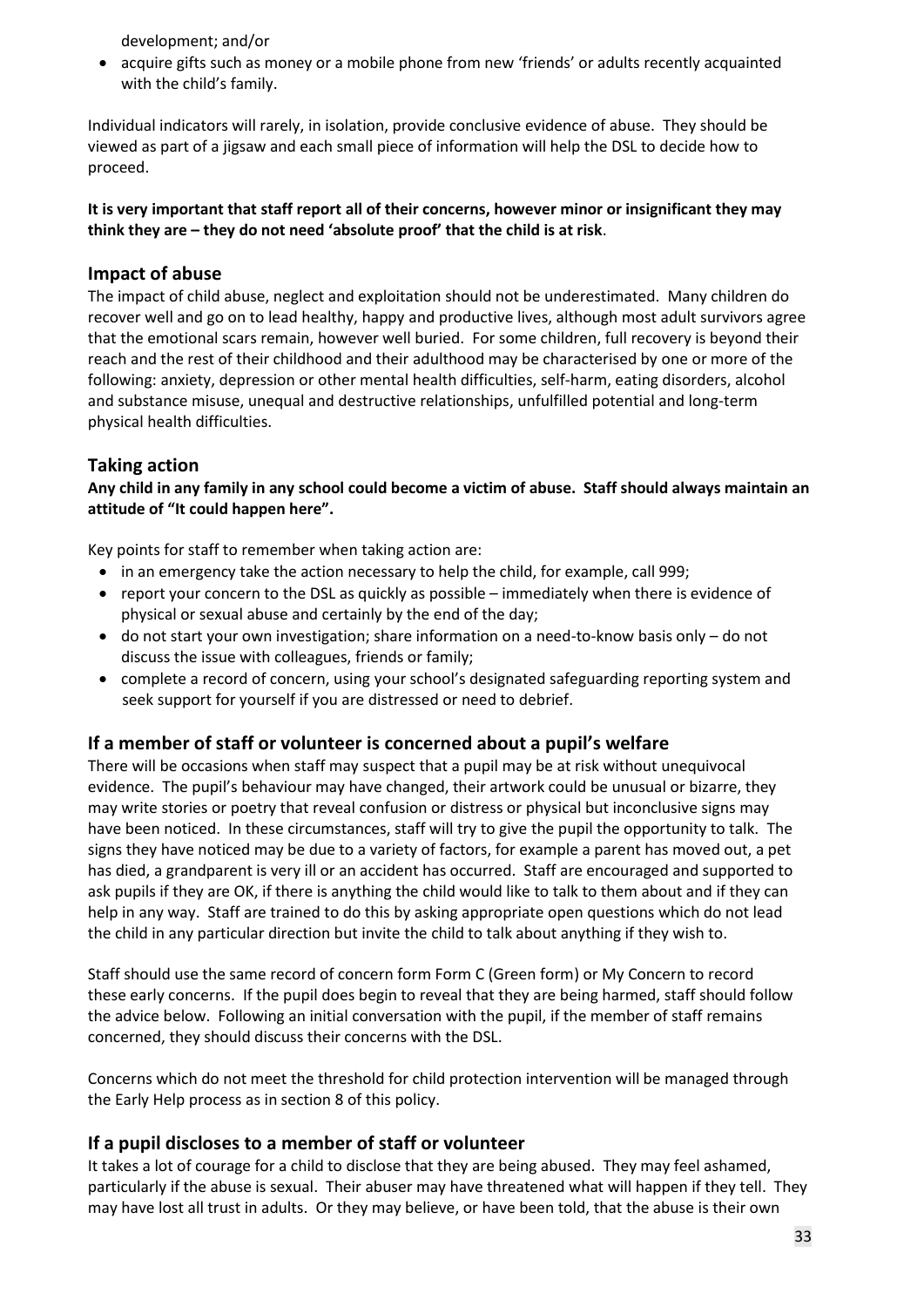fault. Sometimes they may not be aware that what is happening is abusive.

If a pupil talks to a member of staff about any risks to their safety or wellbeing, **the staff member will need to let the pupil know that they must pass the information on** – staff are not allowed to keep unsafe secrets. The point at which they tell the pupil this is a matter for professional judgement. If they jump in immediately the pupil may think that they do not want to listen but if left until the very end of the conversation, the pupil may feel that they have been misled into revealing more than they would have otherwise.

If pupils have been completing the Taking Care curriculum they will have been taught about confidentiality and will generally understand the concept of safe and unsafe secrets. They should have a good knowledge and understanding of why staff cannot keep some information confidential but also know that information is passed on to specific people on a 'need to know' basis only.

DSLs and Senior Leadership teams should appraise themselves of Part 5 of KCSIE 2021 alongside the further departmental advice titled [Sexual V](https://www.gov.uk/government/publications/sexual-violence-and-sexual-harassment-between-children-in-schools-and-colleges)iolence and Sexual Harassment Between Children in Schools and [Colleges](https://www.gov.uk/government/publications/sexual-violence-and-sexual-harassment-between-children-in-schools-and-colleges)

During their conversations with pupils, staff will:

- allow the child to speak freely;
- remain calm and not overreact the pupil may stop talking if they feel they are upsetting their listener;
- give reassuring nods or words of comfort '**I'm glad you told me'/'Thank you for telling me'; 'You're doing very well'; 'I believe you'; 'What happened to you is not your fault'/'This isn't your fault'; 'I'm going to do what I can to help you'**;
- not be afraid of silences staff must remember how hard this must be for the pupil;
- **under no circumstances** ask investigative questions such as how many times this has happened, whether it happens to siblings too, or what does the pupil's mother think about it; (**however**, it is reasonable to ask questions to clarify understanding and to support a meaningful referral if that is required, e.g. 'when did this happen', 'where did this happen?')
- at an appropriate time tell the pupil that in order to help them, the member of staff must pass the information on;
- not automatically offer any physical touch as comfort. It may be anything but comforting to a child who has been abused;
- avoid admonishing the child for not disclosing earlier. Saying things such as 'I do wish you had told me about this when it started' or 'I can't believe what I'm hearing' may be the staff member's way of being supportive but may be interpreted by the child to mean that they have done something wrong;
- tell the pupil what will happen next;
- let the pupil know that someone (either the member of staff or another named person, e.g. the DSL) will come to see them before the end of the day;
- report verbally to the DSL (or headteacher if the child has made an allegation against a member of staff);
- write up their conversation as soon as possible on the **record of concern form** Form C (Green form) *(Delete and insert alternative recording system as appropriate)* and hand it to the DSL (or headteacher if the child has made an allegation against a member of staff); and
- seek support if they feel distressed or need to debrief.

Schools and colleges should carefully consider any report of sexual violence and/or sexual harassment. The designated safeguarding lead (or deputy) is likely to have a complete safeguarding picture and be the most appropriate person to advise on the school's or college's initial response. Important considerations will include:

• the wishes of the victim in terms of how they want to proceed. This is especially important in the context of sexual violence and sexual harassment. Victims should be given as much control as is reasonably possible over decisions regarding how any investigation will be progressed and any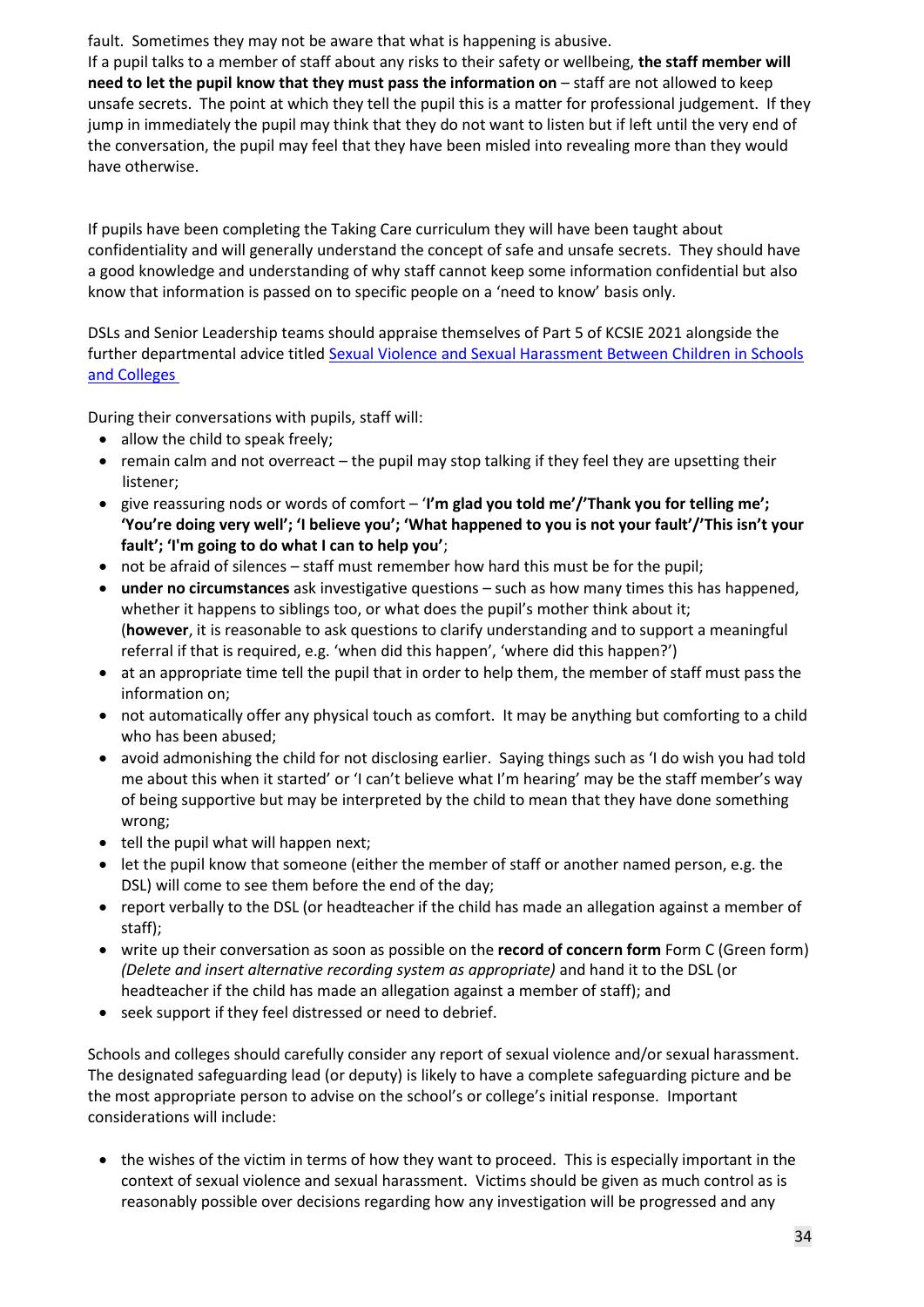support that they will be offered. This will however need to be balanced with the school's or college's duty and responsibilities to protect other children;

- the nature of the alleged incident(s), including whether a crime may have been committed and consideration of harmful sexual behaviour;
- the ages of the children involved;
- the developmental stages of the children involved;
- any power imbalance between the children. For example, is the alleged perpetrator(s) significantly older, more mature or more confident? Does the victim have a disability or learning difficulty?
- if the alleged incident is a one-off or a sustained pattern of abuse (sexual abuse can be accompanied by other forms of abuse and a sustained pattern may not just be of a sexual nature);
- that sexual violence and sexual harassment can take place within intimate personal relationships between peers;
- are there ongoing risks to the victim, other children, adult students or school or college staff; and
- other related issues and wider context, including any links to child sexual exploitation and child criminal exploitation.

#### **Notifying parents**

The school will normally seek to discuss any concerns about a pupil with their parents. This must be handled sensitively and the DSL will make contact with the parent in the event of a concern, suspicion or disclosure.

Our focus is the safety and wellbeing of the pupil. Therefore, if the school believes that notifying parents could increase the risk to the child or exacerbate the problem, advice will be sought first from Children's Social Care.

### **27. Making a referral to Children's Social Care**

*Keeping Children Safe in Education 2021* emphasises that the DSL (and any deputies) are most likely to have a complete safeguarding picture and be the most appropriate person to advise on the response to safeguarding concerns. The DSL will make a referral to Children's Social Care (and if appropriate the Police) if it is believed that a pupil is suffering or is likely to suffer significant harm.

The pupil (subject to their age and understanding) and the parents will be told that a referral is being made, unless to do so would increase the risk to the child or create undue delay. *Keeping Children Safe in Education 2021* also emphasises that **all** staff should be aware of the process for making referrals to Children's Social Care and for statutory assessments under the Children Act 1989, especially section 17 (children in need) and section 47 (a child suffering, or likely to suffer, significant harm) that may follow a referral, along with the role they might be expected to play in such assessments.

#### **Statutory assessments**

#### **Children in need**

A child in need is defined under the Children Act 1989 as a child who is unlikely to achieve or maintain a reasonable level of health or development, or whose health and development is likely to be significantly or further impaired, without the provision of services; or a child who is disabled. Local authorities are required to provide services for children in need for the purposes of safeguarding and promoting their welfare. Children in need may be assessed under section 17 of the Children Act 1989.

#### **Children suffering or likely to suffer significant harm**

Local authorities, with the help of other organisations as appropriate, have a duty to make enquiries under section 47 of the Children Act 1989 if they have reasonable cause to suspect that a child is suffering, or is likely to suffer, significant harm. In addition, children and young people may be at risk of significant harm from outside of their home environment (extra familial harm), this too could constitute that the child may suffer significant harm. Such enquiries enable them to decide whether they should take any action to safeguard and promote the child's welfare (child protection or MASE) and must be initiated where there are concerns about maltreatment, including all forms of abuse and neglect, female genital mutilation or other so-called honour-based violence, and extra-familial threats like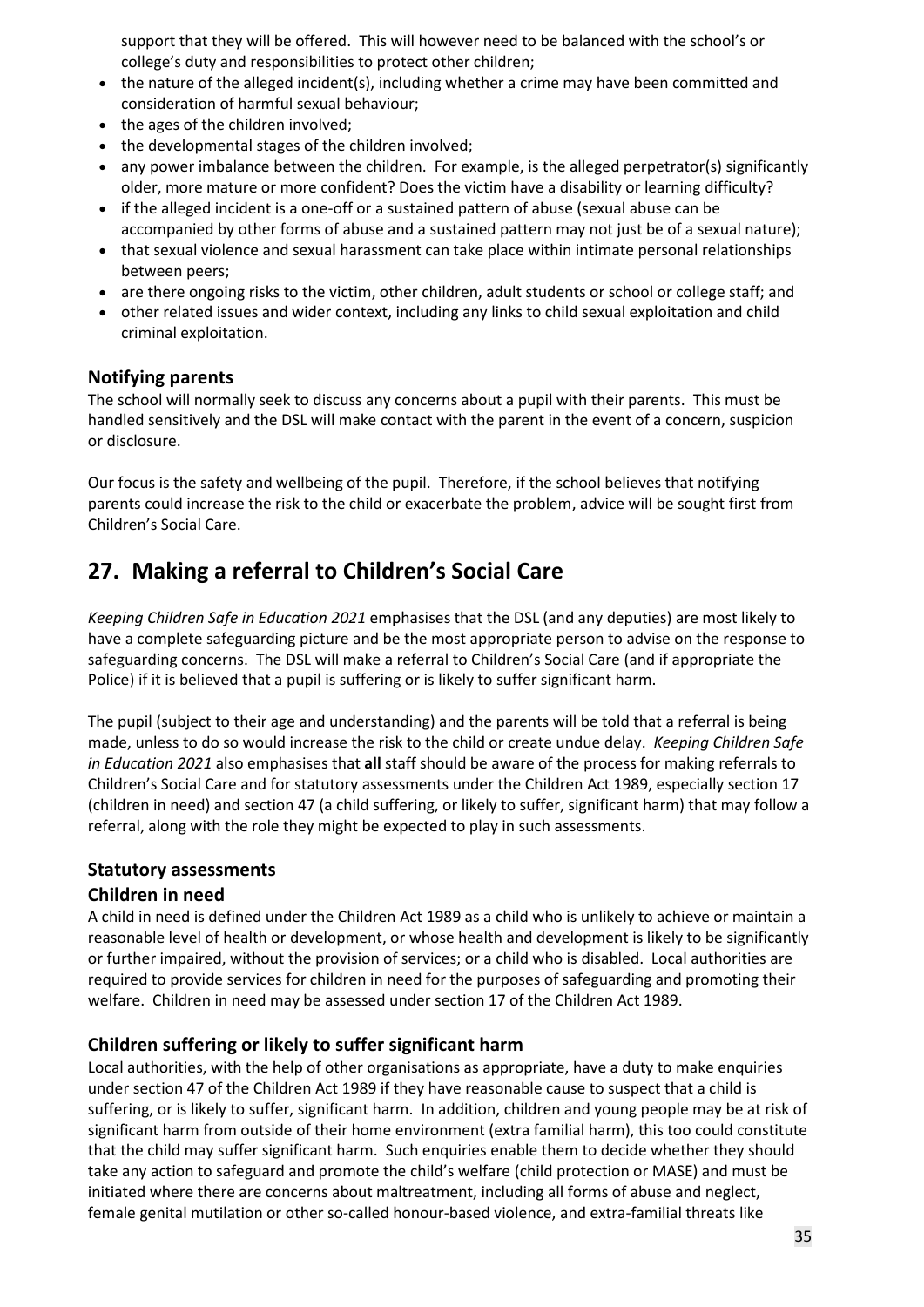## **28. Submitting child protection referrals**

All child protection referrals should be made to the Multi-Agency Safeguarding Hub (MASH) by completing a MAC (Multi Agency Contact) form and submitting it to the Integrated Front Door (previously known as MASH) at triagehub@warwickshire.gov.uk . The form can also be completed online.

All urgent child protection referrals, i.e. where there is an immediate concern about a child's safety should be made in the first instance by telephoning the Integrated Front Door on 01926 414144. This should be followed by submission of a MAC as above.

NB If a child is already the subject of an open case to Children's Social Care, the DSL will have the name and contact details of the allocated social worker. Further child protection concerns about any child in those circumstances must be referred directly to the allocated social worker, **not** to the MASH. Again, where there is a concern about a child, the DSL should contact the social worker by telephone in the first instance. Any difficulties in contacting the social worker must be escalated to their line manager, **not** to the MASH.

Outside of office hours, immediate concerns about a child should be referred to the Emergency Duty Team on telephone number 01926 886922.

If staff are ever concerned that a child is in immediate danger, they will contact the Police by dialling 999.

Staff may seek support directly from the Integrated Front Door Education Lead via 01926 418608 should they consider that necessary.

## **29. Staff reporting directly to child protection agencies**

Staff should ordinarily follow the reporting procedures outlined in this policy.

However, as highlighted above, **all** staff should be aware of the early help process and understand their role in it; and **all** staff should be aware of the process for making referrals to Children's Social Care and for statutory assessments under the Children Act 1989. **Any member of staff may therefore refer their concerns directly to Children's Social Care and/or the Police if:** 

- the situation is an emergency and the DSL, the deputy DSL, the headteacher and/or the chair of governors are all unavailable;
- they are convinced that a direct report is the only way to ensure the child's safety; or
- for any other reason they make a judgement that a direct referral is in the best interests of the child.

In any of those circumstances, staff may make direct child protection referrals and share information without being subject of censure or disciplinary action. However, staff should inform the DSL and/or headteacher at the earliest opportunity that they have made a direct referral unless in their judgement doing so would increase the risk of harm to the child.

If in any doubt, members of staff may consult or seek support from the Integrated Front Door and / or Education Lead via 01926 418608

### **30. What will Children's Social Care do?**

Children's Social Care should make a decision about the type of response that is required within one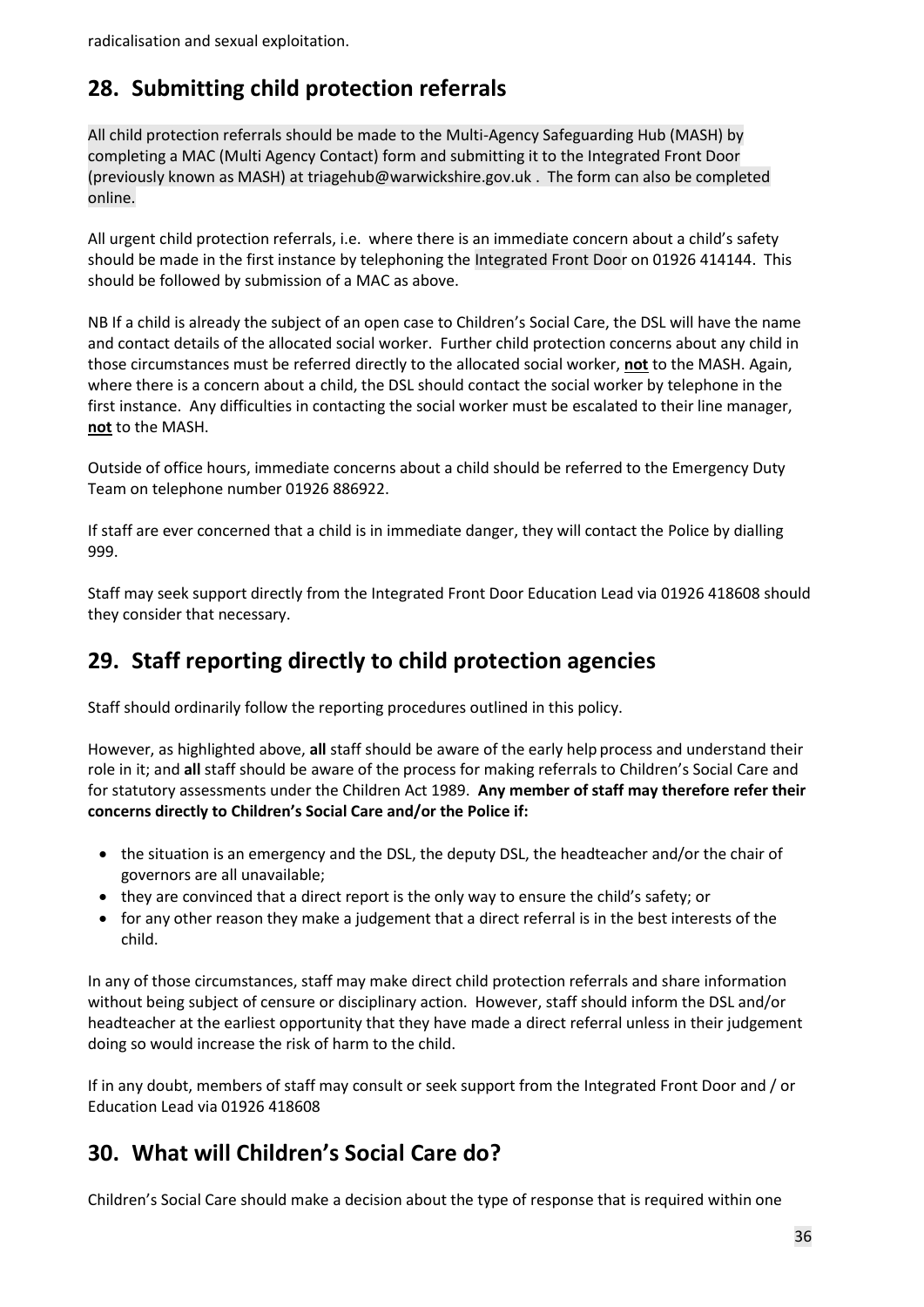working day of a referral being made; and should let the referrer know the outcome. This will include determining whether:

- the child requires immediate protection and urgent action is required;
- whether the child is in need, and should be assessed under section 17;
- there is reasonable cause to suspect the child is suffering, or likely to suffer, significant harm, and whether enquiries must be made and the child assessed under section 47; (Chapter one of Working Together to Safeguard Children provides details of the assessment process
- any services are required by the child and family and what type of services; and
- further specialist assessments are required in order to help the local authority to decide what further action to take.

The school will follow up if this information is not forthcoming and if, after a referral, the child's situation does not appear to be improving, the school will consider following the WS escalation

procedure to ensure the referred concerns have been addressed and, most importantly, that the child's situation improves.

If Children's Social Care decide to carry out a statutory assessment, school staff will do everything they can to support that assessment, led and supported by the DSL (or deputy) as required.

### **31. Bullying, peer on peer abuse and harmful sexual behaviour**

This school/college believes that all children have a right to attend school and learn in a safe environment. Children should be free from harm, both from adults and other students in the school.

Children may be harmed by other children or young people. All staff recognise that children can abuse their peers and are trained to understand and implement the school's policy and procedures regarding peer-on-peer abuse. All peer-on-peer abuse is unacceptable and will be taken seriously. It is most likely to include, but is not limited to:

- bullying (including online bullying prejudice-based and discriminatory bullying);
- abuse in intimate personal relationships between peers;
- physical abuse such as hitting, kicking, shaking, biting, hair pulling, or otherwise causing physical harm (this may include an online element which facilitates, threatens and/or encourages physical abuse);
- sexual violence, such as rape, assault by penetration and sexual assault; (this may include an online element which facilitates, threatens and/or encourages sexual violence;
- sexual harassment, such as sexual comments, remarks, jokes and online sexual harassment, which may be stand-alone or part of a broader pattern of abuse;
- Consensual and non-consensual sharing of nudes and semi nude images and or videos (also known as sexting or youth produced sexual imagery);
- upskirting, which typically involves taking a picture under a person's clothing (not necessarily a skirt) without them knowing, with the intention of viewing their genitals or buttocks to obtain sexual gratification, or cause the victim humiliation, distress or alarm (upskirting is a criminal offence and may constitute sexual harassment). Anyone of any gender can be a victim;
- teenage relationship abuse defined as a pattern of actual or threatened acts of physical, sexual or emotional abuse, perpetrated against a current or former partner;
- initiation/hazing (this could include activities involving harassment, abuse or humiliation used as a way of initiating a person into a group and may also include an online element. For example, can be used to induct newcomers into an organisation such as sports team or school groups by subjecting them to a series of potentially humiliating, embarrassing or abusing trials which promote a bond between them; and
- prejudiced behaviour a range of behaviours which causes someone to feel powerless, worthless or excluded and which relates to prejudices around belonging, identity and equality, in particular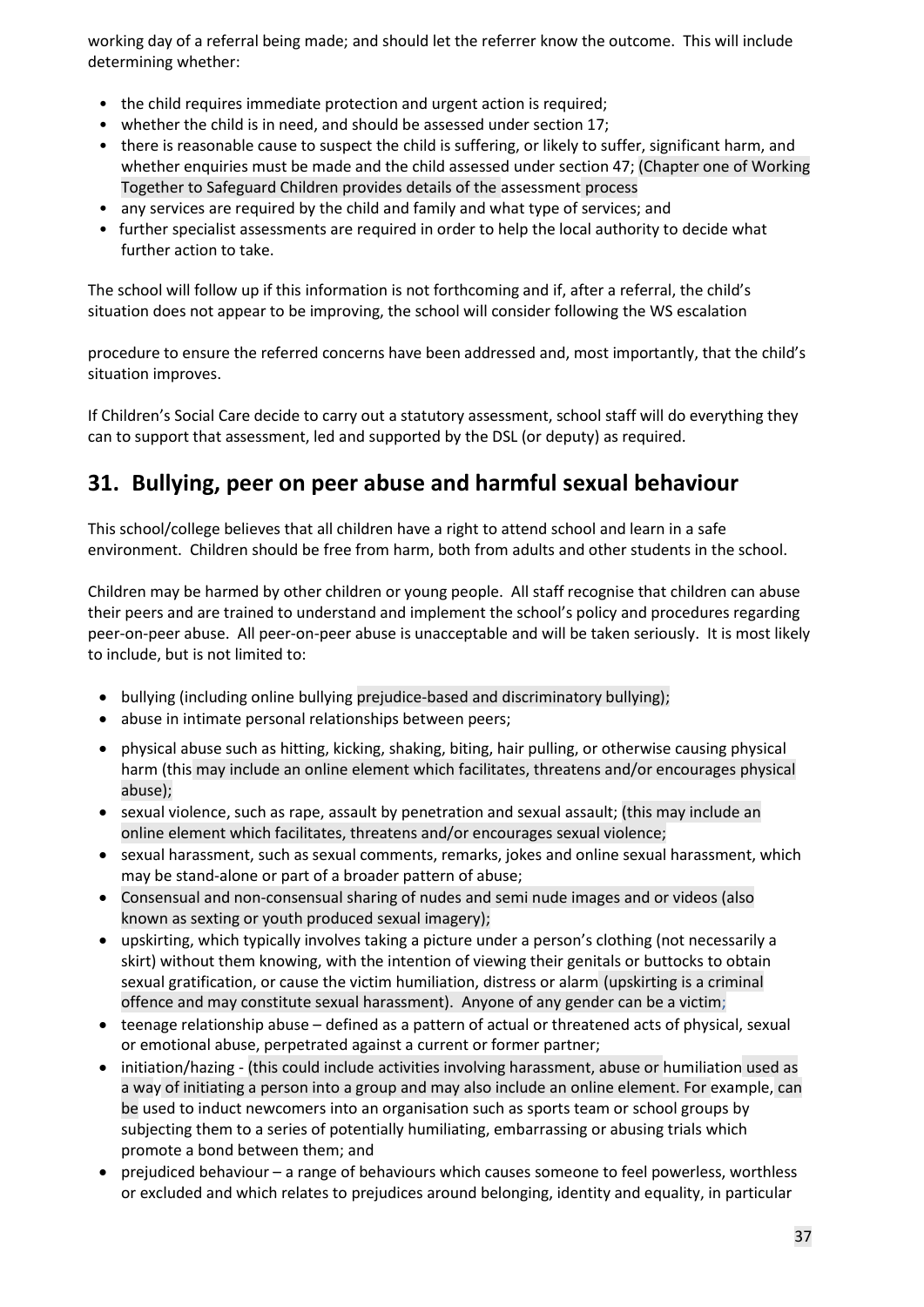prejudices linked to disabilities, special educational needs, ethnic, cultural and religious backgrounds, gender and sexual identity.

Bullying is a very serious issue that can cause children considerable anxiety and distress. At its most serious level, bullying can have a disastrous effect on a child's well-being and in very rare cases has been a feature in the suicide of some young people.

All incidences of bullying, including cyber-bullying and prejudice-based bullying should be reported and will be managed through the school/college's anti-bullying procedures which can be accessed *(state where information is available).* All pupils and parents receive a copy of the procedures on joining the school and the subject of bullying is addressed at regular intervals in PSHE education. All members of staff receive a copy of the school's behaviour policy, which contains the anti-bullying procedures, as part of their induction and are trained to be aware of the harm caused by bullying and to respond to all incidents of bullying and peer on peer abuse proactively.

Abuse is abuse and will not be tolerated, minimised or dismissed as 'banter'; 'just having a laugh'; 'part of growing up'; 'boys being boys'; or 'girls being girls'. Different gender issues can be prevalent when dealing with peer-on-peer abuse, for example girls being sexually touched/assaulted or boys being subject to initiation/hazing type violence. Whilst mindful of the particular vulnerability of women and girls to violence, it is also recognised that boys as well as girls can be abused by members of the opposite as well as the same gender group.

We recognise that some students will sometimes negatively affect the learning and wellbeing of others and their behaviour will be dealt with under the school's behaviour policy. However, there will be occasions when a pupil's behaviour warrants a response under child protection rather than anti-bullying procedures. In particular, research suggests that up to 30 per cent of child sexual abuse is committed by someone under the age of 18.

Occasionally, allegations may be made against students by others in the school, which are of a safeguarding nature. Safeguarding issues raised in this way may include physical abuse, emotional abuse, sexual abuse and sexual exploitation. Members of staff to whom such allegations are made and/or who become concerned about a pupil's sexualised behaviour, including any known online sexualised behaviour, should record their concerns in the usual way *on a Green form (Delete and insert alternative recording system as appropriate)* and report them to the DSL as soon as possible, as with any other safeguarding concern.

It is likely that for an allegation or concern to be addressed under child protection procedures, some of the following features will be found. The allegation or concern:

- is made against an older pupil and refers to their behaviour towards a younger pupil or a more vulnerable pupil;
- is of a serious nature, possibly including a criminal offence;
- raises risk factors for other pupils in the school;
- indicates that other pupils may have been affected by this student;
- indicates that young people outside the school may be affected by this student.

It is important for the school/college to consider the wider environmental factors and context within which peer on peer abuse occurs (please also see *Contextual Safeguarding* below). Such factors may include the potential for bullying and peer on peer abuse to take place across a number of social media platforms and services; and for things to move from platform to platform online. The school/college will also consider the potential for the impact of the incident to extend further than the school/college's local community (e.g., for images or content to be shared around neighbouring schools/colleges) and for a victim (or alleged perpetrator(s)) to become marginalised and excluded by both online and offline communities. There is also the strong potential for repeat victimisation in the future if abusive content continues to exist somewhere online. Online concerns can be especially complicated. Support is available from **The UK Safer Internet Centre** at 0344 381 4772 an[d helpline@saferinternet.org.uk](mailto:helpline@saferinternet.org.uk) and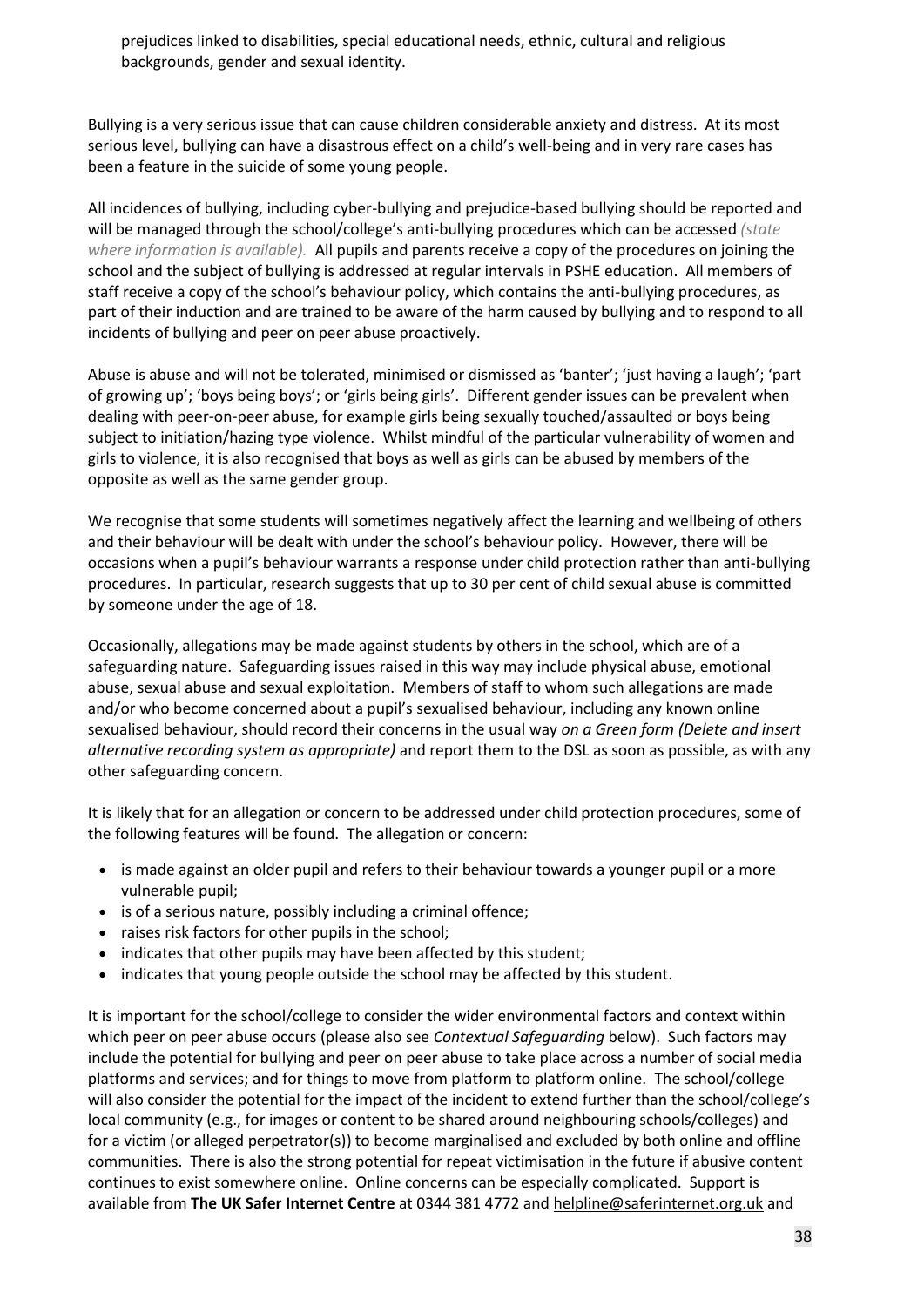#### the **Internet Watch Foundation** at **<https://www.iwf.org.uk/>**.

#### **Peer on peer sexual violence and sexual harassment**

Sexual violence and sexual harassment can occur between two children of any age and gender and between children of the opposite or the same gender from primary through to secondary stage and into colleges. It can occur through a group of children sexually assaulting or sexually harassing a single child or group of children. Sexual violence and sexual harassment exist on a continuum and may overlap; they can occur online and face to face (both physically and verbally) and are never acceptable. As set out in Part one of KCSiE 2021, all staff working with children are advised to maintain an attitude of 'it could happen here'.

Sexual violence and sexual harassment exist on a continuum and may overlap, they can occur online and offline (both physically and verbally) and are never acceptable. While it is important that **all** victims are taken seriously and offered appropriate support, staff are trained to be aware that it is more likely that girls will be the victims of sexual violence and sexual harassment and more likely it will be perpetrated by boys. All staff should be able to reassure victims that they are being taken seriously and that they will be supported and kept safe. A victim should never be given the impression that they are creating a problem by reporting abuse, sexual violence or sexual harassment. Nor should a victim ever be made to feel ashamed for making a report.

This KCSiE policy largely refers to sexual violence and sexual harassment between pupils/students at the school/college. However, there may be occasions when pupils/students report sexual violence and/or harassment perpetrated by other young people who attend a different educational provision. In that situation, the DSL will liaise with the DSL at the alleged perpetrator(s) school/college as well as the victim's parents, the Police and Children's Social Care. Support for the victim will be provided as described below, irrespective of which educational provision the alleged perpetrator(s) attends.

#### **What is sexual violence and sexual harassment?**

When referring to sexual violence, this policy uses the definitions of sexual offences in the Sexual Offences Act 2003 as follows:

**Rape:** A person (A) commits an offence of rape if: he intentionally penetrates the vagina, anus or mouth of another person (B) with his penis, B does not consent to the penetration and A does not reasonably believe that B consents.

**Assault by Penetration:** A person (A) commits an offence if: s/he intentionally penetrates the vagina or anus of another person (B) with a part of her/his body or anything else, the penetration is sexual, B does not consent to the penetration and A does not reasonably believe that B consents.

**Sexual Assault:** A person (A) commits an offence of sexual assault if: s/he intentionally touches another person (B), the touching is sexual, B does not consent to the touching and A does not reasonably believe that B consents.

**What is consent?** Consent is about having the freedom and capacity to choose. Consent to sexual activity may be given to one sort of sexual activity but not another, e.g.to vaginal but not anal sex or penetration with conditions, such as wearing a condom. Consent can be withdrawn at any time during sexual activity and each time activity occurs. Someone consents to vaginal, anal or oral penetration only if s/he agrees by choice to that penetration and has the freedom and capacity to make that choice.

- a child under the age of 13 can never consent to any sexual activity;
- the age of consent is 16;
- sexual intercourse without consent is rape.

**Sexual harassment** in the context of peer-on-peer behaviour is unwanted conduct of a sexual nature that can occur online and offline. Sexual harassment is likely to: violate a child's dignity, and/or make them feel intimidated, degraded or humiliated and/or create a hostile, offensive or sexualised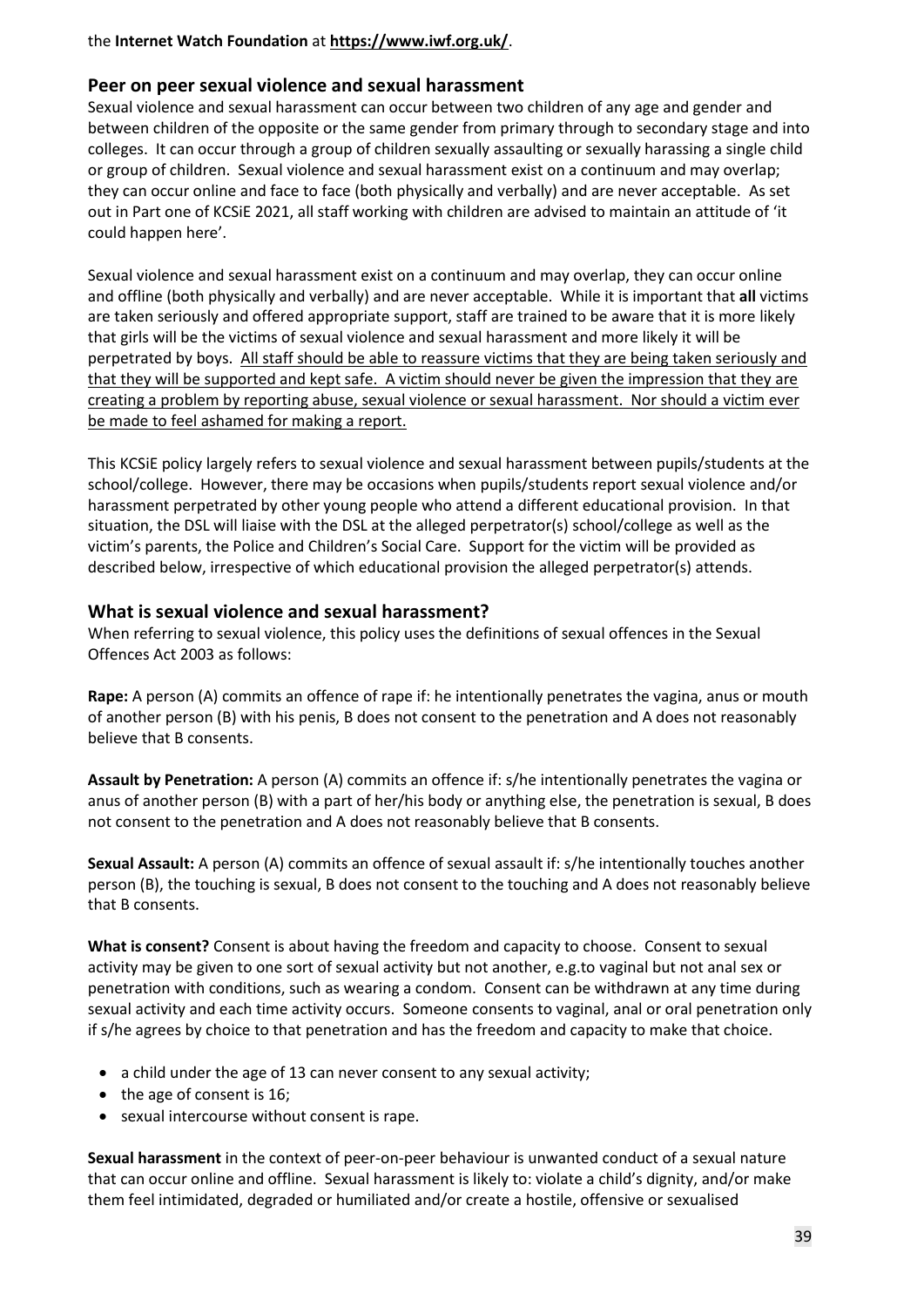environment.

Online sexual harassment may happen on its own or as part of a wider pattern of sexual harassment and/or sexual violence.

Sexual harassment creates an atmosphere that, if not challenged, can normalise inappropriate behaviours and provide an environment that may lead to sexual violence. The school therefore recognises the importance of recognising the nature of, identifying and challenging sexual violence and sexual harassment in its wider approach to safeguarding and promoting the welfare of children; through policies and through the curriculum.

#### **Minimising the risk of sexual violence and sexual harassment at the school/college through a mandatory planned curriculum**

The school or college is responsible for the delivery of relationships and sex education; other named citizenship/PSHE programmes; behaviour policy; pastoral support system; and staff behaviour policy.

This will vary from setting to setting and will be dependent upon phase but nursery and infant schools must be mindful of the principle that children of all ages need to learn about respect, consent, body autonomy and healthy relationships; and can harm other children.

#### **How the school/college will respond to reports of sexual violence and sexual harassment**

Schools are advised to refer to specific guidance on sexual violence and sexual harassment; https://assets.publishing.service.gov.uk/government/uploads/system/uploads/attachment\_data/file/71 9902/Sexual\_violence\_and\_sexual\_harassment\_between\_children\_in\_schools\_and\_colleges.pdf Please refer to annex for further documentation.

The school/college will respond to reports in accordance with Part 5 of *Keeping Children Safe in Education 2021. Schools may also find it useful to refer to the peer-on-peer abuse toolkit available at* [https://www.farrer.co.uk/globalassets/clients-and-sectors/safeguarding/farrer--co-safeguarding-peer](https://www.farrer.co.uk/globalassets/clients-and-sectors/safeguarding/farrer--co-safeguarding-peer-on-peer-abuse-toolkit-2019.pdf)[on-peer-abuse-toolkit-2019.pdf.](https://www.farrer.co.uk/globalassets/clients-and-sectors/safeguarding/farrer--co-safeguarding-peer-on-peer-abuse-toolkit-2019.pdf)

It is not possible to anticipate every particular set of circumstances and therefore what the school/college's response will be to every case. This policy sets out a set of principles which the school/college will consider in responding on a case-by-case basis.

All responses to reports of sexual violence will be subject to an immediate risk and needs assessment undertaken by the DSL (or a deputy), using her/his professional judgement and supported by other agencies, such as Children's Social Care and the Police. The need for a risk and needs assessment in relation to reports of sexual harassment will be considered on a case-by-case basis.

Advice may also be sought from the MASH Education Lead.

#### **Risk assessment**

The risk and needs assessment will consider:

- the victim, especially their protection and support;
- the alleged perpetrator(s) (if she/he/they attend the same school/college); and
- all the other children (and, if appropriate, adult students and staff) at the school or college, especially any actions that are appropriate to protect them.

The DSL (or a deputy) should ensure they are engaging with Children's Social Care and specialist services as required. Where there has been a report of sexual violence, it is likely that professional risk assessments by social workers and or sexual violence specialists will be required. The school/college's risk assessment should not replace the detailed assessments of expert professionals. Any such professional assessments should be used to inform the school/college's approach to supporting and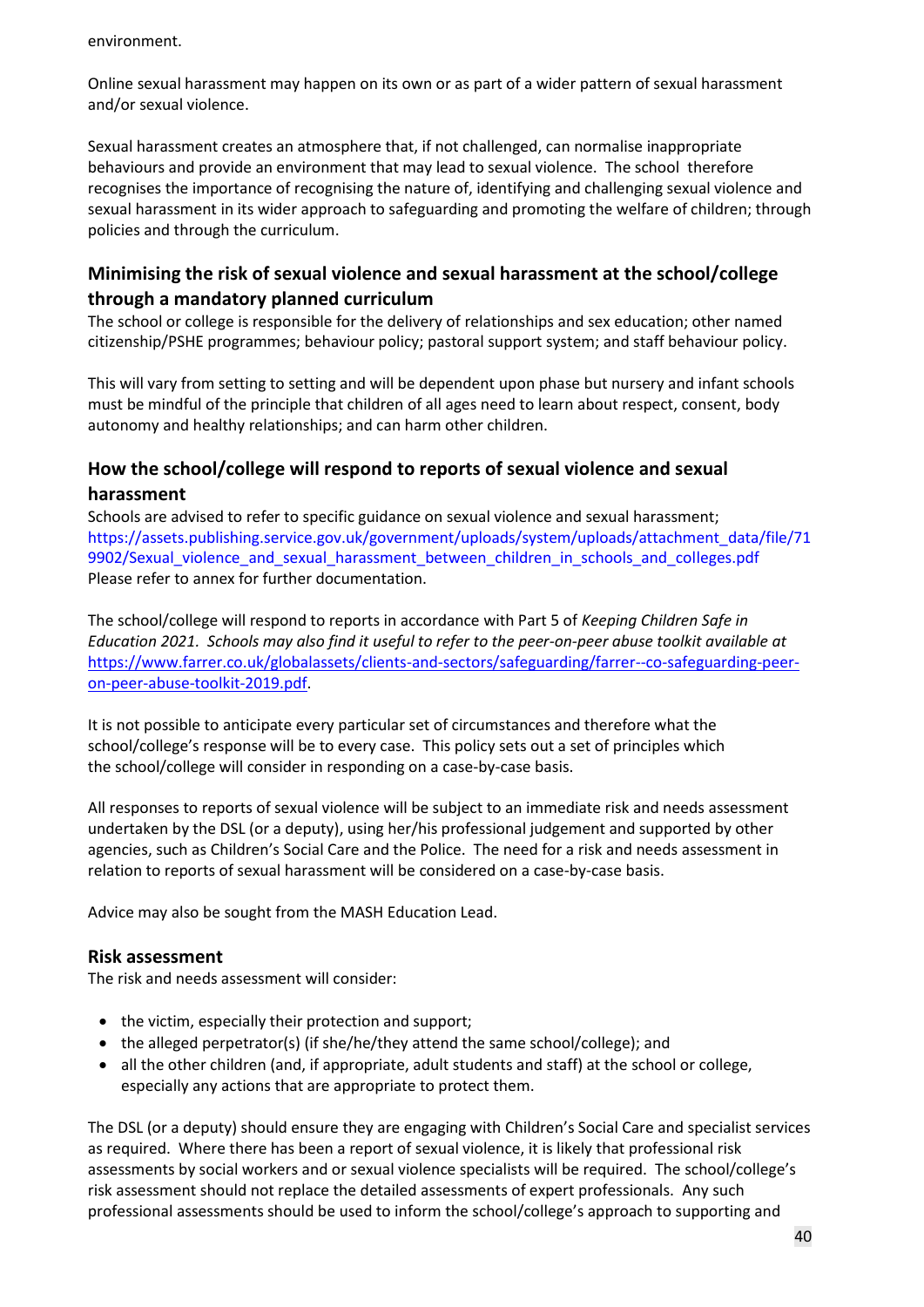protecting pupils and students and updating our own risk assessment.

#### **Action following a report of sexual violence and/or sexual harassment - what to consider**

The DSL (or deputy) is likely to have a complete safeguarding picture and will therefore be the most appropriate person to lead the school/college's initial response. Important considerations will include:

- the wishes of the victim in terms of how they want to proceed. This is especially important in the context of sexual violence and sexual harassment. Victims will be given as much control as is reasonably possible over decisions regarding how any investigation will be progressed and any support that they will be offered. However, if the victim asks the school/college not to tell anyone about the sexual violence or sexual harassment, the DSL (or a deputy) will have to balance the victim's wishes against their duty to protect the victim and other children. It is likely to be justified and lawful to share the information if doing so is in the public interest, e.g. to protect the victim and other young people from harm and to promote the welfare of children;
- the nature of the alleged incident(s), including: whether a crime may have been committed and consideration of harmful sexual behaviour;
- the ages of the children involved;
- the developmental stages of the children involved;
- any power imbalance between the children. For example, is the alleged perpetrator(s) /significantly older, more mature or more confident? Does the victim have a disability or learning difficulty?;
- if the alleged incident is a one-off or a sustained pattern of abuse;
- whether there are ongoing risks to the victim, other children, adult students or school/college staff;
- informing parents/carers (unless this would put the victim at greater risk);
- only sharing information with those staff who need to know in order to support the children involved and/or be involved in any investigation. For instance, teachers may be asked to monitor the victim's welfare without needing to know that they are a victim of sexual violence or harassment.

#### **Children sharing a classroom** – **initial considerations following a report of sexual violence**

Any report of sexual violence is likely to be traumatic for the victim. However, reports of rape and assault by penetration are likely to be especially difficult for the victim and close proximity with the alleged perpetrator(s) is/are likely to be especially distressing. Whilst the school/college establishes the facts of the case and starts the process of liaising with Children's Social Care and the Police, the alleged perpetrator(s) will usually be removed from any classes they share with the victim. Consideration will also be given to how best to keep the victim and alleged perpetrator(s) a reasonable distance apart on school/college premises and on transport to and from the school/college, where appropriate. These actions are in the best interests of both children and should not be perceived to be a judgment on the guilt of the alleged perpetrator(s).

For other reports of sexual violence and sexual harassment, the proximity of the victim and alleged perpetrator(s) and considerations regarding shared classes, sharing school/college premises and transport, will be considered immediately.

In all cases, the initial report should be carefully evaluated, reflecting the consideration set out at paragraph 464 KCSIE, the wishes of the victim, the nature of the allegations and the protection of all children in the school or college will be especially important when considering any immediate actions.

Consideration also needs to be given to the fact that the alleged perpetrator may also be a victim of exploitation and may be in a position of coercion and control.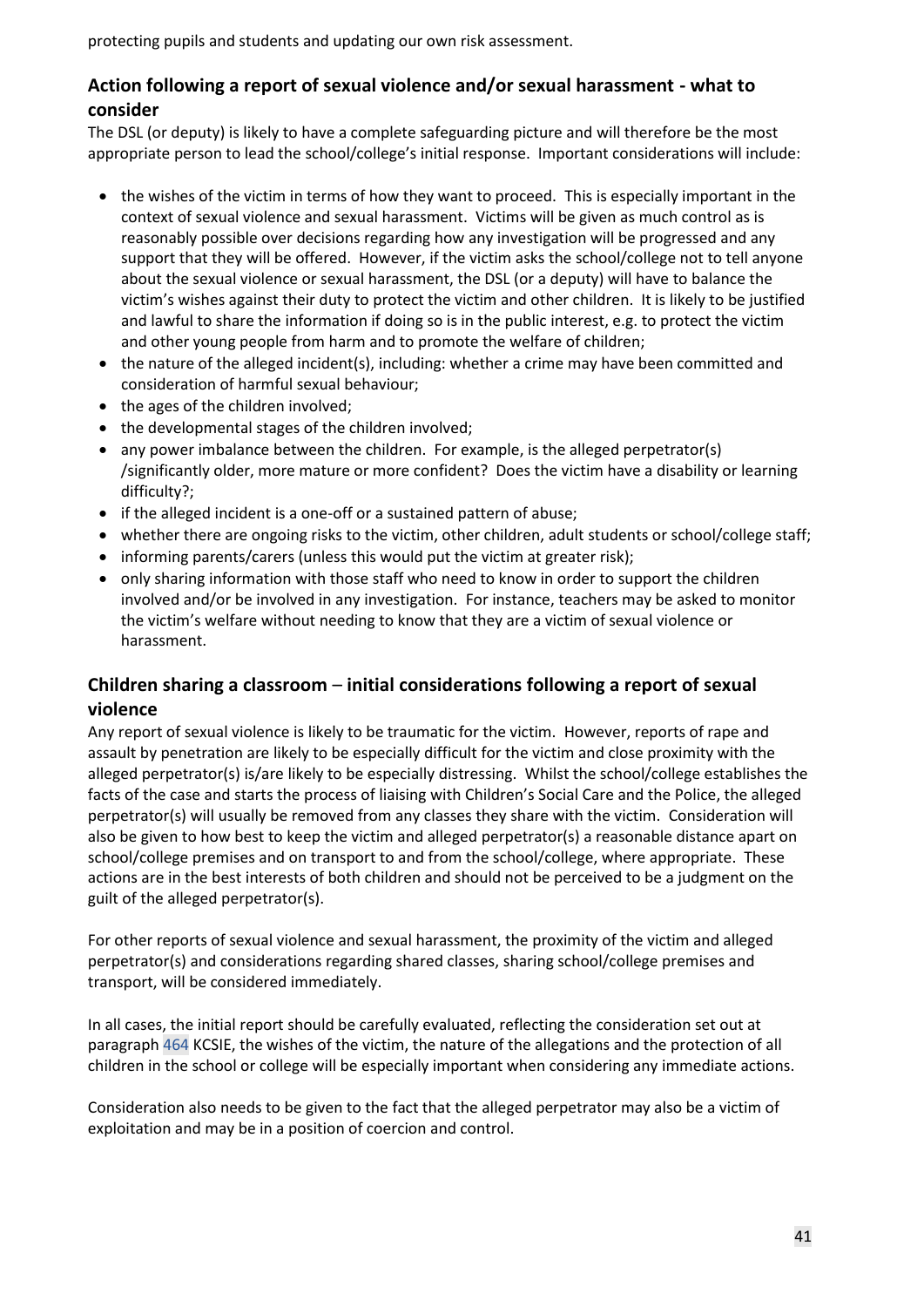#### **Responding to the report**

If an offence has been committed, the Police will be informed. It is the prerogative of parents and victims to make complaints to the Police directly but the school/college will also speak to the Police in order to ensure effective action is taken to safeguard other young people as well as the victim.

If a child has suffered significant harm, a referral will be made to Children's Social Care via the MASH in order to ensure that the needs of both the victim and perpetrator(s)/s are the subject of professional risk assessments by social workers. Similarly, any instance of sexual activity between pupils on the school site will always be referred to Children's Social Care.

Responses to all incidents of both sexual violence and sexual harassment will be underpinned by the principles of:

- zero tolerance of sexual violence and sexual harassment;
- support for both the victim and alleged perpetrator(s), particularly pending the outcome of investigations;
- all parties have an ongoing right to an education and are safest if they remain in school/college subject to appropriate risk assessments and risk management;
- exclusion will be avoided unless that is the only realistic option to keep one or more parties safe.

In principle, there are four possible responses to an allegation or concern about sexual violence or harassment on the part of a pupil/student:

#### **1. Manage internally**

In some cases of sexual harassment, e.g. one-off incidents, the school or college may take the view that the children concerned are not in need of early help or statutory intervention and that it would be appropriate to handle the incident internally, perhaps through utilising the behaviour policy and antibullying procedures, speaking to the child and her/his parents, making expectations of future behaviour clear (in writing where appropriate) and by providing pastoral support. Careful consideration will be given to the need to separate the victim and alleged perpetrator(s) in lessons (as with sexual assaults) pending investigation.

#### **2. Early help**

The school or college may decide that the child/ren involved do not require statutory interventions but may benefit from early help, which can be particularly useful to address non-violent harmful sexual behaviour and may prevent escalation of sexual violence.

A safeguarding record will be maintained of all concerns, discussions, decisions and reasons for decisions for all responses as in 1. And 2.

#### **3. Referrals to Children's Social Care**

Where a child has been harmed, is at risk of harm, or is in immediate danger, the school/college will make a referral to Children's Social Care. All instances of sexual activity between pupils/students on the school premises will be referred to Children's Social Care. All instances of sexual violence perpetrated by a child under ten years of age will be referred to Children's Social Care. This will facilitate a consultation about the role of the Police. Whilst the age of criminal responsibility is 10 years, the starting principle of reporting to the Police via the Integrated Front Door remains. The Police will take a welfare, rather than a criminal justice, approach.

The school/college will generally inform parents or carers, unless there are compelling reasons not to (i.e. if informing a parent or carer is going to put the child at additional risk or create undue delay). Any such decision should be made with the support of Children's Social Care.

Collaborative working will help ensure that the best possible package of co-ordinated support is implemented for the victim and, where appropriate, the alleged perpetrator(s) and any other children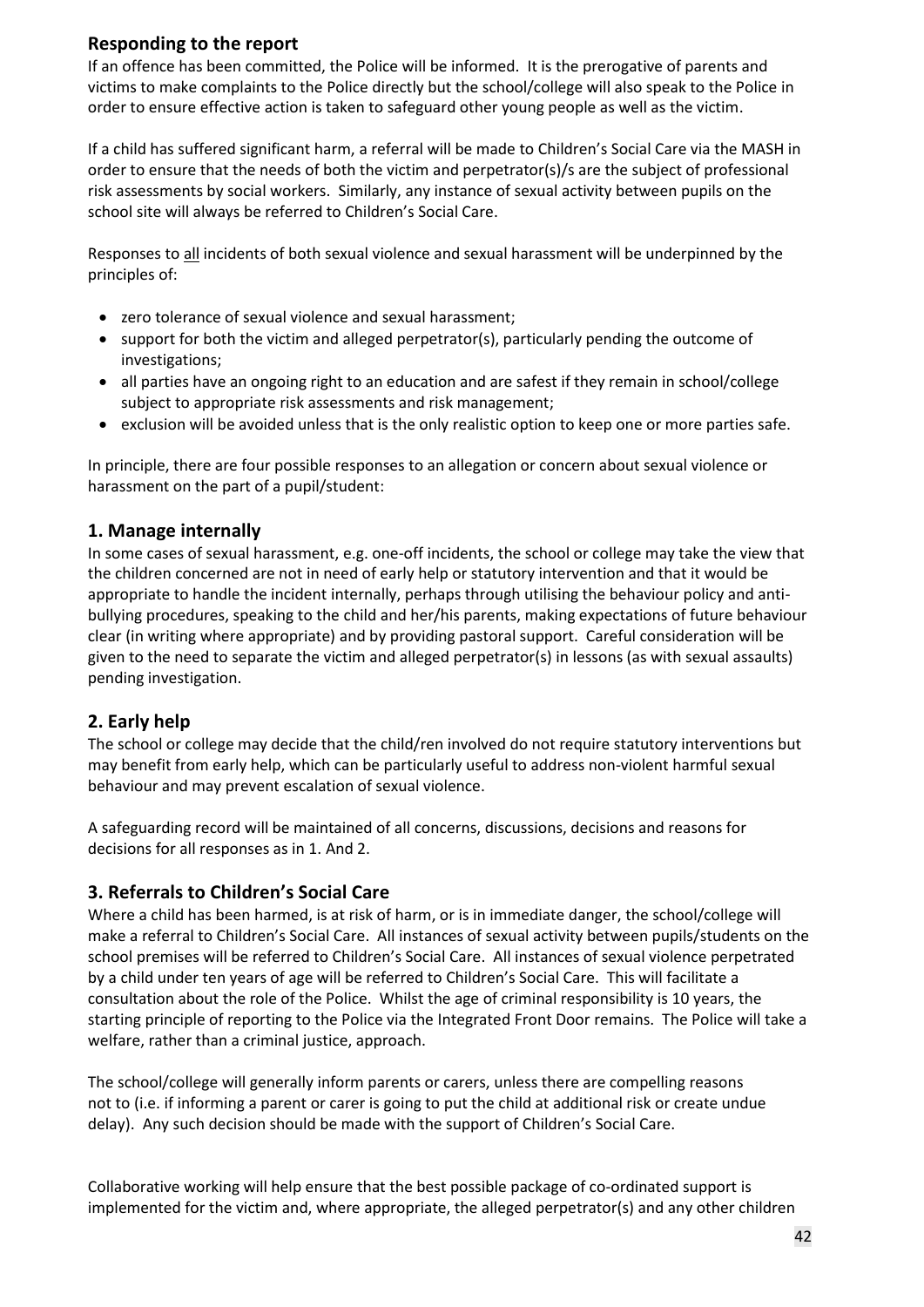that require support.

However, the school/college will not wait for the outcome (or even the start) of a Children's Social Care investigation before protecting the victim and other children in the school/college. The DSL (or a deputy) will work closely with Children's Social Care (and other agencies as required) to ensure any actions the school/college takes do not jeopardise a statutory investigation. The risk assessment as above will help inform any decision. Consideration of safeguarding the victim, alleged perpetrator(s), any other children directly involved in the safeguarding report and all children at the school or college should be **immediate**.

In some cases, Children's Social Care will review the evidence and decide a statutory intervention is not appropriate. The school/college (generally led by the DSL or a deputy) will refer again if we believe the child remains in immediate danger or at risk of harm. If a statutory assessment is not appropriate, the DSL (or a deputy) will consider other support mechanisms such as early help, specialist support and pastoral support.

#### **4. Reporting to the Police**

Any report to the Police will generally be in parallel with a referral to Children's Social Care (as above).

Where the school/college receives a report of rape, assault by penetration or sexual assault, the starting point is this should be passed on to the Police. It is the prerogative of victims and their parents/carers to make direct complaints to the Police. However, the school should also be very clear with victims and parents/carers that the school has a duty to ensure the Police are informed when an alleged crime has been committed in order to safeguard other young people.

Where a serious crime is reported, the school/college can report directly to the local Police station. However, in most circumstances, the school/college will consult with the Integrated Front Door in the first instance in order to ensure that both the Police and Children's Social Care are informed.

Where a report has been made to the Police, the school/college should consult the Police and agree what information can be disclosed to staff and others, in particular, the alleged perpetrator(s) and their parents or carers. They should also discuss the best way to protect the victim and their anonymity.

In some cases, it may become clear very quickly, that the Police (for whatever reason) will not take further action. In such circumstances, it is important that the school or college continue to engage with specialist support for the victim as required.

The school will also be informed by the Police or Children's Social Care about referrals made directly to those agencies from other sources (e.g. family members, family friends, parents of other children) in relation to alleged sexual offences or harmful sexual behaviours displayed by pupils/students inside and/or outside school.

In all such circumstances, the school may be required to attend a strategy meeting under WS interagency child protection procedures in order to facilitate risk management and planning with other agencies*.* 

The school is committed to participating in plans both to provide pupils who are at risk from other children and those pupils who may present a risk to other children with appropriate services to address any concerns and, wherever possible, to facilitate ongoing access to education in school for all children concerned, subject to appropriate risk assessments and risk management plans.

#### **Subsequent considerations**

The needs and wishes of the victim should continue to be paramount (along with protecting the child) as the case progresses. Wherever possible, the victim, if they wish, should be able to continue in their normal routine. Overall, the priority should be to make the victim's daily experience as normal as possible, so that the school or college is a safe space for them.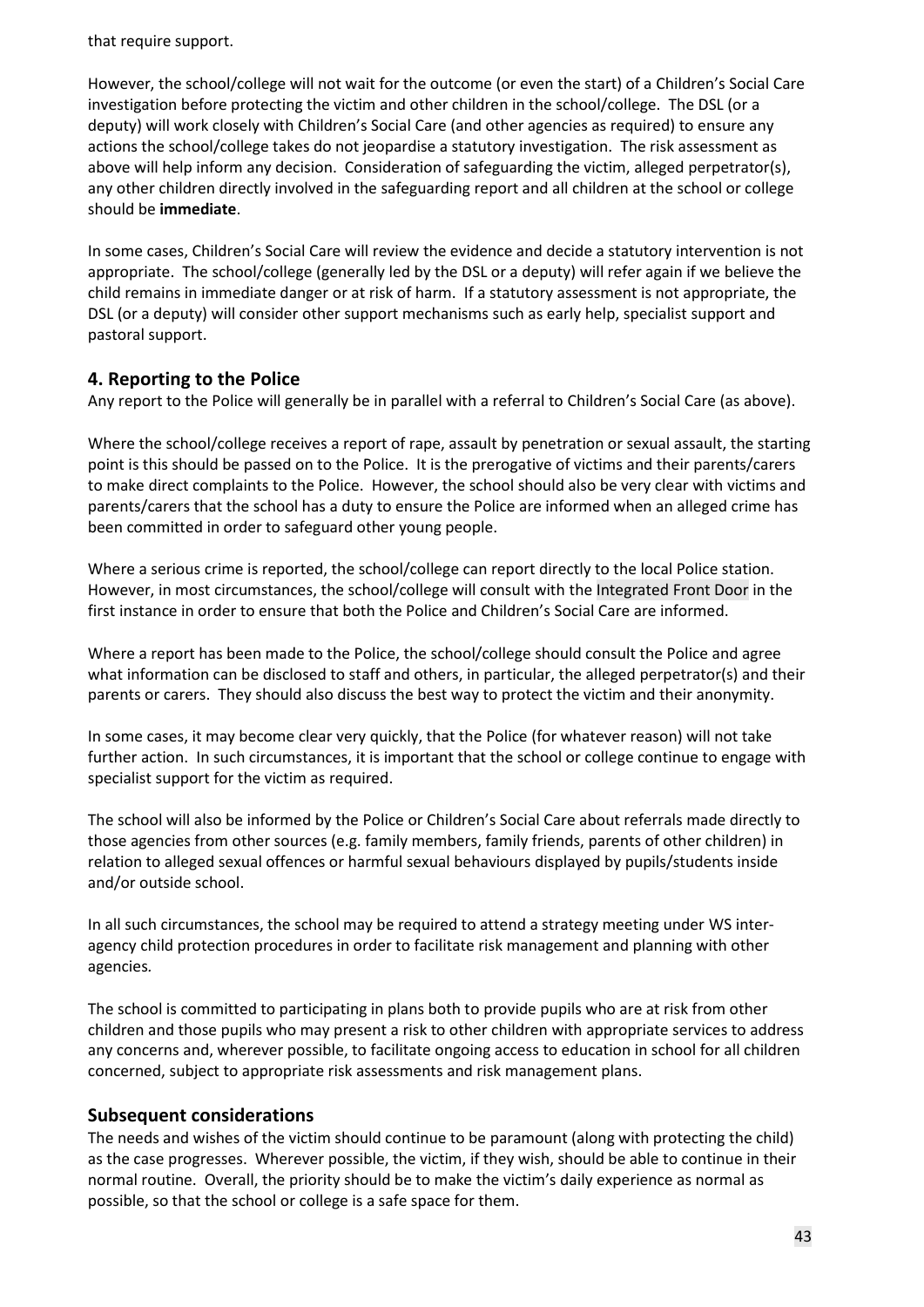Similarly, the alleged perpetrator(s)/s has an ongoing right to an education and should be able to continue in their normal routine subject to the ongoing risk assessment and the needs of the victim.

Where a student is subject of bail conditions, the school/college will work with Children's Social Care and the Police to manage any implications and safeguard all pupils/students concerned without jeopardising the Police investigation.

If a student is convicted or receives a caution for a sexual offence, the school/college will update its risk assessment, ensure relevant protections are in place for all students and consider any suitable action in light of the behaviour policy. If the perpetrator(s) remains at the school/college along with the victim, the school/college will meet with the student and her/his parents/carers to revisit and reiterate in writing expectations of the perpetrator(s) in terms of future behaviour and complying with any restrictions and arrangements put in place to safeguard the victim and other students.

In the light of possible publicity, speculation and interest within the student and parent body, the school will consider any other measures necessary to safeguard both the victim and perpetrator(s), especially from any bullying or harassment (including online).

In respect of a not guilty verdict or a decision not to progress with a criminal prosecution, the school/college recognises that this will likely be traumatic for the victim and will continue to offer support. The alleged perpetrator(s) is also likely to require ongoing support for what will have likely been a difficult experience.

Support will be tailored on a case-by-case basis. Support can include emotional and practical support for victims from Children and Young People's Independent Sexual Violence Advisors in the specialist sexual violence sector; and/or provision of a designated trusted adult in the school/college of the student's choice to talk to about their needs. Every effort will be made to avoid isolating the victim, in particular from supportive peer groups, but it is recognised that there may be times when a victim finds it difficult to maintain a full-time timetable and may express a wish to withdraw from lessons and activities. The school/college will provide a physical space for the victim to withdraw.

Where a criminal investigation into a rape or assault by penetration leads to a conviction or caution, the school/college will consider any suitable sanctions in light of the behaviour policy, including consideration of permanent exclusion. In all but the most exceptional of circumstances, the rape or assault will constitute a serious breach of discipline and lead to the view that allowing the perpetrator(s) to remain in the school/college would seriously harm the education or welfare of the victim (and potentially other pupils or students).

Where the perpetrator(s) is/are going to remain at the school/college, the principle would be to continue keeping the victim and perpetrator(s) in separate classes and continue to consider the most appropriate way to manage potential contact on school and college premises and transport. The nature of the conviction or caution and wishes of the victim will be especially important in determining how to proceed in such cases.

The school/college will have a difficult balancing act to consider. On one hand it needs to safeguard the victim (and the wider pupil/student body) and on the other hand provide the alleged perpetrator(s) with an education, safeguarding support as appropriate and implement any disciplinary sanctions. Support (and sanctions) will be considered on a case-by-case basis. An alleged perpetrator(s)

may potentially have unmet needs (in some cases these may be considerable) as well as potentially posing a risk of harm to other children. Harmful sexual behaviours in young children may be (and often are) a symptom of either their own abuse or exposure to abusive practices and or materials. Advice will be taken, as appropriate, from Children's Social Care, specialist sexual violence services and the Police.

If a perpetrator(s) (alleged or convicted) does move to another educational institution (for any reason),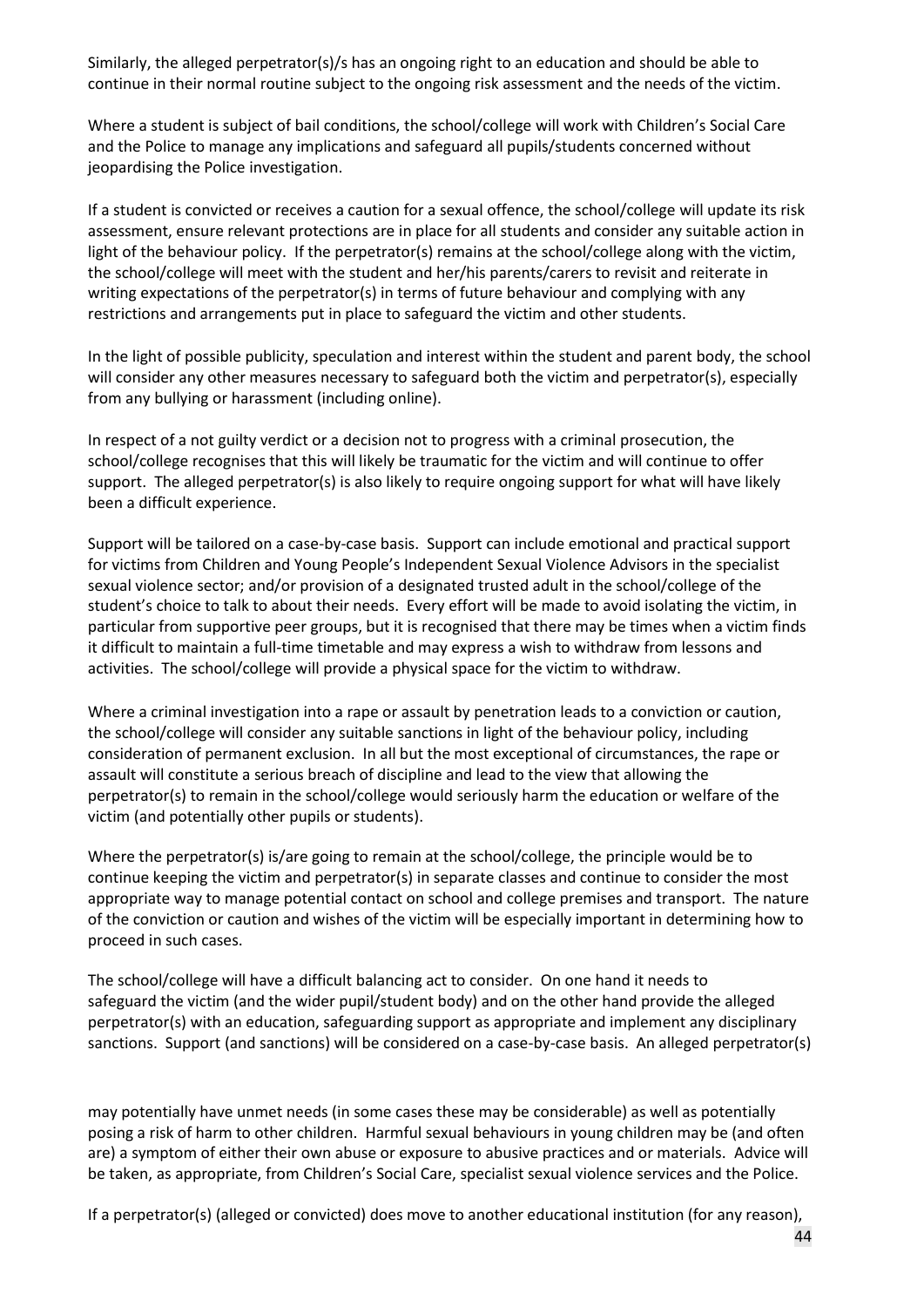the school/college will make the new educational institution aware of any ongoing support needs and, where appropriate, potential risks to other children and staff. The DSL will take responsibility to ensure this happens as well as transferring the child protection file.

### **Youth produced sexual imagery ('sexting')**

The school will act in accordance with advice endorsed by DfE '*Sexting in schools and colleges: responding to incidents and safequarding young people'* (UK Council for Child Internet Safety 2017) – [https://assets.publishing.service.gov.uk/government/uploads/system/uploads/attachment\\_data/file/60](https://assets.publishing.service.gov.uk/government/uploads/system/uploads/attachment_data/file/609874/6_2939_SP_NCA_Sexting_In_Schools_FINAL_Update_Jan17.pdf) [9874/6\\_2939\\_SP\\_NCA\\_Sexting\\_In\\_Schools\\_FINAL\\_Update\\_Jan17.pdf](https://assets.publishing.service.gov.uk/government/uploads/system/uploads/attachment_data/file/609874/6_2939_SP_NCA_Sexting_In_Schools_FINAL_Update_Jan17.pdf)

All incidents of youth produced sexual imagery (YPSI) will be dealt with as safeguarding concerns. The primary concern at all times will be the welfare and protection of the young people involved. [UKCIS](https://www.gov.uk/government/publications/sharing-nudes-and-semi-nudes-advice-for-education-settings-working-with-children-and-young-people)

Young people who share sexual imagery of themselves or their peers are breaking the law. However, as highlighted in national guidance, it is important to avoid criminalising young people unnecessarily. The school will therefore work in partnership with external agencies with a view to responding proportionately to the circumstances of any incident.

All incidents of YPSI should be reported to the DSL as with all other safeguarding issues and concerns. Staff will not make their own judgements about whether an issue relating to YPSI is serious enough to warrant a report to the DSL. What may seem like less serious concerns to individual members of staff may be more significant when considered in the light of other information known to the DSL, which the member of staff may not be aware of.

If staff become concerned about a YPSI issue in relation to a device in the possession of a student (e.g. mobile phone, tablet, digital camera), the member of staff will secure the device (i.e. it should be confiscated). This is consistent with DfE advice *Searching, Screening and Confiscation – Advice for headteachers, school staff and governing bodies (DfE 2018),* page 11 'After the search'.

Staff will not look at or print any indecent images. The confiscated device will be passed immediately to the DSL (see 'Viewing the imagery' below).

The DSL will discuss the concerns with appropriate staff and speak to young people involved as appropriate. Parents/carers will be informed at an early stage and involved in the process unless there is good reason to believe that involving parents would put the young person at risk of harm.

If, at any point in the process, there is concern that a young person has been harmed or is at risk of harm a referral will be made to Children's Social Care and/or the Police via the Integrated Front Door immediately.

The Police will always be informed when there is reason to believe that indecent images involve sexual acts and/or any child in the imagery is under 13 years of age.

The DSL will make a judgement about whether a reported YPSI incident is 'experimental' as in section 12 above or 'aggravated'.

Aggravated incidents involve criminal or abusive elements beyond the creation, sending or possession of sexual images created by young people. These include possible adult involvement; criminal or

abusive behaviour by young people such as sexual abuse, extortion or threats; malicious conduct arising from personal conflicts; coercion; an imbalance of power, e.g. an older student pressurising a younger or vulnerable student to create and share an indecent image; or creation or sending or showing of images without the knowledge or against the will of a young person who is pictured.

Aggravated incidents of sexting will usually be referred to Warwickshire's Integrated Front Door for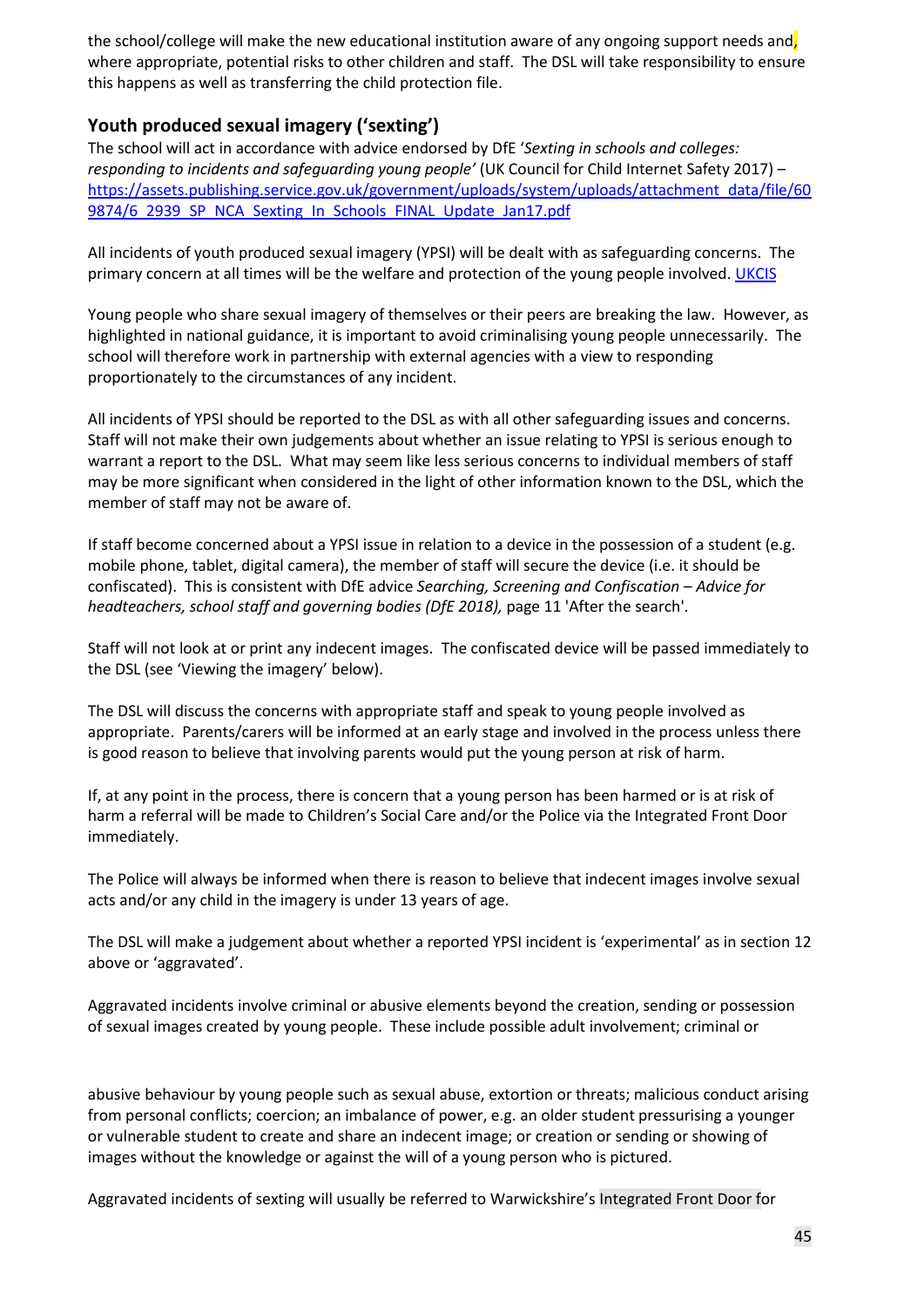advice about whether or not a response by the Police and/or Children's Social Care is required. This will facilitate consideration of whether:

- there are any offences that warrant a Police investigation
- child protection procedures need to be invoked
- parents/carers require support in order to safeguard their children
- a Multi-Agency Child Exploitation (MACE) meeting is required
- any of the perpetrator(s)s and/or victims require additional support. This may require the initiation of an Early Help Pathway to change

Examples of aggravated incidents include:

- evidence of adult involvement in acquiring, creating or disseminating indecent images of young people (possibly by an adult pretending to be a young person known to the victim)
- evidence of coercing, intimidating, bullying, threatening and/or extortion of students by one or more other students to create and share indecent images of themselves
- pressure applied to several students (e.g. all female students in a class or year group) to create and share indecent images of themselves
- pressurising a student who does not have the capacity to consent (e.g. due to their age, level of understanding or special educational needs) or with additional vulnerability to create and share indecent images of themselves
- dissemination of indecent images of young people to a significant number of others with an intention to cause harm or distress (possibly as an act of so-called 'revenge porn', bullying or exploitation)
- what is known about the imagery suggests the content depicts sexual acts which are unusual for the young person's developmental stage or are violent
- sharing of indecent images places a young person is at immediate risk of harm, for example the young person is presenting as suicidal or self-harming

The DSL will make a judgement about whether or not a situation in which indecent images have been shared with a small number of others in a known friendship group with no previous concerns constitutes an aggravated incident; or whether the school is able to contain the situation in partnership with all parents of the students involved, arrange for the parents to ensure that all indecent images are deleted and that the young people involved learn from the incident in order to keep themselves safe in future.

In the latter instance, the DSL will usually consult with the Police and/or Children's Social Care through the MASH to check that no other relevant information is held by those agencies and to ensure an agreed response is documented before proceeding.

**Viewing the imagery** – adults should **not** view youth produced sexual imagery unless there is good and clear reason to do so. Wherever possible, the DSL's responses to incidents will be based on what they have been told about the content of the imagery.

Any decision to view imagery will be based on the DSL's professional judgement. Imagery will never be viewed if the act of viewing will cause significant distress or harm to a pupil.

If a decision is made to view potentially indecent images, the DSL will be satisfied that viewing:

- is the only way to make a decision about whether to involve other agencies (i.e. it is not possible to establish the facts from the young people involved)
- is necessary to report the image to a website, app or suitable reporting agency to have it taken down, or to support the young person or parent in making a report
- is unavoidable because a young person has presented an image directly to a staff member or the imagery has been found on a school device or network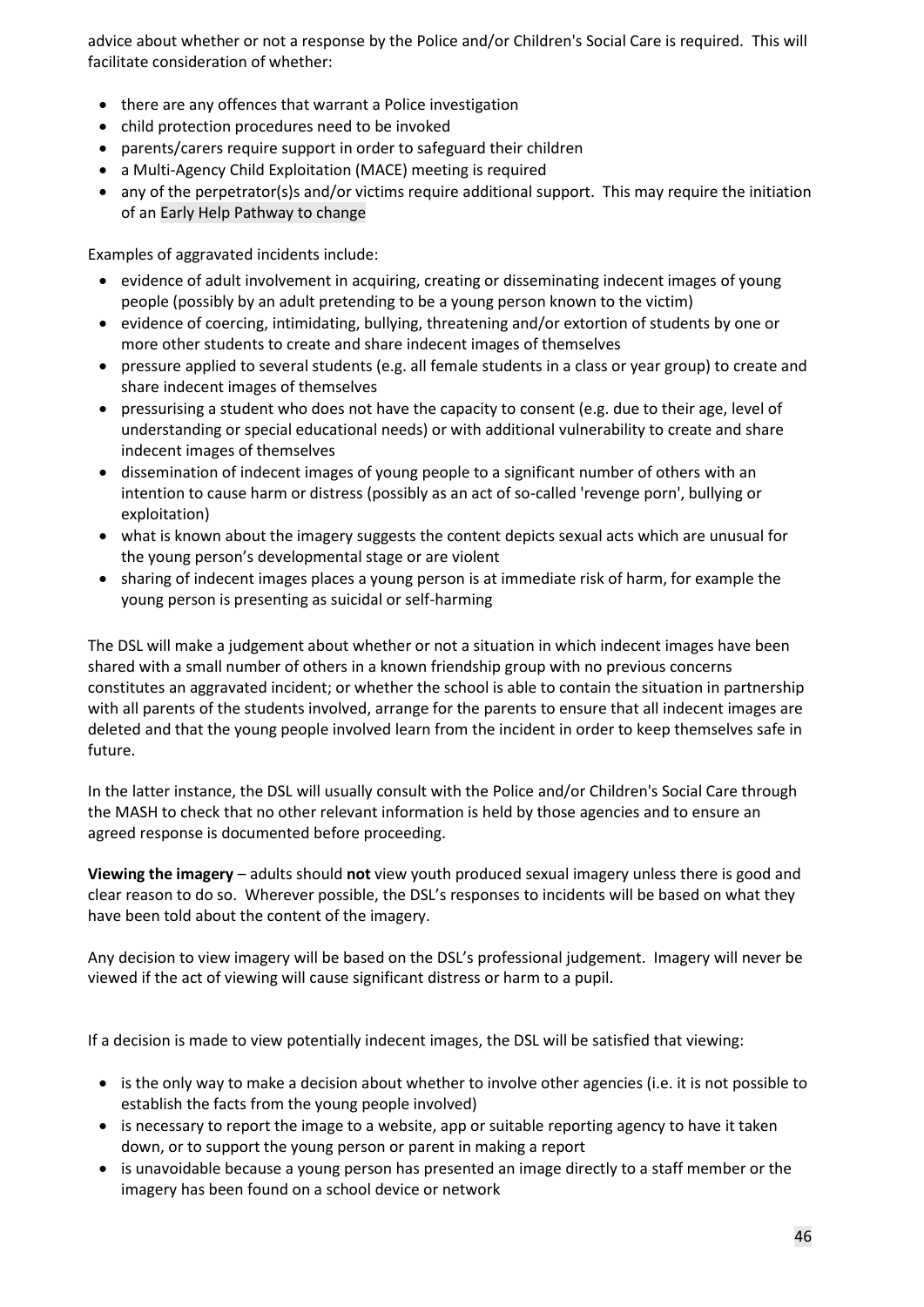If it is necessary to view the imagery then the DSL will:

- discuss and agree the decision to do so beforehand with the headteacher, Children's Social Care or the MASH Education Lead
- ensure viewing is undertaken by the DSL or Deputy DSL with delegated authority from the headteacher
- ensure viewing takes place with another member of staff present in the room, ideally the headteacher, another DSL or a member of the senior leadership team. The other staff member does not need to view the images
- wherever possible ensure viewing takes place on school or college premises, ideally in the headteacher or DSL's office
- ensure wherever possible that images are viewed by a staff member of the same sex as the young person in the imagery
- record the viewing of the imagery in the pupil's safeguarding record, including who was present, why the image was viewed and any subsequent actions; and ensure this is signed and dated and meets the wider standards set out by Ofsted for recording safeguarding incidents

**Deletion of images** – if the school has decided that other agencies do not need to be involved, then consideration will be given to deleting imagery from devices and online services to limit any further sharing of the imagery.

## **32. Serious violence**

All staff are made aware of indicators that children are at risk from or are involved with serious violent crime; and are trained to record and report any concern about children at risk of or involved in perpetrating serious violence as with any other safeguarding concern. Indicators may include increased absence, a change in friendships or relationships with older individuals or groups, a significant decline in performance, signs of self-harm or a significant change in wellbeing, or signs of assault or unexplained injuries. Unexplained gifts could also indicate that children have been approached by or are involved with individuals associated with criminal gangs and/or criminal exploitation.

## **33. Contextual safeguarding**

Safeguarding incidents and/or behaviours can be associated with factors both outside children's home environments and outside school or college; and/or can occur between children outside the school or college. The DSL, deputy DSLs and all staff will consider the context within which such incidents and/or behaviours occur. Contextual safeguarding means that assessments of children should consider wider environmental factors present in a child's life that are a threat to their safety and/or welfare. Staff will listen to children and be vigilant about any signs or indicators that would suggest children may be at risk in the community and will share intelligence with the Police in order to prevent children suffering harm. The school/college will provide as much information as possible when asked to do so as part of a police investigation and/or when making referrals to Children's Social Care, thus allowing any investigation or assessment to consider all the available evidence and the full context of any abuse.

## **34. Child sexual exploitation and child criminal exploitation**

**Child sexual exploitation (CSE)** is a form of child sexual abuse. **Child criminal exploitation (CCE)** is a form of child abuse. Both occur where an individual or group takes advantage of an imbalance of power to coerce, manipulate or deceive a child or young person under the age of 18 into sexual and/or criminal activity:

- (a) in exchange for something the victim needs or wants; and/or
- (b) for the financial advantage or increased status of the perpetrator(s) or facilitator; and/or
- (c) through violence or the threat of violence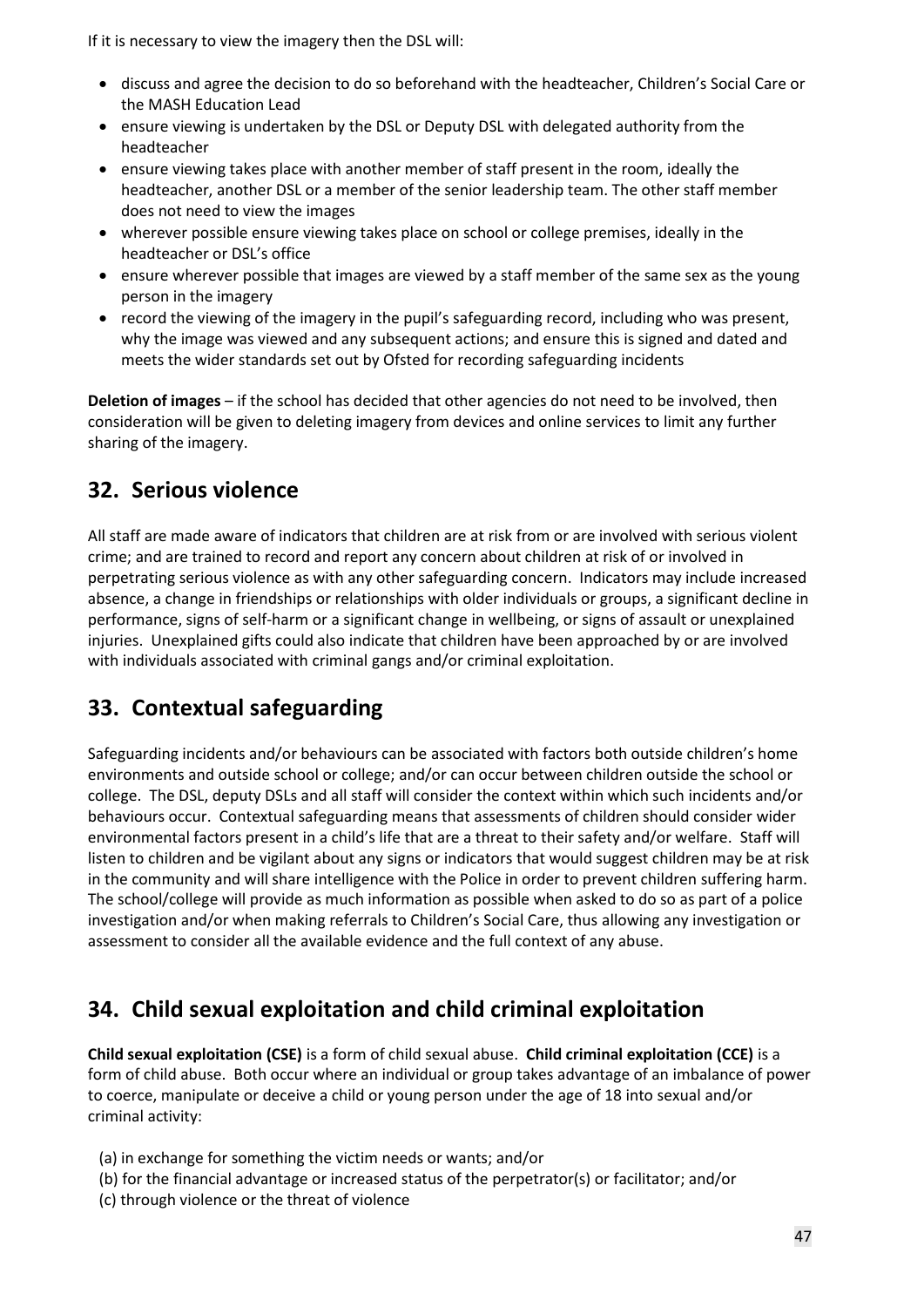#### (d) grooming behaviour

The victim may have been sexually and/or criminally exploited even if the sexual/criminal activity appears consensual. CSE and CCE do not always involve physical contact; they can also occur through the use of technology.

CSE and CCE can affect any child or young person, female or male, under the age of 18 years, including 16 and 17-year olds who can legally give consent to have sex.

Sexual exploitation can include both contact (penetrative and non-penetrative acts) and non-contact sexual activity and may occur without the child or young person's immediate knowledge (e.g. through others copying videos or images they may have created and posted on social media).

CSE is a serious crime and can have a long-lasting adverse impact on a child's physical and emotional health.

It may also be linked to other criminal activity including trafficking and illegal drugs. Drug networks or gangs groom and exploit children and young people to carry drugs and money from urban areas to suburban and rural areas, market and seaside towns.

Criminal exploitation of children can involve force and/or enticement-based methods of compliance and is often accompanied by violence or threats of violence. It can be perpetrated by individuals or groups; males or females; and young people or adults. It is typified by some form of power imbalance in favour of those perpetrating the exploitation. As well as age, the power imbalance can also be due to other factors including gender, cognitive ability, physical strength, status and access to economic or other resources.

Children and young people are often unwittingly drawn into sexual and/or criminal exploitation through grooming which may present as the offer of friendship and care, gifts, drugs, alcohol and sometimes accommodation.

Child criminal exploitation may include activities such as:

- a child travelling outside the area in which she/he lives in order to transport, distribute or sell drugs or money for others by whom they are being exploited. This form of criminal activity and exploitation is referred to as **county lines** (see below);
- a child committing crimes on behalf of or at the behest of others because they, their friends or relatives have been threatened, deceived or manipulated;
- a child being forced to shoplift or pickpocket;
- a child being forced to threaten other young people;
- a child being forced to work in a cannabis factory;
- a child being forced or manipulated into committing vehicle crime or threatening/coming serious violence of others;
- a child can be threatened (and their families) with violence or entrap and coerce them into debt.

They may be coerced into carrying weapons or begin to carry a knife for protection;

- a child being forced to commit crime in order to settle actual or fabricated debts;
- gang membership, which may lead to the child being exploited to do something illegal or dangerous in return for kudos/status in the gang;
- a child being encouraged or manipulated to commit crime via social media;
- a child receiving food, money, kudos or status in return for storing a weapon or drugs for others;
- It is important to note that the experience of girls who re criminally exploited can be very different to that of boys. The indicators may not be the same, however professionals should be aware that girls are at risk of CCE too. It is also important to note that both boys and girls being criminally exploited may be at higher risk of sexual exploitation.

All staff are trained to be vigilant about and report indicators of CSE and CCE including: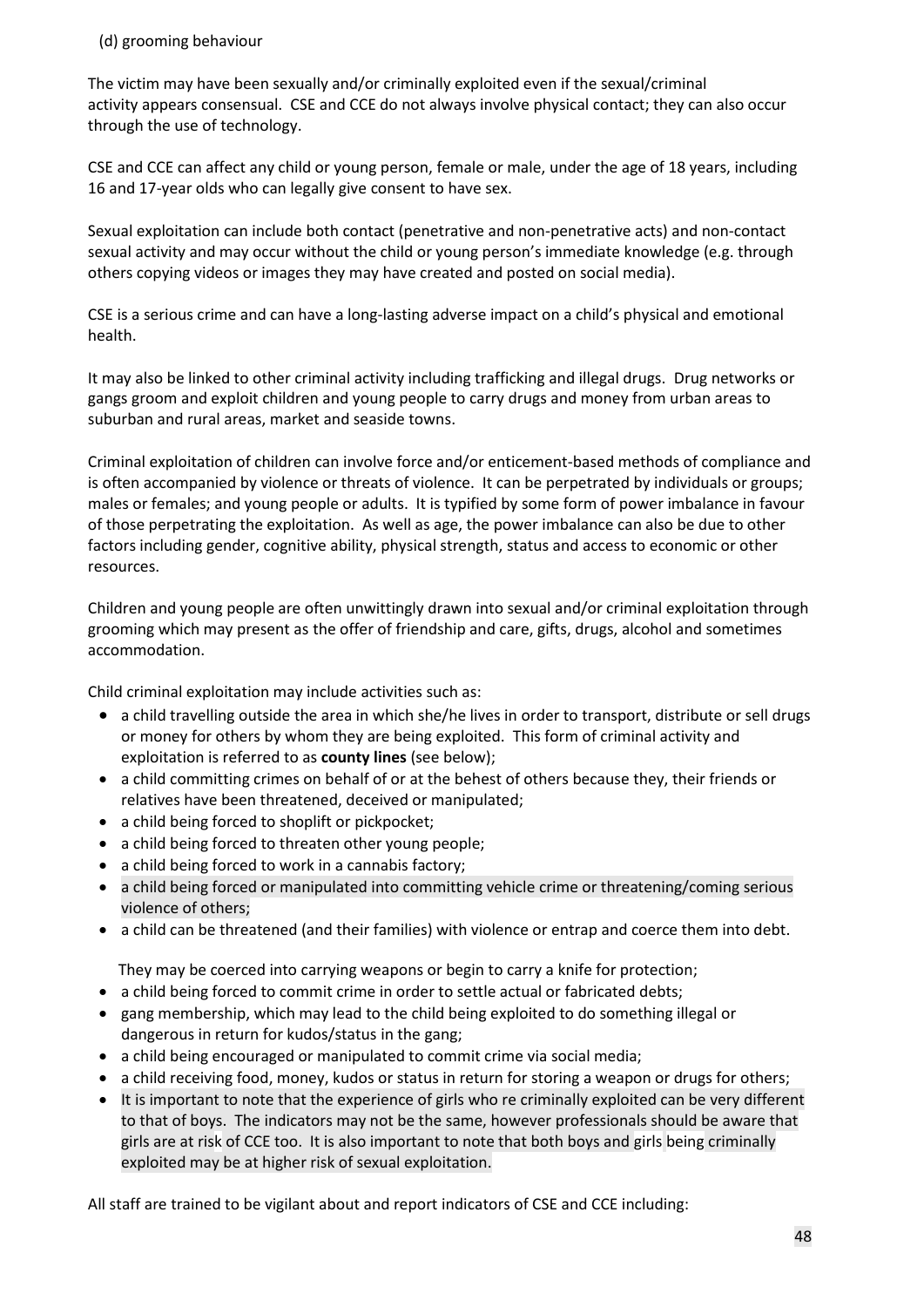- children appearing with money, clothes, mobile phones, etc. without plausible explanation;
- children who associate with other young people involved in exploitation;
- children in relationships with controlling or significantly older individuals or groups;
- children frequenting areas known for sex work and/or criminal activity;
- children who associate with gangs and/or become isolated from their peers/social networks;
- children receiving excessive texts/phone calls;
- multiple callers (unknown adults or peers) to children;
- concerning use of internet or other social media by children;
- increasing secretiveness around children's behaviours;
- children presenting inappropriate sexualised behaviour for their age and/or with sexually transmitted infections and/or becoming pregnant;
- children self-harming or presenting with significant changes in their emotional well-being;
- children who misuse drugs and alcohol;
- children who go missing for periods of time or regularly come home late;
- children who regularly miss school or education, have unexplained absences or do not take part in education;
- children being exposed to or perpetrating serious levels of violence; and/or being manipulated or forced into violence towards others by somebody who is exploiting them (for further information see );
- evidence of/suspicions of children suffering physical or sexual assault.

Although the following vulnerabilities increase the risk of child sexual and/or criminal exploitation, not all children with these indicators will be exploited and child sexual and criminal exploitation can occur without any of these issues:

- having a prior experience of neglect, physical and/or sexual abuse;
- lack of a safe/stable home environment, now or in the past (domestic violence or parental substance misuse, mental health issues or criminality, for example);
- recent bereavement or loss:
- social isolation or social difficulties;
- absence of a safe environment to explore sexuality;
- economic vulnerability;
- homelessness or insecure accommodation status;
- connections with other children and young people who are being sexually and/or criminally exploited;
- family members or other connections involved in adult sex work and/or other criminal activity;
- having a physical or learning disability;
- being looked after (particularly those in residential care and those with interrupted care histories);
- issues/anxieties about sexual identity.

The school teaches children about consent and the risks of sexual and criminal exploitation in the PSHE and SRE curriculum. A common feature of sexual and criminal exploitation is that the child often does

not recognise the coercive nature of the relationship and does not see her/himself as a victim. The child may initially resent what she/he perceives as interference by staff but staff must act on their concerns, as they would for any other type of abuse.

All staff are trained to report all concerns about CSE and CCE to the DSL immediately. The DSL will consider the need to make a referral to Children's Social Care via the MASH (see sections 27 and 28

above) as with any other child protection concern and with particular reference to WS procedures. Parents will be consulted and notified as above.

Following a referral to Children's Social Care, a Multi-Agency Child Exploitation (MACE) meeting may be convened under WS inter-agency safeguarding procedures. The school will attend and share information at MACE meetings as required. Parents and young people will be invited to attend MACE meetings by Children's Social Care as appropriate.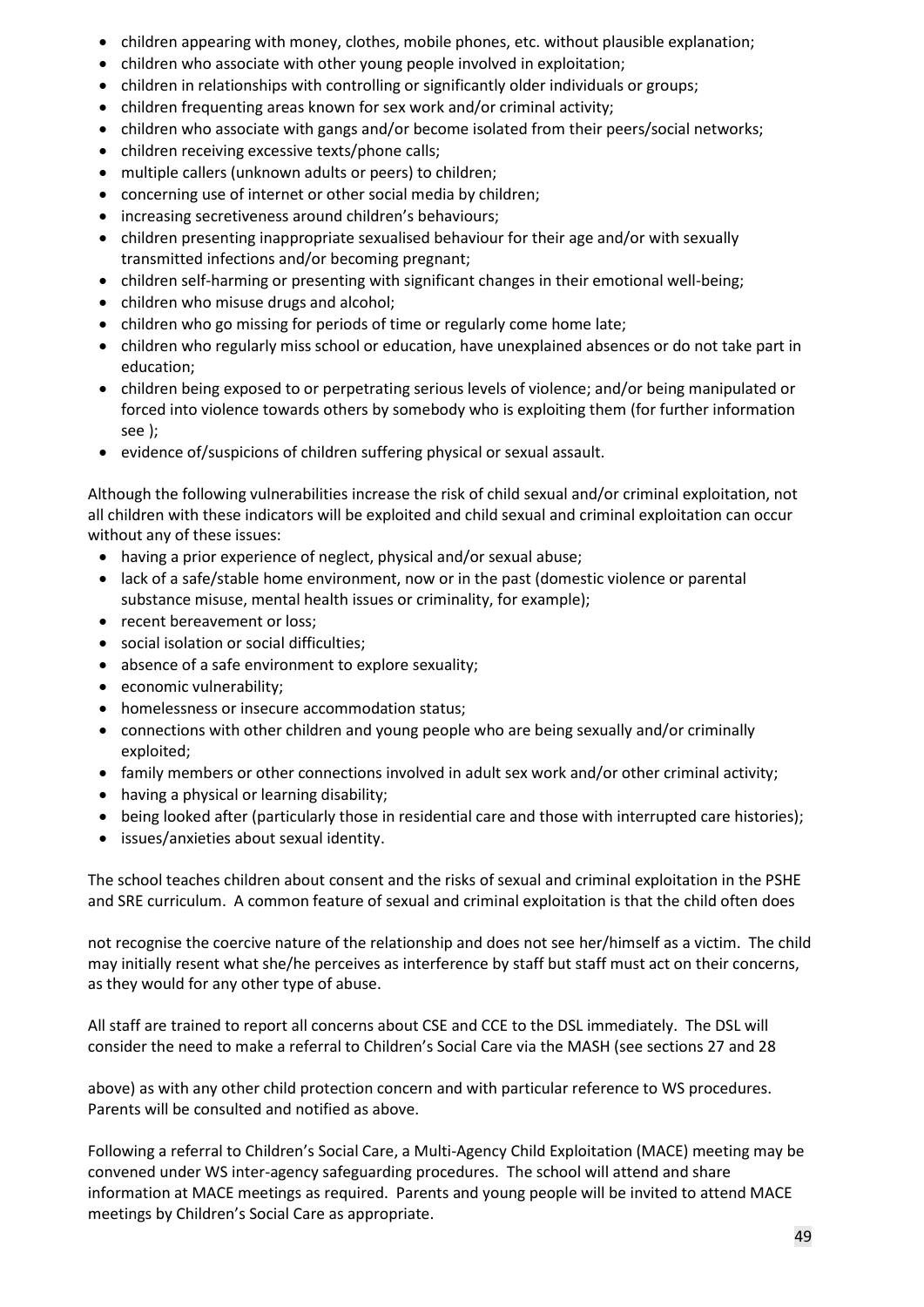#### **County Lines**

County lines is a term used to describe gangs and organised criminal networks involved in exporting illegal drugs (primarily crack cocaine and heroin) into one or more importing areas [within the UK], using dedicated mobile phone lines or other forms of "deal line".

Exploitation is an integral part of the county lines offending model with children and vulnerable adults exploited to move [and store] drugs and money. Offenders will often use coercion, intimidation, violence (including sexual violence) and weapons to ensure compliance of victims.

Children can easily become trapped by this type of exploitation and become victims of modern slavery as county lines gangs create drug debts and can threaten serious violence and kidnap towards victims (and their families) if they attempt to leave the county lines network.

For further information see:

[https://assets.publishing.service.gov.uk/government/uploads/system/uploads/attachment\\_data/file/74](https://assets.publishing.service.gov.uk/government/uploads/system/uploads/attachment_data/file/741194/HOCountyLinesGuidanceSept2018.pdf) [1194/HOCountyLinesGuidanceSept2018.pdf\)](https://assets.publishing.service.gov.uk/government/uploads/system/uploads/attachment_data/file/741194/HOCountyLinesGuidanceSept2018.pdf).

### **35. So-called 'honour based' abuse**

So-called 'honour-based' abuse (HBA) encompasses crimes which have been committed to protect or defend the honour of a family and/or community. Such crimes include Female Genital Mutilation (FGM), forced marriage, and practices such as breast ironing. Abuse committed in the context of preserving 'honour' often involves a wider network of family or community pressure and can include multiple perpetrator(s)s. It is important to be aware of this dynamic and additional risk factors when deciding what form of safeguarding action to take.

Staff will be alert to the possibility of a child being at risk of HBA or already having suffered HBA.

All forms of so-called HBA are abuse (regardless of the motivation) and staff will record and report any concerns about a child who might be at risk of HBA to the Designated Safeguarding Lead as with any other safeguarding concern. The DSL will consider the need to make a referral to the Police and/or Children's Social Care as with any other child protection concern; and may also contact the Forced Marriage Unit on 020 7008 0151 or via email at  $\frac{fmu@fco.gov.uk}{f}$  for advice as necessary.

#### **Female genital mutilation**

Female genital mutilation (FGM) is a form of child abuse. It is the collective name given to a range of procedures involving the partial or total removal of the external female genitalia for non-medical reasons or other injury to the female genital organs. It has no health benefits and harms girls and

women in many ways. The practice, which is most commonly carried out without anaesthetic, can cause intense pain and distress with long-lasting harmful consequences, including difficulties in childbirth.

FGM is carried out on girls of any age, from young babies to older teenagers and adult women, so school staff are trained to be aware of risk indicators. Many such procedures are carried out abroad and staff will be particularly alert to suspicions or concerns expressed by female pupils about going on a long holiday during the summer vacation period.

In England, Wales and Northern Ireland, the practice is illegal under the Female Genital Mutilation Act 2003. Any person found guilty of an offence under the Female Genital Mutilation Act 2003 is liable to a maximum penalty of 14 years imprisonment or a fine, or both. (See <https://www.gov.uk/government/publications/female-genital-mutilation-guidelines> for further information)*.*

If staff have a concern that a girl may be at risk of FGM, they will record their concern and inform the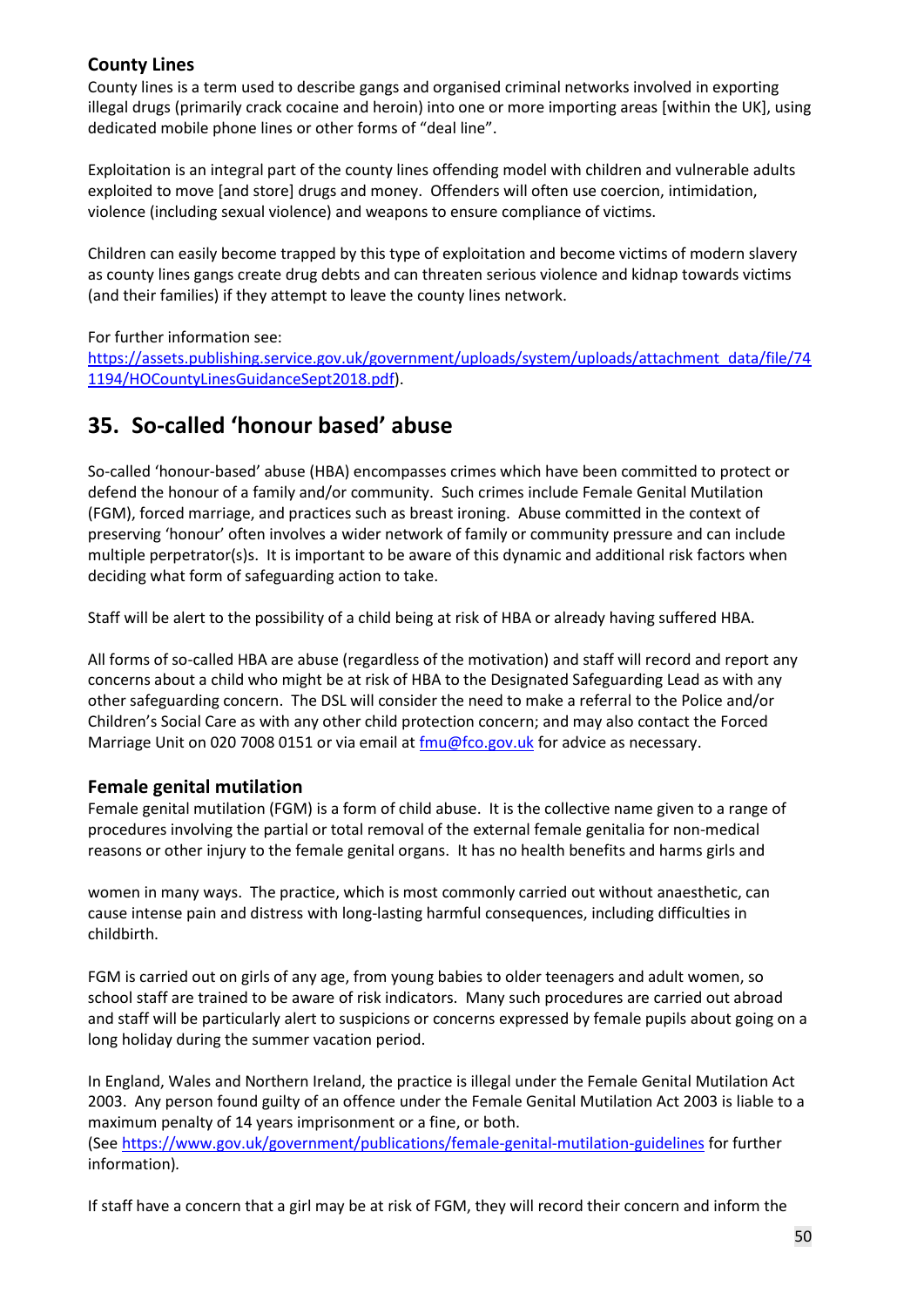DSL as they would any other safeguarding concern. The DSL will discuss the concern with Children's Social Care with a view to making a referral and will inform the Police as appropriate.

Indications that FGM may already have taken place may include a child:

- having difficulty or looking uncomfortable when walking, sitting or standing;
- spending longer than normal in the bathroom or toilet due to difficulties urinating;
- spending long periods of time away from a classroom during the day with bladder or menstrual problems;
- having frequent urinary, menstrual or stomach problems;
- having prolonged or repeated absences from school or college, especially with noticeable behaviour changes (e.g. withdrawal or depression) on the girl's return;
- being reluctant to undergo normal medical examinations;
- confiding in a member of staff without being explicit about the problem due to embarrassment or fear;
- talking about pain or discomfort between her legs.

Teachers are subject to a statutory duty defined by Section 5B of the Female Genital Mutilation Act 2003 (as inserted by section 74 of the Serious Crime Act 2015) to report to the Police personally where they discover (e.g. by means of a disclosure) that an act of FGM appears to have been carried out on a girl who is aged under 18. This is known as mandatory reporting. Information on when and how to make a report can be found at[: https://www.gov.uk/government/publications/mandatory-reporting-of](https://www.gov.uk/government/publications/mandatory-reporting-of-female-genital-mutilation-procedural-information)[female-genital-mutilation-procedural-information.](https://www.gov.uk/government/publications/mandatory-reporting-of-female-genital-mutilation-procedural-information)

Teachers in that situation will record their concerns and inform the DSL, who will support the teacher in making a direct report to the Police. A referral will also be made to Children's Social Care.

#### **Forced Marriage**

A forced marriage is a marriage in which a female (and sometimes a male) does not consent to the marriage but is coerced into it. Coercion may include physical, psychological, financial, sexual and emotional pressure. It may also involve physical or sexual violence and abuse.

A forced marriage is not the same as an arranged marriage. In an arranged marriage, which is common in several cultures, the families of both spouses take a leading role in arranging the marriage but the choice of whether or not to accept the arrangement remains with the prospective spouses.

In a forced marriage situation, children may be married at a very young age, and well below the age of consent in England. School staff will be particularly alert to suspicions or concerns raised by a pupil about being taken abroad and not being allowed to return to England.

Since June 2014 forcing someone to marry has become a criminal offence in England and Wales under s.121 of the Anti-Social Behaviour, Crime and Policing Act 2014 – see [https://www.gov.uk/forced](https://www.gov.uk/forced-marriage)[marriage](https://www.gov.uk/forced-marriage) for further information).

### **36. Protecting Children from Radicalisation and Extremism**

All schools and colleges are subject to a duty under section 26 of the Counter-Terrorism and Security Act 2015 (the CTSA 2015), in the exercise of their functions, to have 'due regard to the need to prevent people from being drawn into terrorism'. This duty is known as the **Prevent duty**.

Some children are vulnerable to extremist ideology and radicalisation. Protecting children from the risk of radicalisation is part of the school's wider safeguarding duties and is similar in nature to protecting children from other forms of harm and abuse. As such, the Designated Safeguarding Lead is responsible for the school's strategy for protecting children from those risks.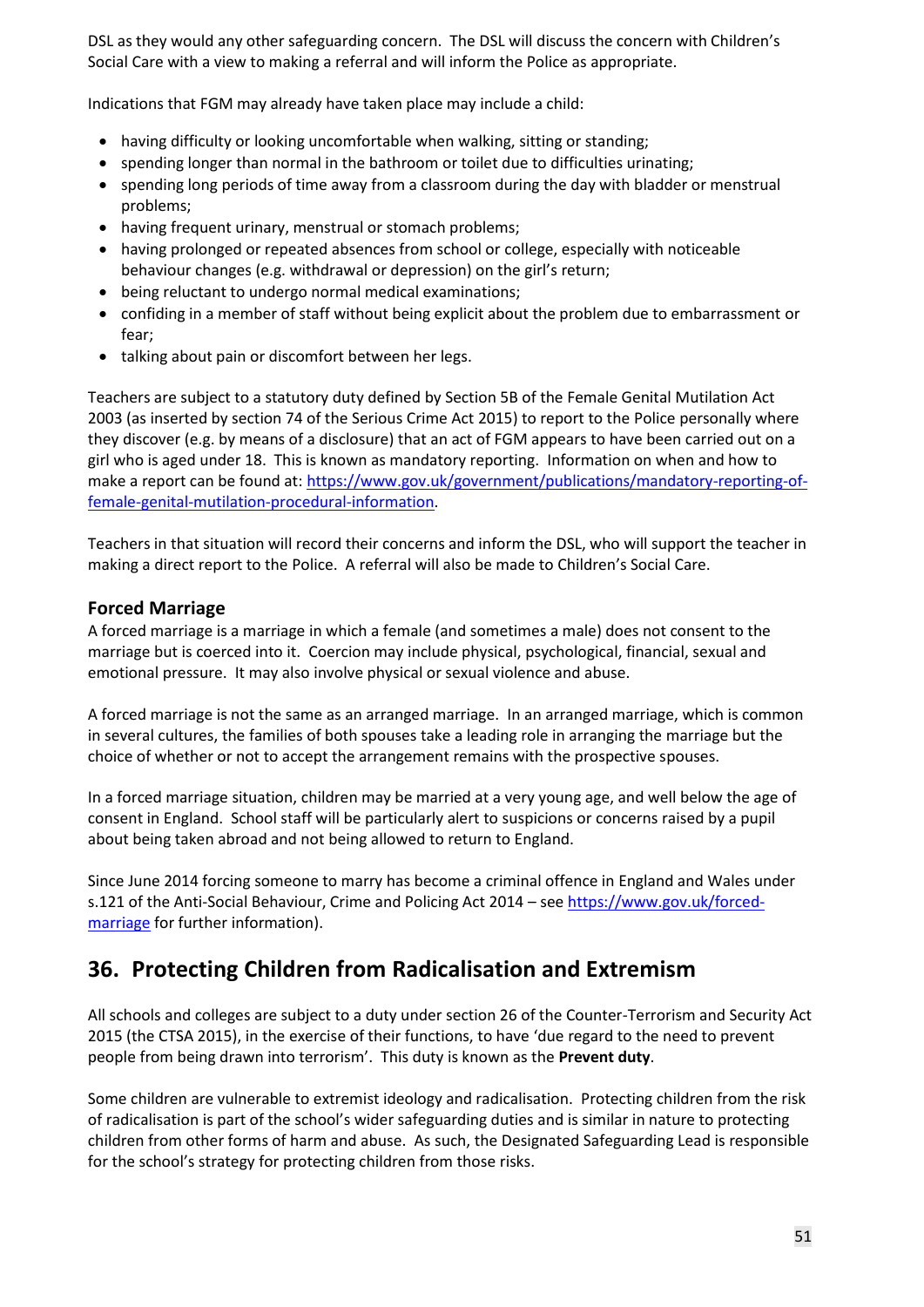Radicalisation refers to the process by which a person comes to support terrorism and extremist ideologies associated with terrorist groups. Extremism is the vocal or active opposition to fundamental values, including the rule of law, individual liberty and the mutual respect and tolerance of different faiths and beliefs. This also includes calling for the death of members of the armed forces. Even very young children have been exposed, in rare circumstances, to extremism at home and elsewhere including online.

As children get older, they look for adventure and excitement and they may start to ask questions about their identity and belonging. During that stage of their development, they are vulnerable to extremist groups that may claim to offer answers, identity and a social network apparently providing a sense of belonging. Many of those extremist groups make sophisticated use of the internet and social media to target young people and spread their ideology, making young people more vulnerable to being influenced by extremist ideas. Young people who feel isolated or disaffected in some way are particularly vulnerable to radicalisation as they are other forms of abuse and exploitation.

The school has defined responsibilities to ensure that children are safe from terrorist and extremist material when accessing the internet in school.

During the process of radicalisation, it is possible to intervene to prevent vulnerable people being radicalised. The school is committed to preventing pupils from being radicalised and drawn into any form of extremism or terrorism. The school promotes the values of democracy, the rule of law, individual liberty, mutual respect and tolerance of those with different faiths and beliefs by providing pupils with opportunities through the curriculum to discuss issues of religion, ethnicity and culture and learn how to discuss and debate points of view; and by ensuring that all pupils are valued and listened to within school.

School staff receive training that provides them with both the information they need to understand the risks affecting children and young people in this area; and a specific understanding of how to identify individual children who may be at risk of radicalisation and how to support them. Staff are trained to report all concerns about possible radicalisation and extremism to the DSL immediately as they would any other safeguarding concern, identifying early indicators of possible radicalisation including changes in behaviour and attitudes to learning; and expressions of interest in extremist ideas along with a tolerance towards potential violence to certain members of society.

The school recognises the importance of providing a safe space for children to discuss controversial issues; and building their resilience and the critical thinking skills they need in order to challenge extremist perspectives. However, the DSL (or deputy) will make appropriate referrals to the Police PREVENT team and Channel programme in respect of any pupil whose behaviour or comments suggest that they are vulnerable to being radicalised and drawn into extremism and terrorism in order to ensure that children receive appropriate support.

Channel is a programme which focuses on providing support at an early stage to people who are identified as being vulnerable to being drawn into terrorism. It provides a mechanism for schools to make referrals if they are concerned that an individual might be vulnerable to radicalisation. An individual's engagement with the programme is entirely voluntary at all stages.

As a Channel partner, the school or college may be asked to attend a Channel panel to discuss the individual referred to determine whether they are vulnerable to being drawn into terrorism and consider the appropriate support.

The school will discuss any concerns about possible radicalisation identified in school with a child's parents/carers as with any other safeguarding or child protection issue unless there is reason to believe that doing so would place the child at risk; and will also support parents/carers who raise concerns about their children being vulnerable to radicalisation. Subject to consultation with the Police PREVENT team and in the interests of making proportionate responses, the school may offer support to children and their families through the provision of early help as appropriate.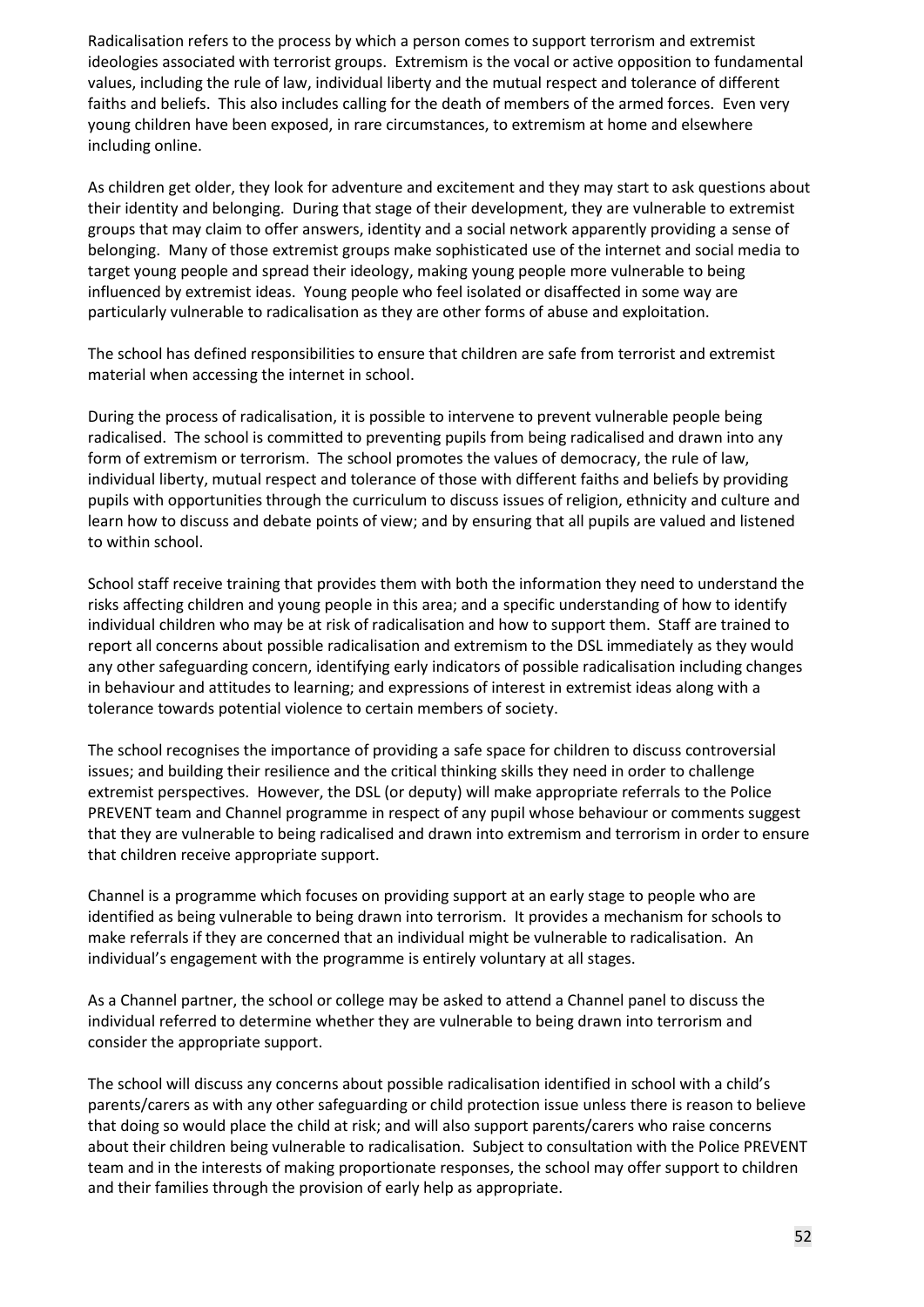The school expects all staff, volunteers, governors, visiting practitioners, contractors and individuals or agencies that hire school premises to behave in accordance with the school's Staff Behaviour Policy (code of conduct), will challenge the expression and/or promotion of extremist views and ideas by any adult on school premises or at school events and, when necessary, will make appropriate referrals in respect of any such adult.

Parents and staff may find the website [www.educateagainsthate.com](http://www.educateagainsthate.com/) informative and useful. The website is designed to equip school and college leaders, teachers and parents with the information, tools and resources they need to recognise and address extremism and radicalisation in young people and how best to support them. The website provides information on training resources for teachers, staff and school and college leaders.

As part of the school's overall safeguarding arrangements and ongoing action plan for improvement, the DSL will consider identified local issues; intelligence from pupils, parents, staff and partner agencies; and new information from national issues and learning to review practice and procedures in order to keep pupils safe.

### **37. Children who are looked after, were previously looked after or who have a social worker**

The most common reason for children becoming looked after is as a result of abuse or neglect. Children who were previously looked after potentially remain vulnerable. Schools should consider extra pastoral support and attention for these children, along with ensuring any appropriate support for communication is in place. The school ensures that staff have the necessary skills and understanding to keep children who are looked after and children who were previously looked after safe and ensures that appropriate staff have information about a child's looked after status and care arrangements, including the level of authority delegated to the carer by the authority looking after the child. The designated teacher for children who are looked after and previously looked after and the DSL hold details of the social workers for all children who are looked after or were previously looked after; and the name and contact details of the Local Authority's virtual head for children who are looked after.

#### **Children with a social worker**

The school/setting recognises that when a child has a social worker, that is an indicator that she/he may be more vulnerable to harm than other children as well as facing barriers to educational attainment in relation to attendance, learning, behaviour and poor mental health issues.

The school/setting will take those issues and needs into account when making plans to support children who have a social worker.

#### **Care leavers**

Local authorities have ongoing responsibilities to young people who cease to be looked after and become care leavers. That includes keeping in touch with them, preparing an assessment of their needs and appointing a Personal Advisor who develops a pathway plan with the young person. This plan describes how the local authority will support the care leaver to participate in education or training. The DSL will have details of the local authority Personal Advisor appointed to guide and support all care leavers; and should liaise with them as necessary regarding any issues of concern affecting a care leaver.

### **38. Private fostering arrangements**

A private fostering arrangement is one that is made privately (without the involvement of a local authority) for the care of a child under the age of 16 years *(under 18 if the child has a disability)* by someone other than a parent or close relative\*, in their own home, with the intention that it should last for 28 days or more. Children looked after by the local authority or who are placed in a residential school, children's home or hospital are not considered to be privately fostered.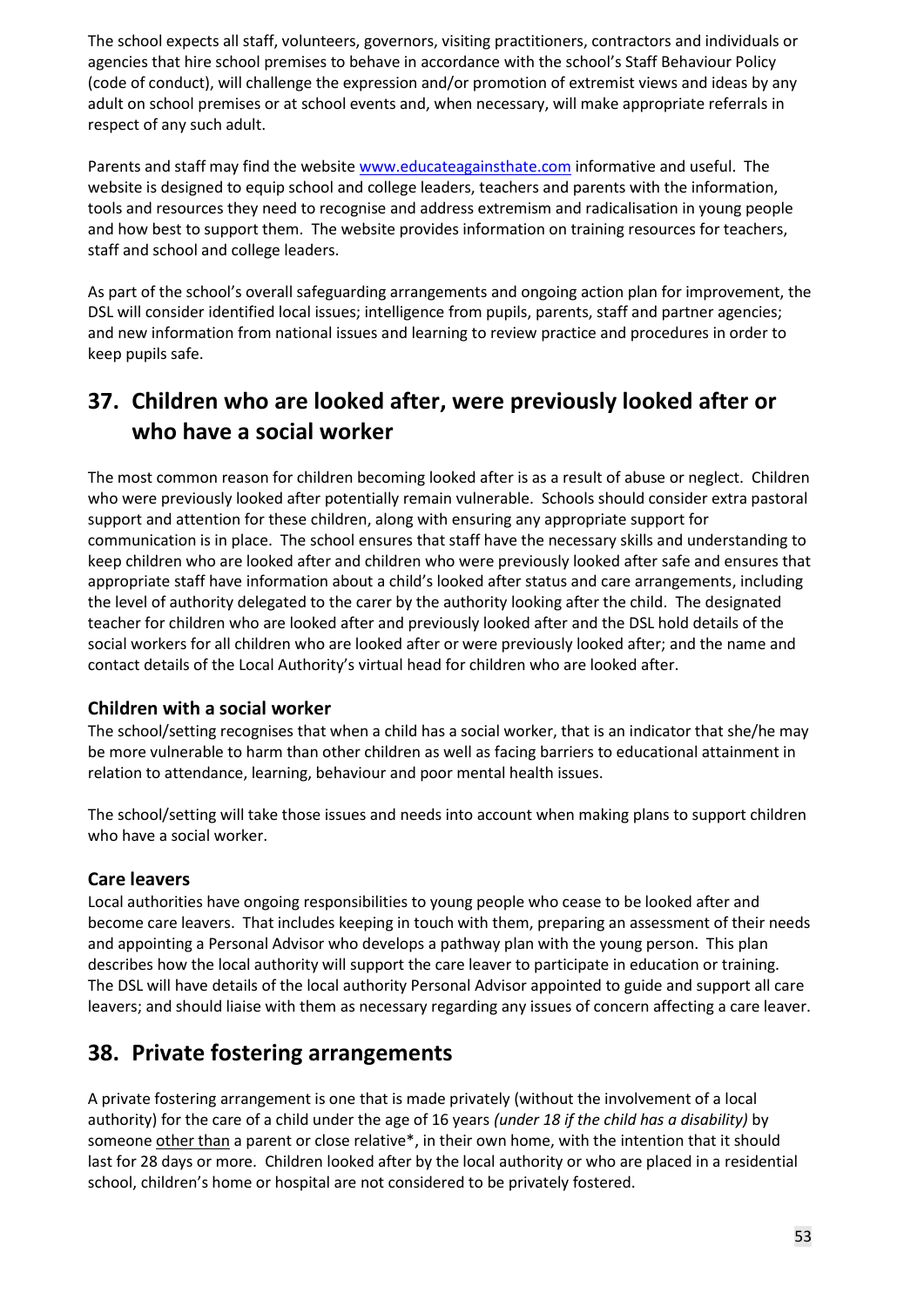\*A close relative is defined as a 'grandparent, brother, sister, uncle or aunt' and includes half-siblings and step-parents; it does not include great-aunts or uncles, great grandparents or cousins.

On admission to the school, we will take steps to verify who has parental responsibility for the child and the relationship of the adults accompanying the child who is being registered.

Private fostering occurs in all cultures including British culture and a private fostering arrangement may start at any age.

Whilst most privately fostered children are appropriately supported, looked after and remain safe and well, they are a potentially vulnerable group who should be monitored by the local authority, particularly when the child has come from another country. In some cases, privately fostered children are affected by abuse and neglect; have been trafficked; are sexually or criminally exploited; or suffer modern-day slavery.

Parents and private foster carers both have a legal duty to inform Children's Social Care in the relevant local authority at least six weeks before the arrangement is due to start. Not to do so is a criminal offence.

Schools have a mandatory duty to report to Children's Social Care in the local authority where they are aware or suspect that a child is subject to a private fostering arrangement.

School staff should notify the designated safeguarding lead when they become aware of or suspect private fostering arrangements. The designated safeguarding lead will speak to the family of the child involved to check that they are aware of their duty to inform the LA. The school will also fulfil its duty to inform the local authority of the private fostering arrangement.

### **39. Related safeguarding portfolio policies**

- Staff Behaviour Policy (code of conduct)
- Physical intervention and the use of reasonable force
- Relationships and Behaviour Policy
- Personal and intimate care
- Complaints procedure
- Whistleblowing
- SEN
- Missing children
- Safer recruitment and selection
- Managing allegations
- Grievance and disciplinary

### **40. Domestic abuse**

Domestic abuse is defined as any incident or pattern of incidents of controlling, coercive, threatening behaviour, violence or abuse between those aged 16 or over who are, or have been, intimate partners or family members regardless of gender or sexuality. The abuse can encompass, but is not limited to:

- psychological;
- physical;
- sexual;
- financial; and
- emotional abuse.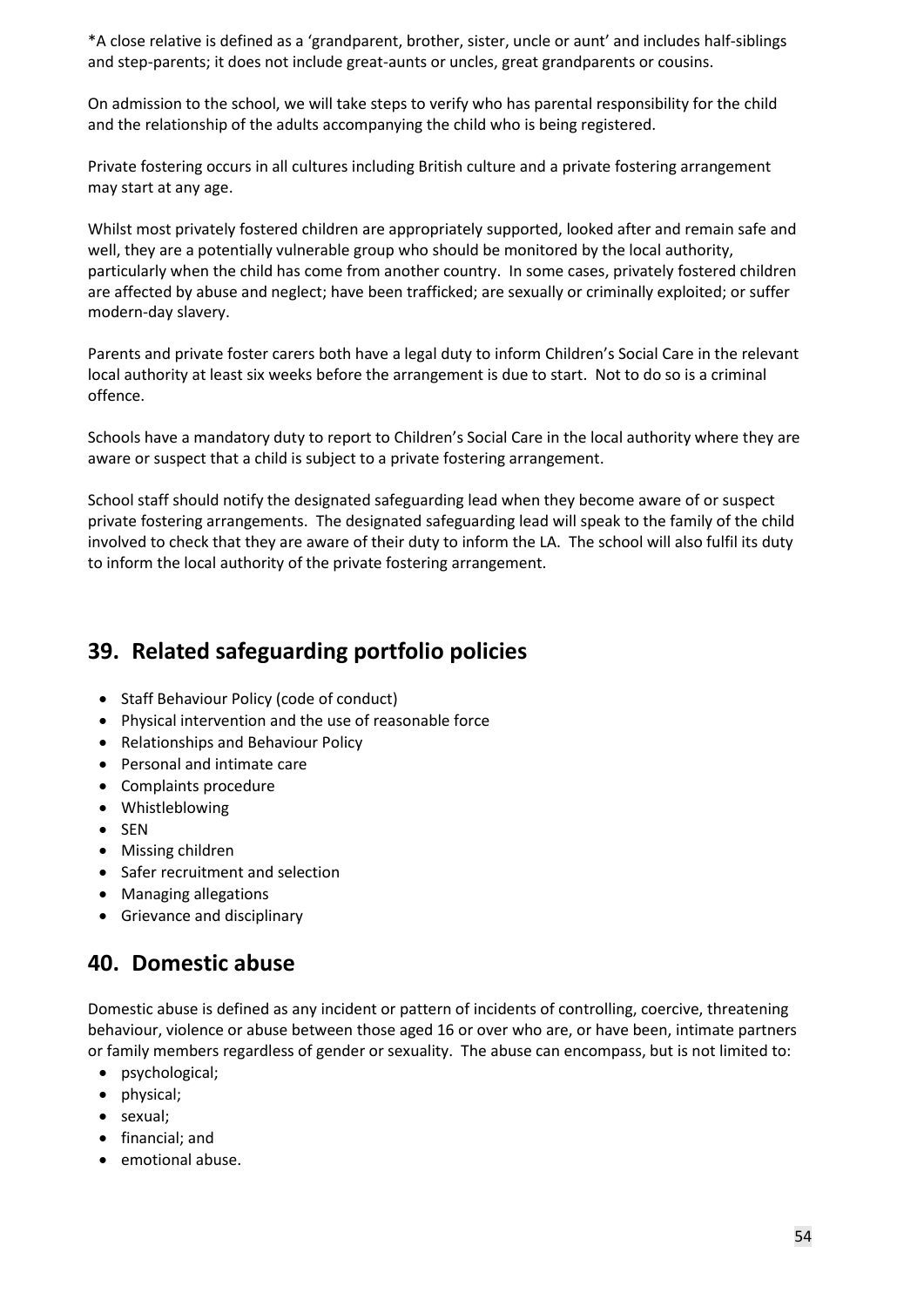All children can witness and be adversely affected by domestic abuse in the context of their home life where domestic abuse occurs between family members.

Exposure to domestic abuse and/or violence can have a serious, long lasting emotional and psychological impact on children. In some cases, a child may blame themselves for the abuse or may have had to leave the family home as a result. Domestic abuse affecting young people can also occur within their personal relationships, as well as in the context of their home life.

All concerns about children being affected by domestic abuse will be reported to the DSL as with any other safeguarding concern. The DSL will respond to the report by consulting Children's Social Care in order to establish whether a referral is required or the situation should be managed by discussion with parents/carers and possibly the offer of early help.

The school works in partnership with Warwickshire Police and Warwickshire Children's Services to support pupils who are affected by incidents of domestic violence and abuse. This scheme is called Operation Encompass.

When the Police attend any incident of domestic violence or abuse in any household in which a pupil of the school lives, the headteacher and the/another senior Designated Safeguarding Lead will receive a confidential and secure Email on the morning of the next school day, notifying them simply that there has been an incident and that the child may need support.

On receipt of any such notification, the headteacher and/or DSL will ensure that teachers and other staff directly in contact with affected children support them with due kindness, care and sensitivity. In addition to supporting children, the process means that the school will also be able to offer parents and carers support as appropriate.

*The information will be managed and stored with the utmost sensitivity and discretion consistent with all other confidential safeguarding records.* 

### **41. Homelessness**

Being homeless or being at risk of becoming homeless presents a real risk to a child's welfare. The DSL (and any deputies) refer any concerns to the *Local Housing Authority* so they can raise/progress concerns at the earliest opportunity. Indicators that a family may be at risk of homelessness include household debt, rent arrears, domestic abuse and anti-social behaviour, as well as the family being asked to leave a property. Whilst referrals and or discussion with the Local Housing Authority should be progressed as appropriate, this does not, and should not, replace a referral into Children's Social Care where a child has been harmed or is at risk of harm.

In most cases school and college staff will be considering homelessness in the context of children who live with their families, and intervention will be on that basis. However, it should also be recognised that in some cases 16 and 17-year olds could be living independently from their parents or guardians, for example through their exclusion from the family home, and will require a different level of intervention and support. Children's services will be the lead agency for these young people and the DSL (or a deputy) will ensure appropriate referrals are made based on the child's circumstances.

### **42. Special Circumstances** (to be included as appropriate for your school)

#### **Alternative Provision**

KCSiE 2021 states that "Where a school places a pupil with an alternative provision provider, the school continues to be responsible for the safeguarding of that pupil and should be satisfied that the provider meets the needs of the pupil. Schools should obtain written confirmation from the alternative provider that appropriate safeguarding checks have been carried out on individuals working at the establishment, i.e. those checks that the school would otherwise perform in respect of its own staff." The school will act in accordance with that guidance.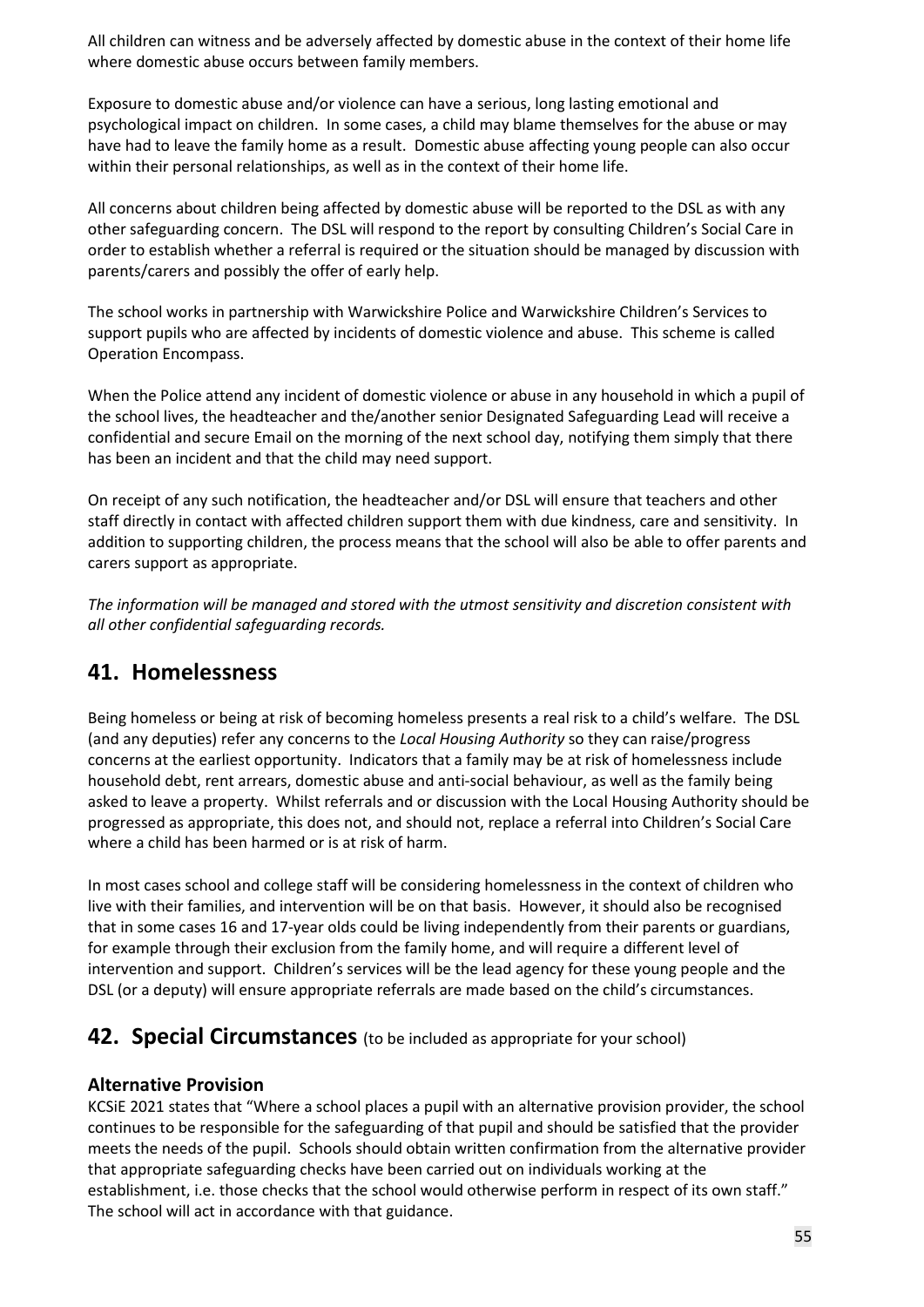The DSL will maintain an overview of all pupils accessing any part of their learning from an alternative provider or via delivery online or offsite provided by any organisation or individual not employed by the school. The DSL will ensure that robust arrangements are in place for timely and effective two-way sharing of safeguarding information - including records of all safeguarding concerns - between the school and alternative/external providers.

The DSL will also take responsibility for ensuring that robust procedures are in place to confirm attendance and to enable the swift reporting of non-attendance and children going missing from alternative/ external providers at any time when they should be with that provider. The DSL will also ensure that effective quality assurance arrangements are in place in order to monitor the ongoing effectiveness of all safeguarding arrangements that alternative/external providers have in place.

#### **Work experience**

The school has detailed procedures to safeguard pupils undertaking work experience, including arrangements for checking people who provide placements and supervising pupils on work experience which are in accordance with the guidance in Keeping Children Safe in Education 2021.

#### **Children and the court system**

Children are sometimes required to give evidence in criminal courts, either for crimes committed against them or for crimes they have witnessed. The school/college will access guidance highlighted in Keeping Children Safe in Education 2021, which explain each step of the process and support and special measures that are available. There are diagrams illustrating the courtroom structure and the use of video links is explained.

Making child arrangements via the family courts following separation can be stressful and entrench conflict in families. This can be stressful for children. The Ministry of Justice has launched an online child arrangements information tool with clear and concise information on the dispute resolution service. This may be useful for some parents and carers.

#### **Children with family members in prison**

Approximately 200,000 children have a parent sent to prison each year. These children are at risk of poor outcomes including poverty, stigma, isolation and poor mental health. The school/college will seek to support pupils/students in this position through pastoral care, early help and discussions with parents/carers and other family members as appropriate.

#### **Local issues**

Staff at High Meadow always operate with a 'it could happen here' mindset and so recognise that any of the areas highlighted in this policy could affect any of the families we are working with. With this in mind, we are committed to receive half termly safeguarding training focussing on a different area each time. Our safeguarding calendar for 2021/2022 is as follows…

| Date     | <b>Focus</b>                              |
|----------|-------------------------------------------|
| Autumn A | <b>Online Safety</b>                      |
| Autumn B | Understanding Domestic Abuse and Violence |
| Spring A | <b>Understanding County Lines</b>         |
| Spring B | Understanding Fundamental British Values  |
| Summer A | <b>Understanding Modern Slavery</b>       |
| Summer B | <b>Understanding FGM</b>                  |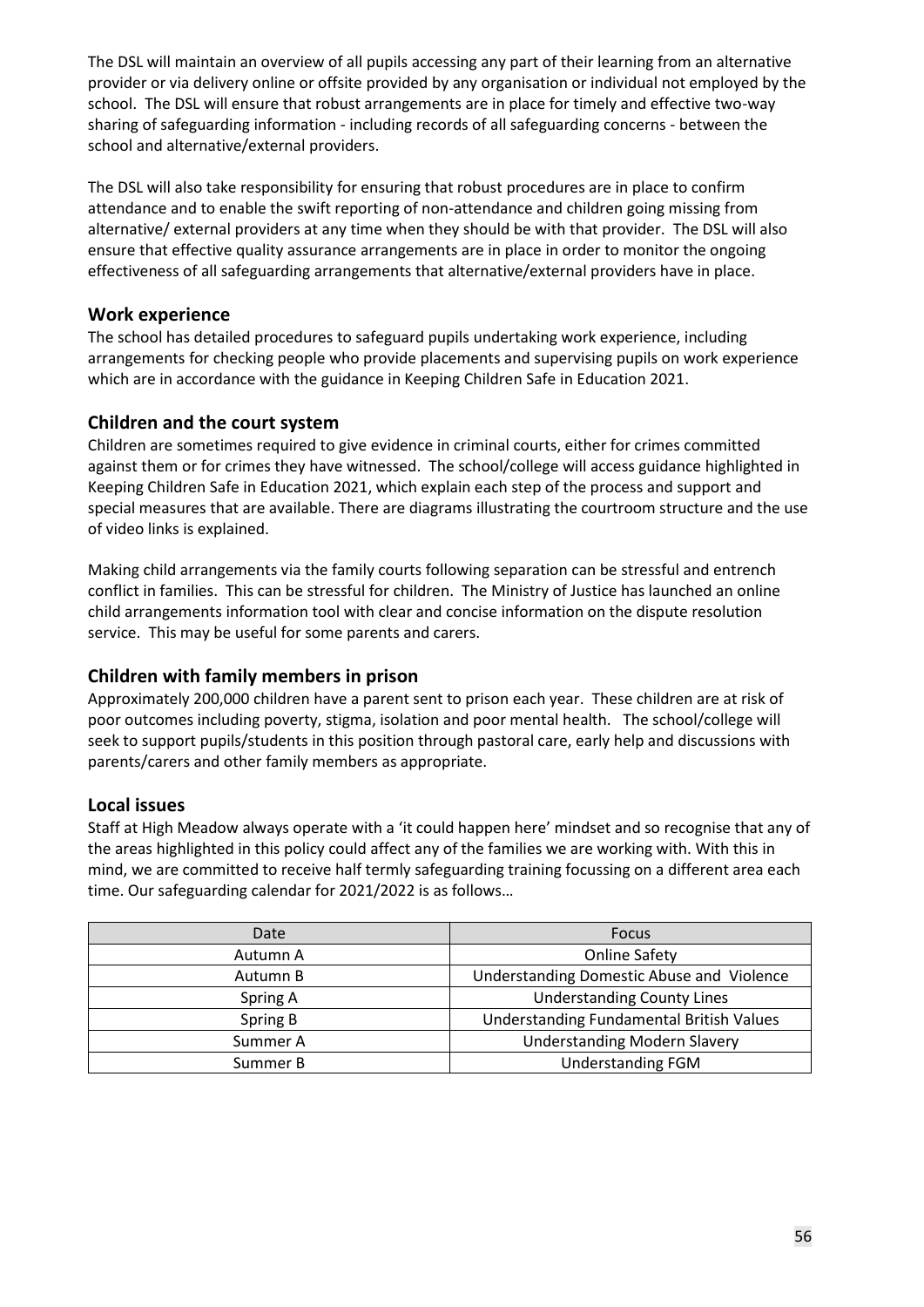# **Suggested wording for information about Child Protection and Safeguarding to be included in School\* Prospectus**

Schools are strongly advised to inform parents/carers of their safeguarding and child protection procedures, their statutory responsibilities to safeguard and promote the welfare of children and the requirements to report child protection concerns to Children's Social Care. *Keeping Children Safe in Education 2021* requires the Designated Safeguarding Lead to ensure that the school's safeguarding and child protection policy is available publicly (e.g. via the school website); that parents know that referrals about suspected abuse or neglect may be made; and the role of the school in that process.

The following information can be used in the school's brochure:

**'Under the Education Act 2002 (Section 175 for maintained schools/Section 157 for academies/free/independent schools), schools must make arrangements to safeguard and promote the welfare of children.** Parents/carers should know that the law (Children Act 1989) requires all school staff to pass on information which gives rise to a concern about a child's welfare, including risk from neglect, physical, emotional or sexual abuse. Staff will seek, in general, to discuss any concerns with the parent/carer and discuss the need to make a referral to Children's Social Care if that is considered necessary. **This will only be done where such discussion will not place the child at increased risk of significant harm or cause undue delay**. The school will seek advice from Children's Social Care when they have reasonable cause to suspect a child may be suffering or likely to suffer significant harm. Occasionally, concerns are passed on which are later found to be unfounded. Parents/carers will appreciate that the school's Designated Safeguarding Lead carries out their responsibilities in accordance with the law and acts in the best interests of all children.'

\* The word 'school' is used throughout. This includes all schools whether maintained, non-maintained or independent schools, including academies and free schools, alternative providers of education, further education colleges and sixth-form colleges; and relates to children under the age of 18 years.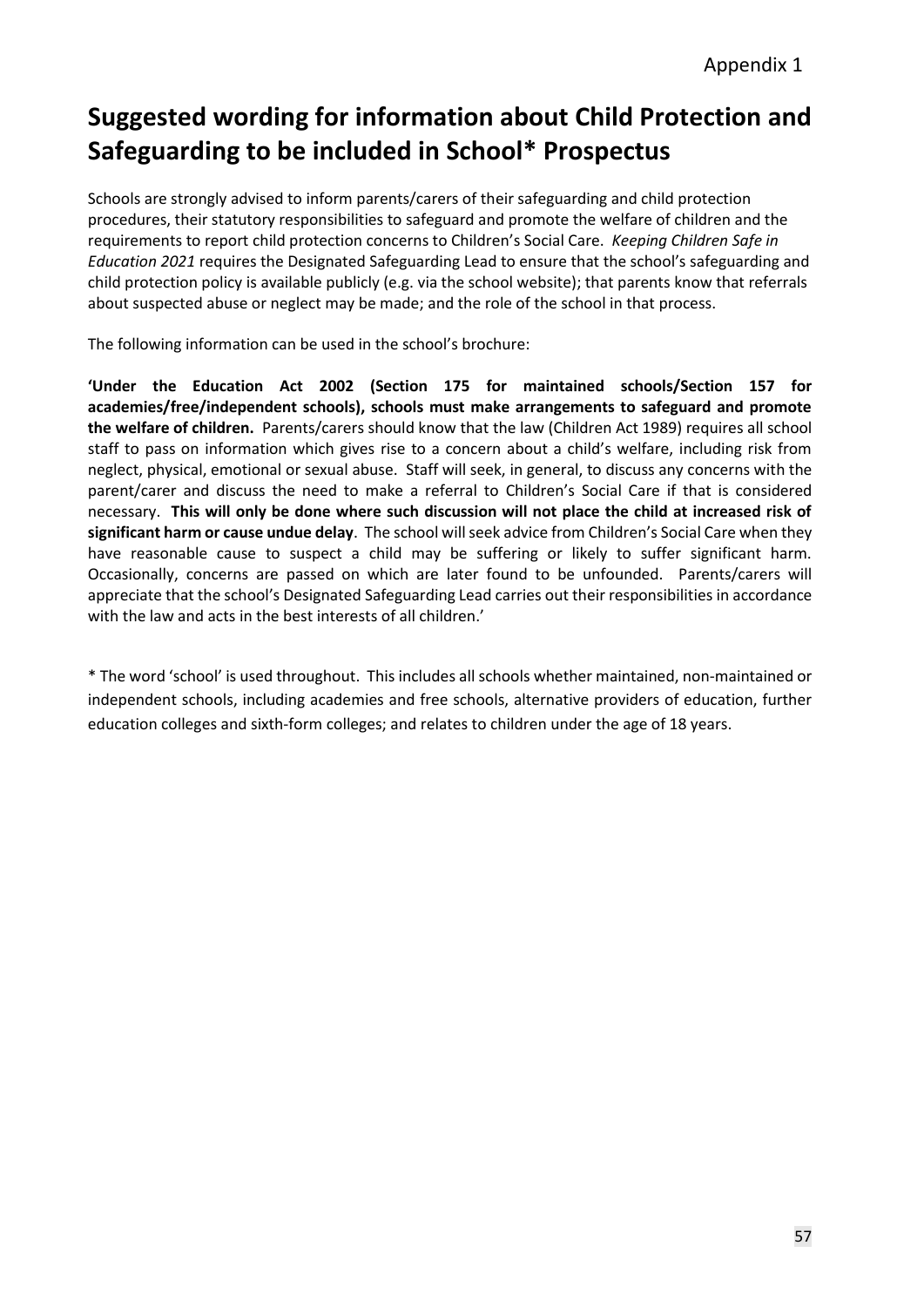# **Standards for Effective Child Protection Practice in Schools**

*The school's child protection and safeguarding responsibilities are inspected under the 'Leadership and Management' judgement in Ofsted inspections. The following standards may assist schools in evaluating their practice. They should be used jointly by the Designated Safeguarding Lead and the Designated Governor for Safeguarding to ensure the school is effective in safeguarding and child protection matters.*

In best practice, schools:

- 1. Have an ethos in which children feel secure, their viewpoints are valued, and they are encouraged to talk and are listened to;
- 2. Provide suitable support and guidance so that pupils have a range of appropriate adults to whom they can turn if they are worried or in difficulties;
- 3. Work with parents to build an understanding of the school's responsibilities to safeguard and promote the welfare of all children and a recognition that this may occasionally require children to be referred to investigative agencies as a constructive and helpful measure;
- 4. Ensure all staff are able to identify children who may benefit from early help; provide co-ordinated offers of early help; and ensure that children receive the right help at the right time to address concerns and risks and prevent issues escalating;
- 5. Are vigilant in cases of suspected child abuse, recognising the signs and symptoms, have clear procedures whereby all members of staff report such cases to the Designated Safeguarding Lead or – in her/his absence – the deputy Designated Safeguarding Lead, and are aware of Local Authority and WS procedures so that information is passed on effectively to the relevant professionals;
- 6. Monitor children who have been identified as in need of early help or at risk; maintain clear records of pupils' progress and welfare *in a secure place*; maintain sound policies on confidentiality; provide appropriate information to other professionals; and submit reports to and attend child protection conferences;
- 7. Provide and support regular child protection training and updates for **all** school staff and ensure that Designated Safeguarding Leads attend refresher training every two years to ensure their skills and expertise are up to date; and ensure that targeted funding for this work is used solely for this purpose;
- 8. Contribute to an inter-agency approach to safeguarding and child protection by developing effective and supportive liaison with other agencies;
- 9. Use the curriculum to teach children about safeguarding and raise their awareness and build confidence so that pupils have a range of contacts and strategies to identify risk, know who they can talk to about anything causes them concern and understand the importance of protecting others;
- 10. Provide clear policy statements for parents, staff and children and young people on this and on both positive behaviour policies and the school's approach to bullying;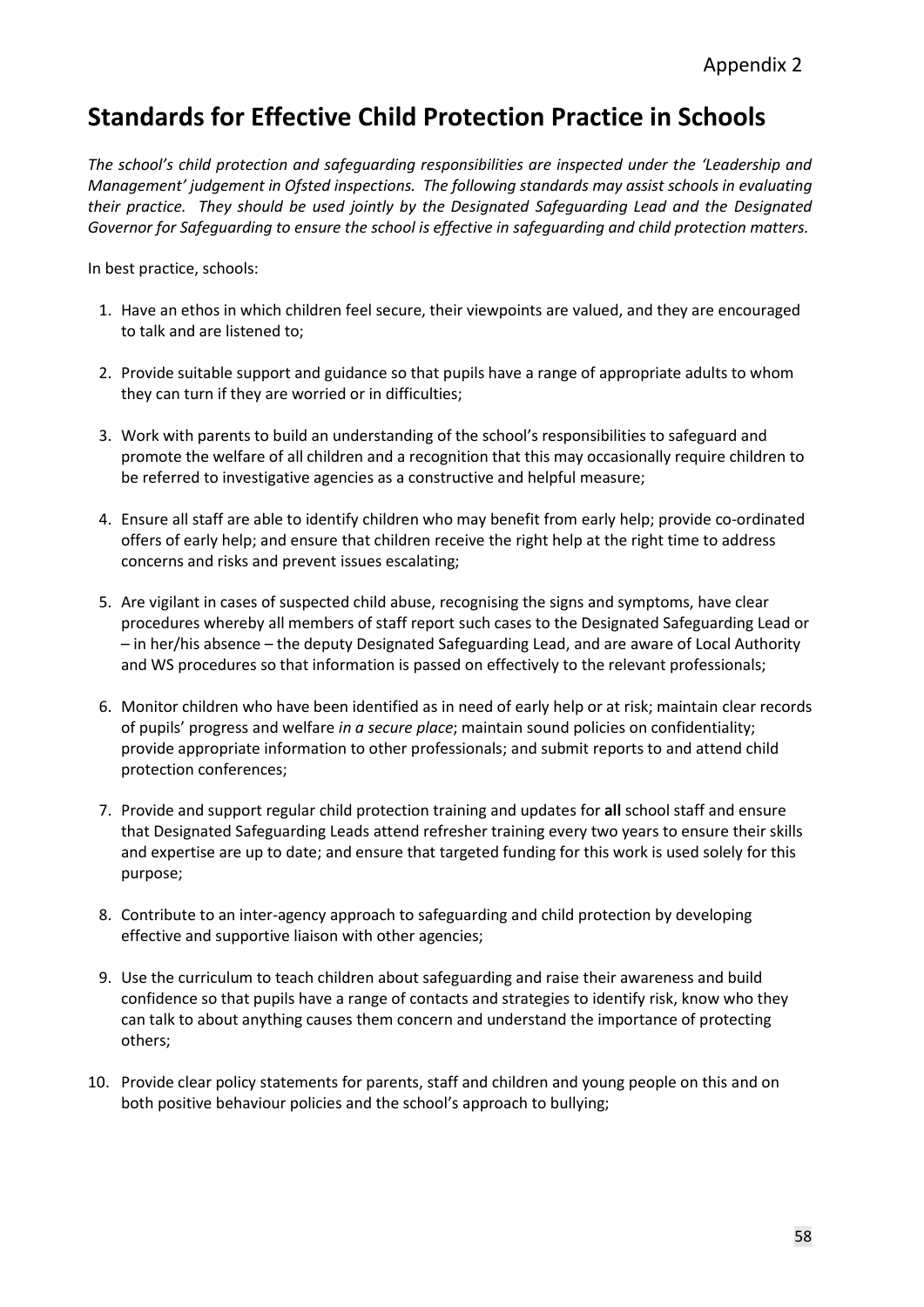- 11. Have a clear understanding of the various types of bullying and peer on peer abuse face to face, online, physical, verbal, sexual, prejudice based and indirect – and act promptly and firmly to combat it, making sure that pupils are aware of the school's position on this issue and who they can contact for support;
- 12. Have a clear understanding of the signs and impact of racist, disability, homophobic, transphobic and teenage relationship abuse; and a clear commitment to identifying and challenging those forms of abuse in order to safeguard children and maintain the safeguarding culture of the school;
- 13. Take particular care that pupils with SEN, disabilities and/or mental health difficulties in mainstream and special schools, who may be especially vulnerable to abuse, are supported effectively with particular attention paid to ensuring that those with communication difficulties are enabled to express themselves to a member of staff with appropriate communication skills;
- 14. Have a clear policy about the handling of allegations of abuse by members of staff, ensuring that all staff are fully aware of the procedures and that they are followed correctly at all times, using the guidance set out in *Keeping Children Safe in Education 2021* and WS inter-agency child protection procedures;
- 15. Have a written whole school safeguarding policy, which is produced, owned and regularly reviewed by all school staff, taking into account the views of children, parents/carers and governors, and which clearly outlines the school's position and positive action in respect of the aforementioned standards;
- 16. Ensure that specified information is passed on in a timely manner to the Local Authority and WS for monitoring purposes;
- 17. Have a Single Central Record in place that fully complies with the guidance in *Keeping Children Safe in Education 2021*.

#### **Reference Documents**

Keeping Children Safe in Education (DfE 2021)

Working Together to Safeguard Children (DfE 2018)

Warwickshire Safeguarding (WS) inter-agency safeguarding procedures – [https://www.safeguardingwarwickshire.co.uk/safeguarding-children/i-work-with-children-and-young](https://www.safeguardingwarwickshire.co.uk/safeguarding-children/i-work-with-children-and-young-people/interagency-safeguarding-procedures)[people/interagency-safeguarding-procedures](https://www.safeguardingwarwickshire.co.uk/safeguarding-children/i-work-with-children-and-young-people/interagency-safeguarding-procedures)

Child Protection Record Keeping Guidance (WCC Education Safeguarding Service)

What to do if You're Worried a Child is being Abused 2015 – Advice for Practitioners (HMG 2015)

Children missing education – Statutory guidance for local authorities (DfE 2016)

Sexting in schools and colleges: responding to incidents and safeguarding young people (UK Council for Child Internet Safety 2017)

#### **Further Information, Advice and Support**

For advice and support about any safeguarding matter in school, please contact:

**Education Lead** on **01926 418608 or email mashbusinesssupport@warwickshire.gov.uk.**

#### **Integrated Safeguarding Training**